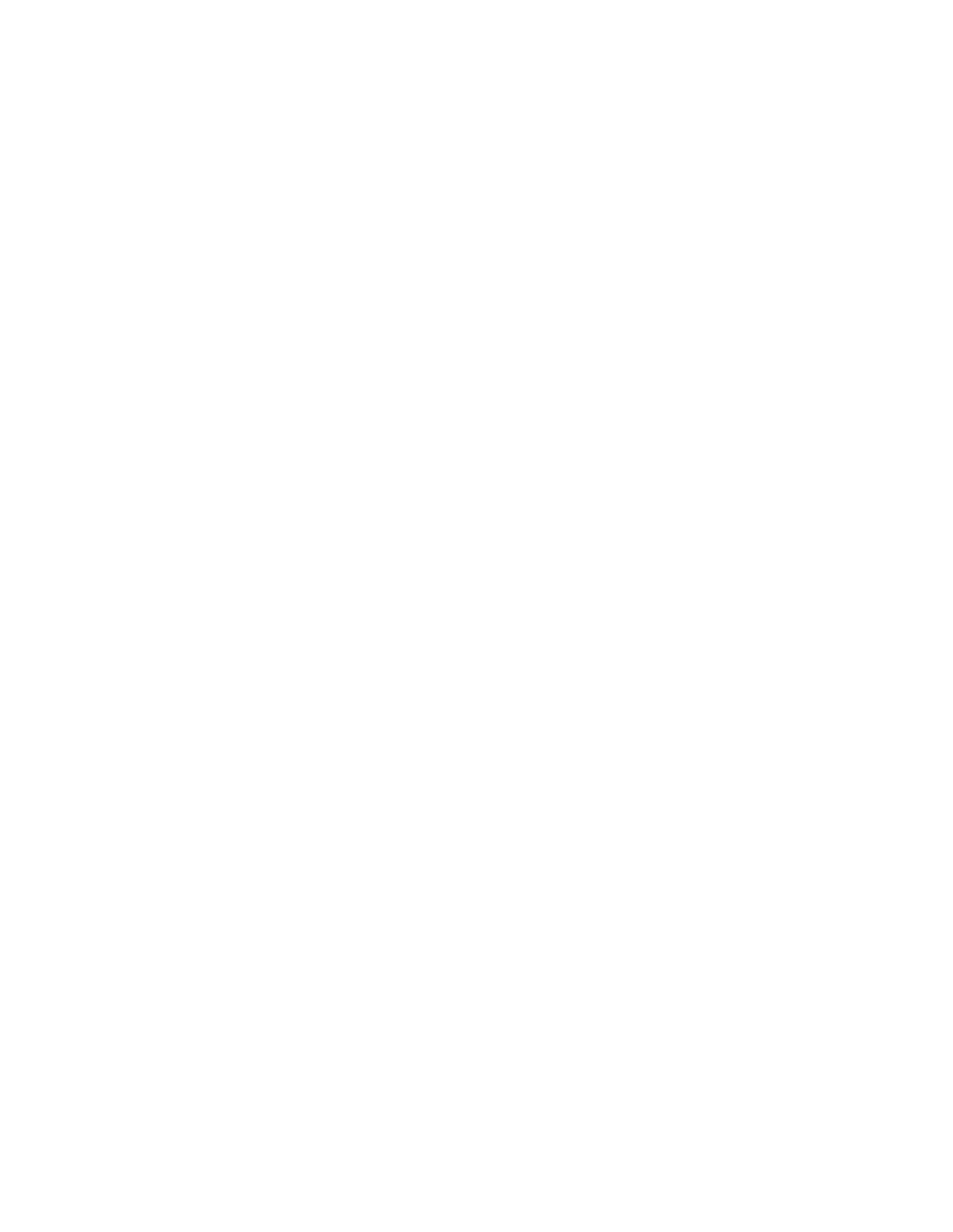#### TEASER

EXT. COW PASTURE - DAY

Deep blue sky overhead. Fat, scuddy clouds. Below them, black and white cows graze the rolling hills. This could be one of those California "It's The Cheese" commercials.

Except those commercials don't normally focus on cow shit. We do. TILT DOWN to a fat, round PATTY drying olive drab in the sun. Flies buzz. Peaceful and quiet. Until...

... ZOOOM! WHEELS plow right through the shit with a SPLAT.

NEW ANGLE - AN RV

Is speeding smack-dab through the pasture, no road in sight. A bit out of place, to say the least. It's an old 70's era Winnebago with chalky white paint and Bondo spots. A bumper sticker for the Good Sam Club is stuck to the back.

The Winnebago galumphs across the landscape, scattering cows. It catches a wheel and sprays a rooster tail of red dirt.

INT. WINNEBAGO - DAY

Inside, the DRIVER's knuckles cling white to the wheel. He's got the pedal flat. Scared, breathing fast. His eyes bug wide behind the faceplate of his gas mask.

Oh, by the way, he's wearing a GAS MASK. That, and white jockey UNDERPANTS. Nothing else.

Buckled in the seat beside him lolls a clothed PASSENGER, also wearing a gas mask. Blood streaks down from his ear, blotting his T-shirt. He's passed out cold.

Behind them, the interior is a wreck. Beakers and buckets and flasks -- some kind of ad-hoc CHEMICAL LAB -- spill their noxious contents with every bump we hit. Yellow-brown liquid washes up and down the floor. It foams in a scum around...

... Two DEAD BODIES. Two freshly deceased Mexican guys tumble like rag dolls, bumping into each other.

Completing this picture is the blizzard of MONEY. A Von's bag lies leaking twenties. Fifteen, twenty grand in cash wafts around in the air or floats in the nasty brown soup.

CLOSE on the driver's eyes. He's panting like a steam engine. His mask FOGS UP until finally he can't see.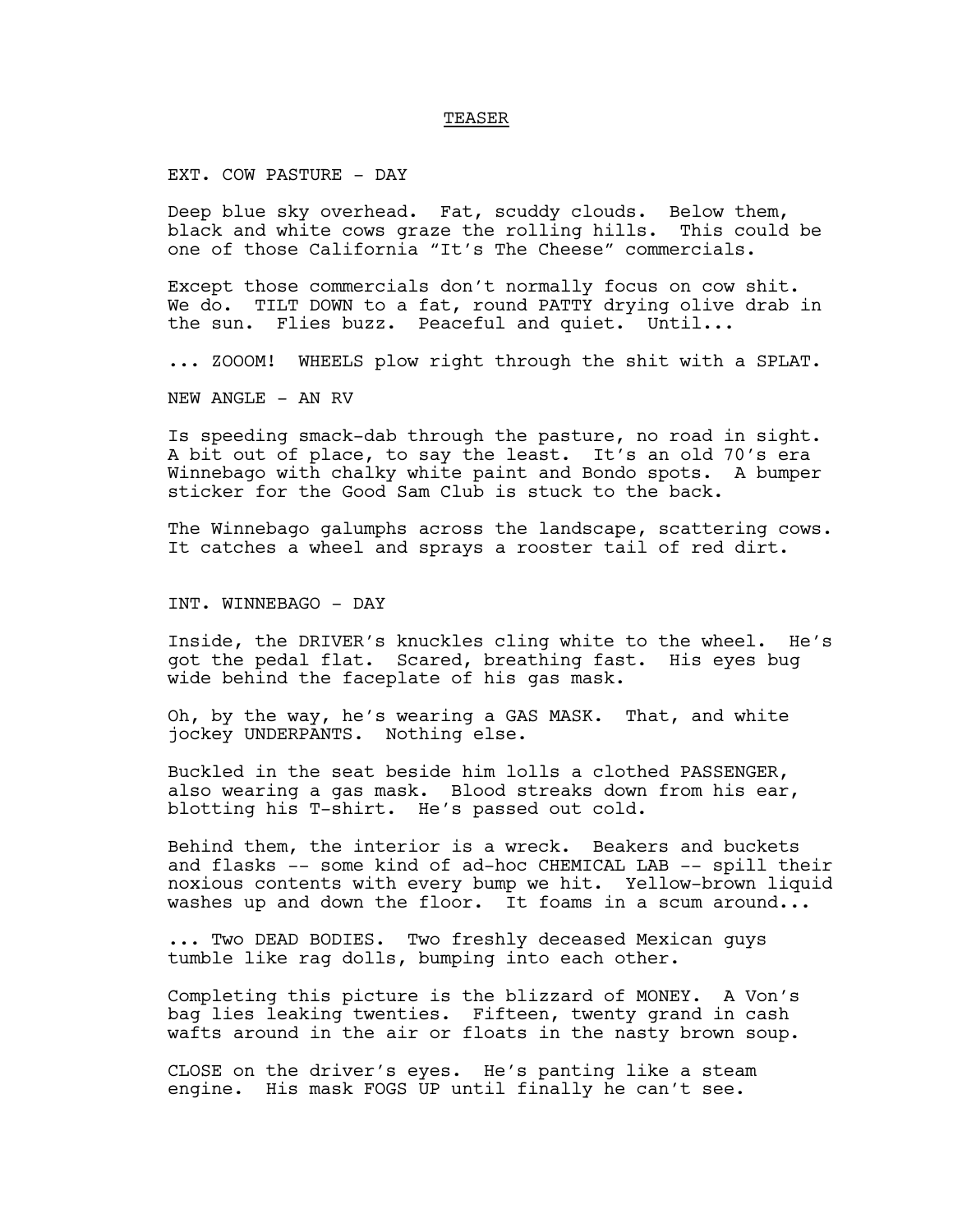## EXT. COW PASTURE - CONTINUOUS

The Winnebago comes roaring over a berm and down into a deep gully. Too deep. BAM! The front bumper bottoms out, burying itself. WAAAAAAH! The rear wheels spin air.

The engine cuts off. Silence again. The Winnie's door kicks open and out stumbles underpants man. He yanks off his gas mask, lets it drop.

He's forty years old. Receding hairline. A bit pasty. He's not a guy who makes a living working with his hands. He's not a guy we'd pay attention to if we passed him on the street. But right now, at this moment, in this pasture? Right now, we'd step the fuck out of his way.

Underpants man looks at the RV. End of the line for that. He listens hard. Out of the silence, we hear... SIRENS.

They're faint, a few miles off -- but growing louder. Our guy knows he's boned with a capital B. He HOLDS HIS BREATH and leaps back inside the RV.

#### INT. WINNEBAGO - CONTINUOUS

A chrome 9mm is clutched in the hand of one of the dead Mexicans. Underpants grabs it, tucks it in his waistband.

His unconscious passenger, still strapped in his seat, lets out a groan. Underpants leans past him, yanks open the glove box. He comes up with a WALLET and a tiny Sony CAMCORDER.

EXT. COW PASTURE - CONTINUOUS

Ducking outside, he starts breathing again. A short sleeve DRESS SHIRT on a hanger dangles from the Winnebago's awning. Underpants pulls it on. He finds a clip-on tie in the pocket, snaps it to his collar. No trousers, unfortunately.

He licks his fingers, slicks his hair down with his hands. He's looking almost pulled together now -- at least from the waist-up. All the while, the sirens are getting LOUDER.

Underpants figures out how to turn on the camcorder. He twists the little screen around so he can see himself in it. Framing himself waist-up, he takes a moment to gather his thoughts... then presses RECORD.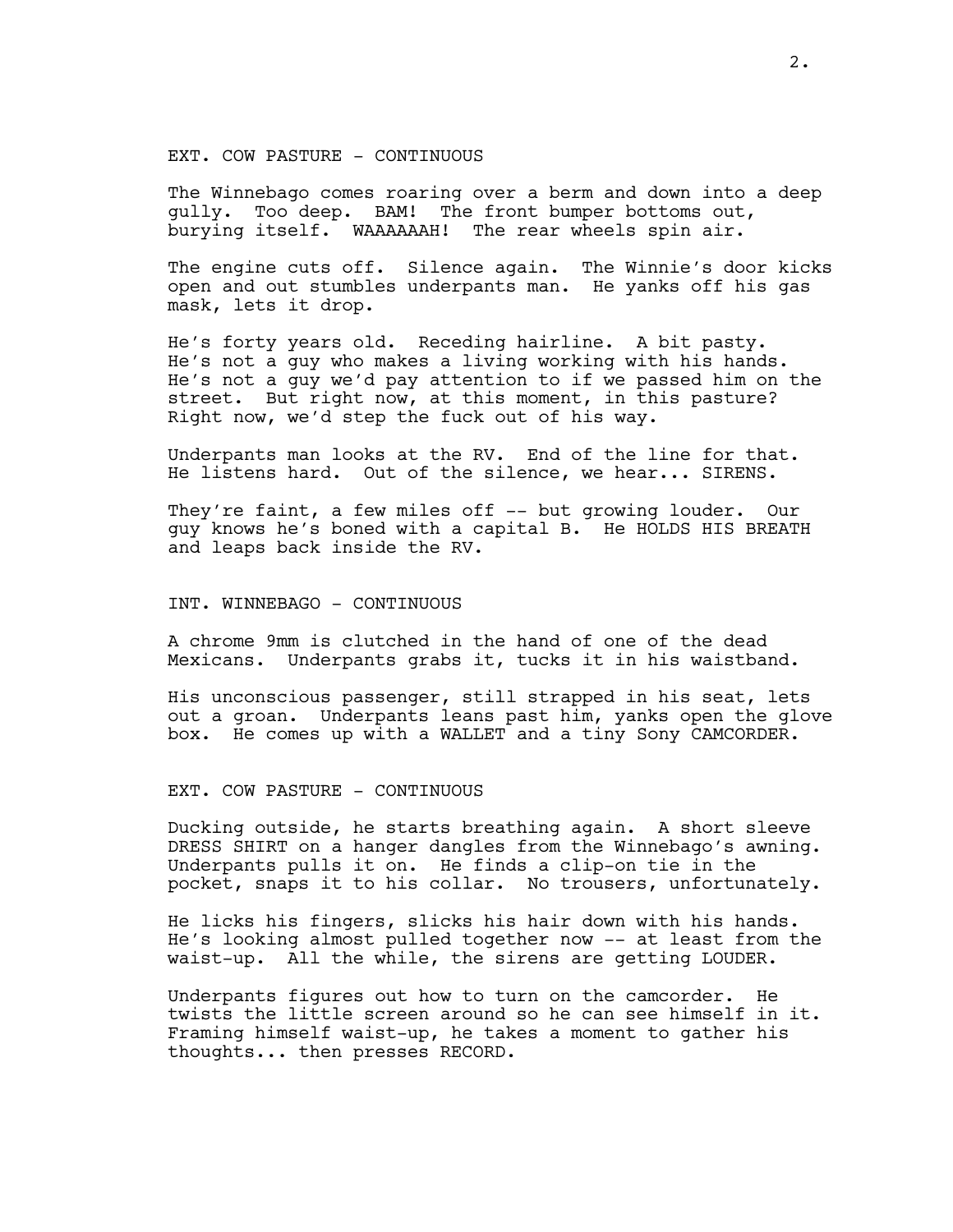UNDERPANTS MAN My name is Walter Hartwell White. I live at 308 Belmont Avenue, Ontario, California 91764. I am of sound mind. To all law enforcement entities, this is not an admission of guilt. I'm speaking now to my family.

(swallows hard) Skyler... you are... the love of my life. I hope you know that. Walter Junior. You're my big man. I should have told you things, both of you. I should have said things. But I love you both so much. And our unborn child. And I just want you to know that these... things you're going to learn about me in the coming days. These things. I just want you to know that... no matter what it may look like... I had all three of you in my heart.

The sirens are WAILING now, on top of us. WALTER WHITE, the underpants man, turns off the camcorder. He carefully sets it on a bare patch of ground by his feet. Next to it he sets his wallet, lying open where it can be seen.

CLOSE ON the wallet -- a photo ID card is visible. Walt's smiling face is on it. It identifies him as a teacher at J.P. Wynne High School, Ontario Unified School District.

Walt pulls the chrome pistol from the back of his waistband, aiming it across the tall weeds. It glints hard in the sun.

Flashing red LIGHT BARS speed into view, skimming the tops of the weeds. Heading straight for us.

Walt stands tall in his underpants, not flinching. Off him, ready to shoot the first cop he sees...

#### END TEASER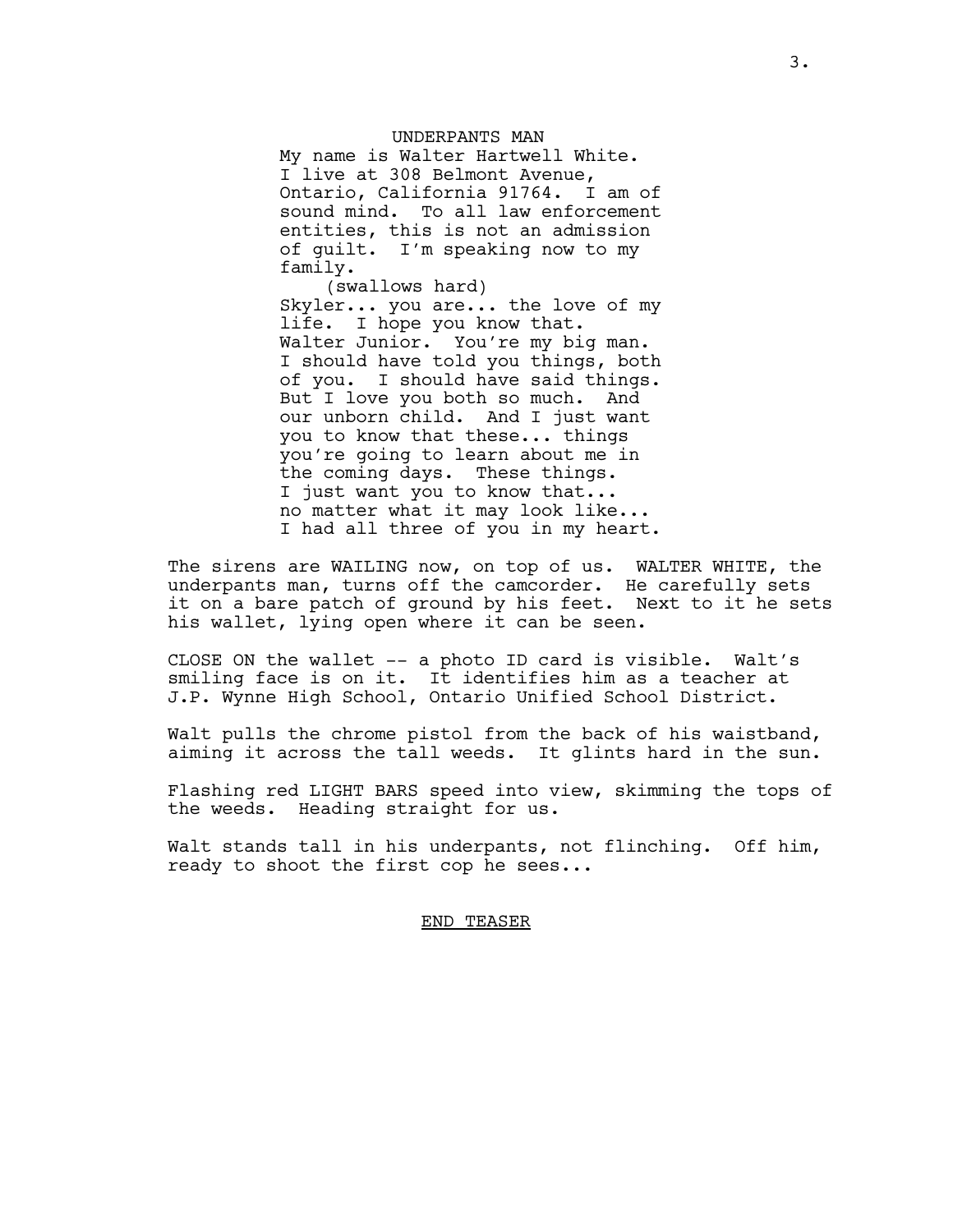## ACT ONE

EXT. WHITE HOUSE - NIGHT

No president ever slept here. No millionaire ever visited. This is a three-bedroom RANCHER in a modest neighborhood. Weekend trips to Home Depot keep it looking tidy, but it'll never make the cover of "Architectural Digest."

We're in Ontario, California -- the Inland Empire. LEGEND: "ONE MONTH EARLIER."

INT. WHITE HOUSE - MASTER BEDROOM - NIGHT

Dark and silent. SKYLER WHITE, late 30s, sleeps peacefully. Beside her, her husband Walter is wide awake.

Walt reaches over and presses a button on his Sharper Image alarm clock. It projects the time in glowing blue numbers on the cottage cheese ceiling: 5:02 AM.

Walt lies motionless. Brain churning. He presses the button again, staring straight up. 5:02 turns to 5:03.

Close enough. Walt rises without waking his wife. He exits.

INT. WHITE HOUSE - SPARE BEDROOM - NIGHT

We hear an o.s. SQUEAK-SQUEAK as we drift through this room. We pass an empty crib, Pampers, a baby monitor still in its box. There's going to be a new addition to the family.

We come upon the source of the SQUEAKING. It's Walt balanced on a Lillian Vernon stair-stepper, just three easy payments of \$29.95. Walt plods up and down in the darkness like he's marching to Bataan.

#### INT. WHITE HOUSE - BATHROOM - NIGHT

Walt sits down on the edge of the tub. We're watching his face in the bathroom mirror. He masturbates. Judging by his expression, he might as well be waiting in line at the DMV.

Walt double-takes, catching sight of himself. Distracted, he examines the sallow bagginess under his eyes. He draws at the loose skin under his chin.

Staring at himself long and hard, Walt loses his erection. He gives up trying, pulls up his sweat pants.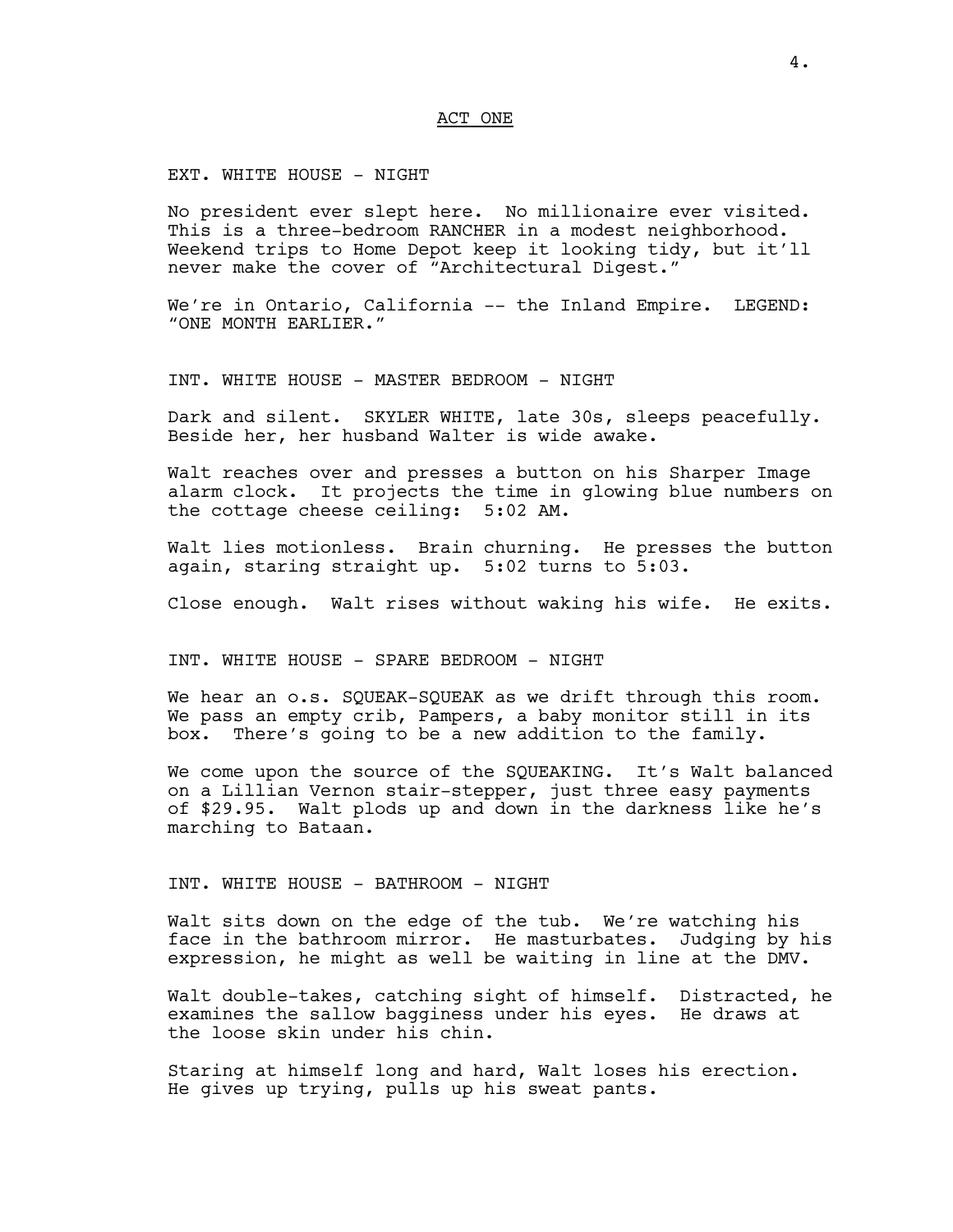INT. WHITE HOUSE - KITCHEN - MORNING

Walt is dressed for work -- Dockers and a short-sleeve dress shirt courtesy of Target. An American flag pin on his tie. He and Skyler eat their breakfast in silence.

Skyler glances up, sees Walt puzzling over his bacon.

#### SKYLER

Sizzle-Lean. We need to think about our cholesterol.

### WAT<sub>I</sub>T

Huh.

Skyler's cute in a way most guys wouldn't have noticed back in high school. But not soft-cute. Not in the eyes.

She's dressed for staying home -- she's five months pregnant and just beginning to show.

> SKYLER When'll you be home?

> > WAT.T

Same time.

#### SKYLER

I don't want him dicking you around tonight. You get paid till six, you work till six. Not seven.

Seventeen year-old WALTER, JR. enters the kitchen, dressed for school, hair still damp from the shower. The CLICK... CLICK of his forearm crutches precedes him into the room.

Walt and Skyler's son is a sweet-faced teenager who appears to have cerebral palsy. He moves slowly and awkwardly, and grinds his teeth as he labors to talk. But he's a smart kid.

WALT

Hey.

Just seating himself at the table is a trial for Walter, Jr. His parents don't give him the slightest help. They treat him as if he were able-bodied, which is how he wants it.

## SKYLER

You're late.

He shrugs. She gets up, serves him breakfast. Walter, Jr. squints at the plate she plops down before him.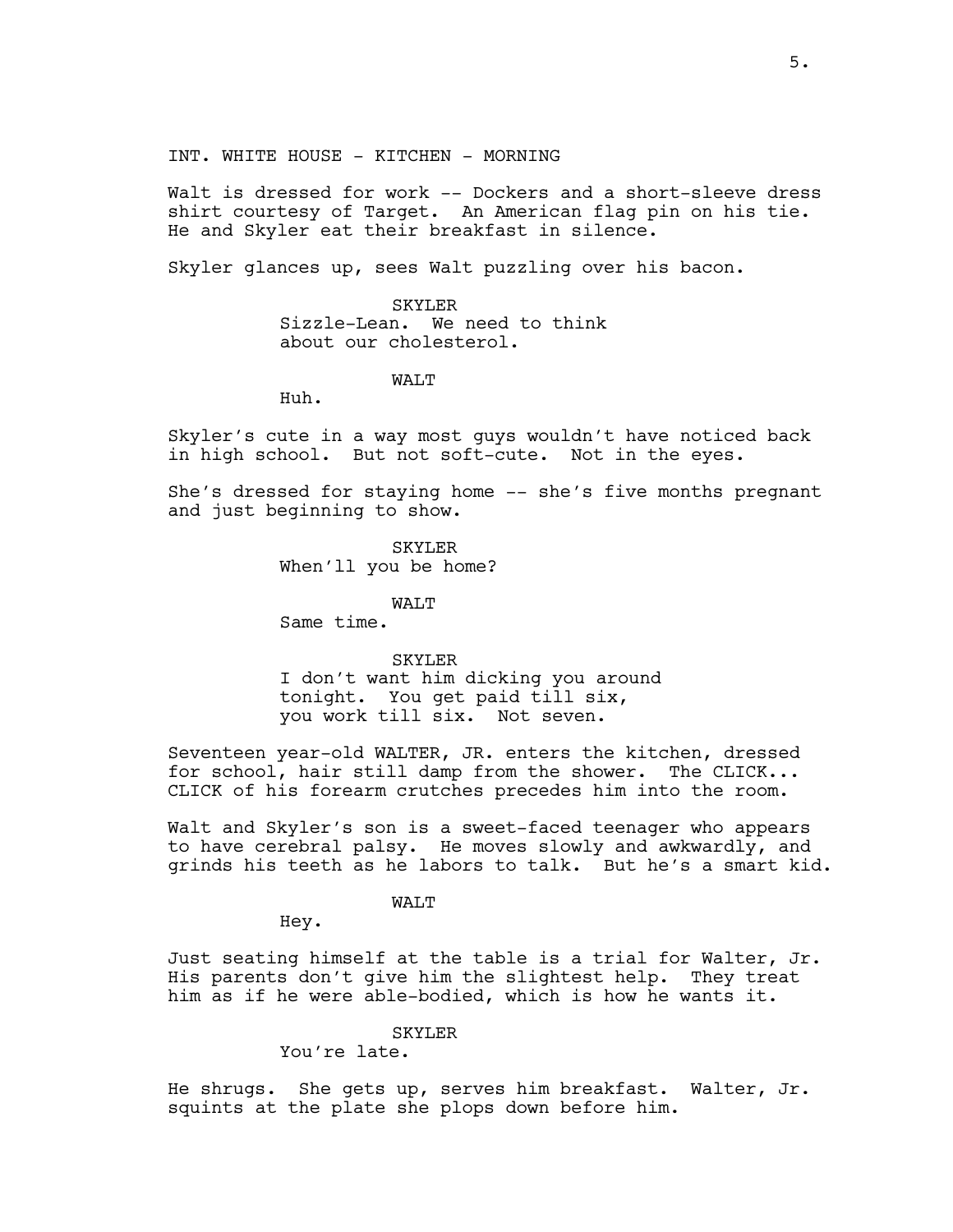WALTER, JR. What's--that?

SKYLER Sizzle-lean. We're watching our cholesterol.

WALTER, JR. Not--me! I want--bacon!

SKYLER

Eat it.

Walter, Jr. picks at his breakfast, annoyed.

WALTER, JR. What's this--even--made of?!

He looks to his dad for backup. Walt shrugs, ambivalent.

WAT.T

Eat it.

EXT. HIGH SCHOOL - MORNING

J.P. Wynne High School. Home of the Fightin' Skyhawks. Two thousand-plus students, many of them in overflow trailers.

Into the faculty lot motors a 1991 Nissan wagon. It was a piece of shit when it rolled off the assembly line, and has not improved with age. It parks in a handicapped space. A handicapped placard hangs from the rear-view.

Walt climbs out from behind the wheel, checks his watch. He's late. Walter, Jr. struggles to get out of the passenger side. He fumbles with his crutches and his backpack.

> WALT All set? (off his son's nod) Alright, see you at home.

Walt grabs his briefcase and hurries toward the building, leaving his son to work it out for himself -- which is, again, exactly how Walter, Jr. wants it.

INT. HIGH SCHOOL - CLASSROOM - DAY

Hours later. This is a chemistry classroom -- black-topped lab tables with gas spigots. Walt is lecturing to seniors.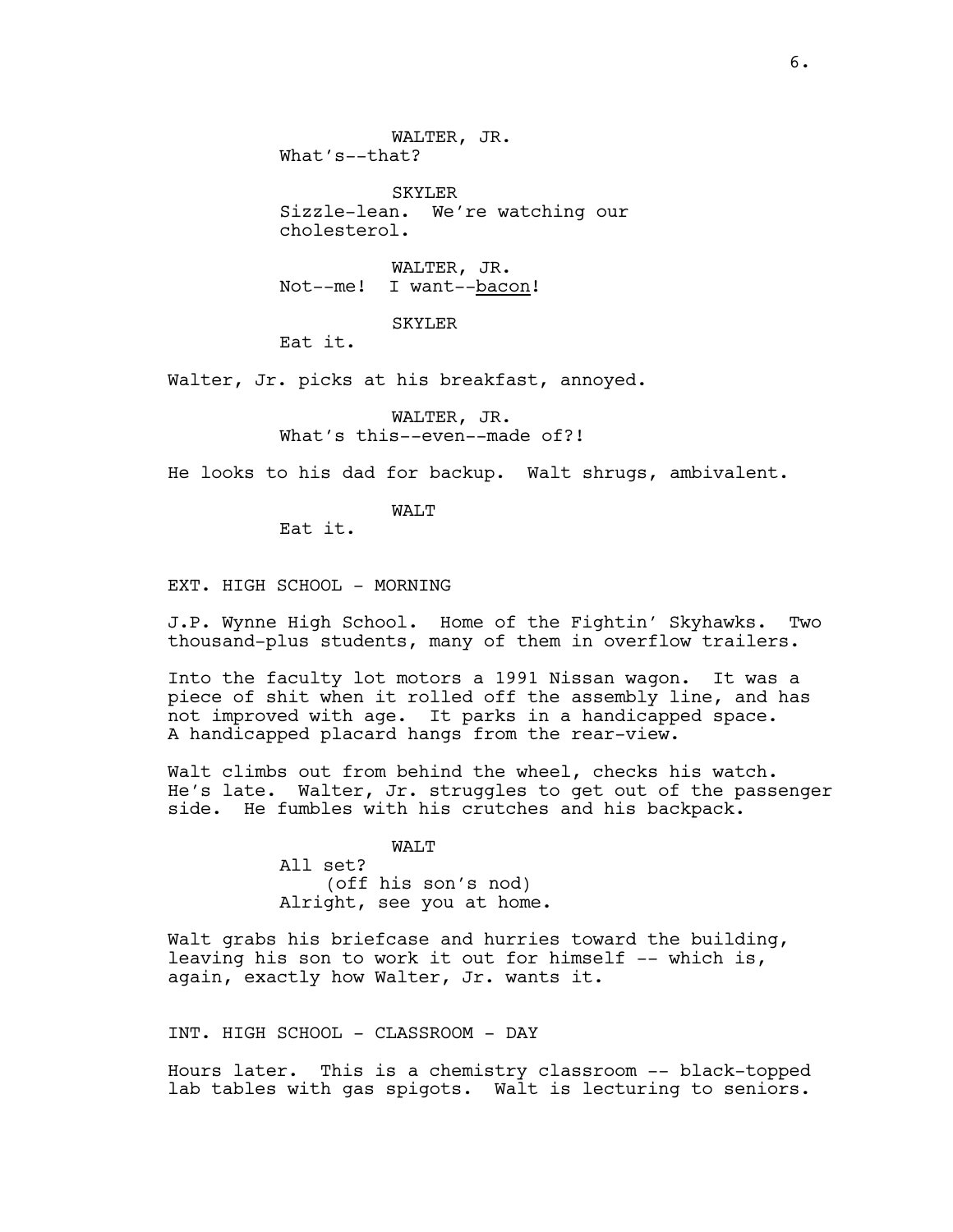WAT.T Chemistry is the study of what?

STUDENT (a beat) Chemicals.

Snickers from the smart kids. Walt smiles.

WAT.T Chemicals. No. Change. Chemistry is the study of change. (a beat) Think about it. Electrons change their orbits, molecules change their bonds. Elements combine and change into compounds. That's all of life, right? The constant... (shrug) The cycle. Solution, dissolution, over and over.

Walt seems to be talking mostly to himself. A pep talk.

WALT Growth, decay. Transformation. It's fascinating, really.

Handsome, blonde CHAD sits slouched in the back with his hand jammed in the lap of his cheerleader GIRLFRIEND. He whispers to her and she giggles. Walt snaps out of it.

> WALT Chad, keep your hands to yourself please. Is there something wrong with your own table?

Chad sighs heavily and drags his stool back to an adjoining table. Doing so, he makes as much NOISE as he can.

> WALT Alright, ionic bonds. Chapter six.

INT. HIGH SCHOOL - FACULTY WORKROOM - DAY

Last period. Wide on Walt in the background, who sits alone in this deserted room. Head down, he grades tests while he eats a sandwich from home. It's a lonesome tableau.

A physics teacher, MARGARET, enters. She's 30s, redhead, attractive without being pretty. Sexy, more like.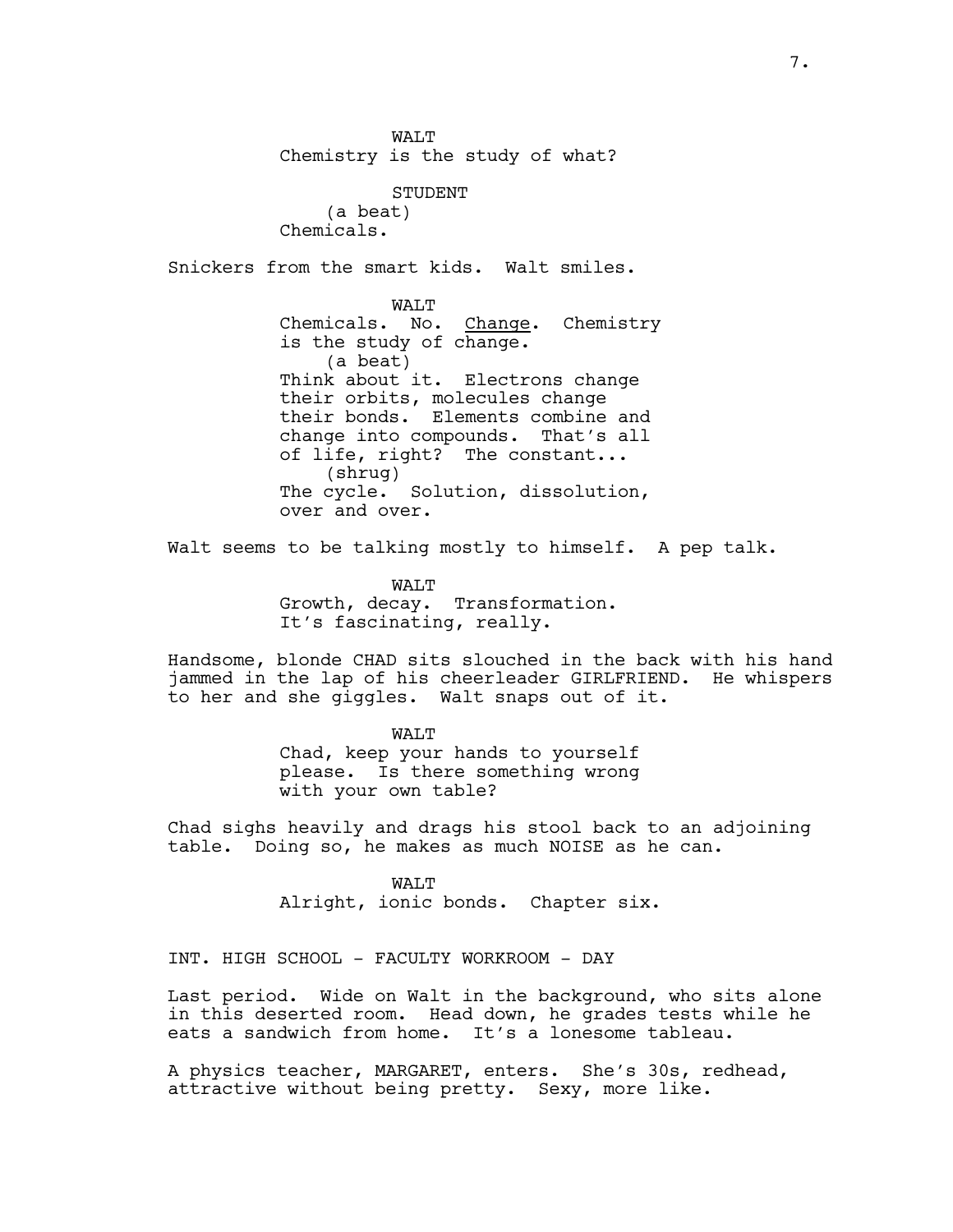Heya, Walt.

WALT Hey, Margaret.

Margaret feeds the soda machine a dollar. Walt stares at her back a little too long. We feel his interest.

Margaret gets her Diet Coke and turns his way. Walt lowers his eyes. Margaret joins him at the table, checks her watch.

> WALT Happy Birthday.

MARGARET (surprised) How'd you know?

Walt shrugs. Smiles. Margaret does, too.

MARGARET

Thanks.

She fumbles in her purse, comes up with a cigarette and lighter. She notices Walt's surprised glance.

> MARGARET Be a champ, wouldja? Don't narc.

**WAT.T** (amused by the word) My lips are sealed.

Margaret lights up and sucks deep. *Ohhh yeah*. She blows smoke toward the ceiling, gives it a wave with Walt's papers.

> MARGARET Walt, you are my hero.

Walt glances up at her once more. She catches him doing it, smiles back and holds his look. He drops his eyes first.

> WALT Those things'll kill you, you know.

Margaret shrugs, exhales.

MARGARET Something always does.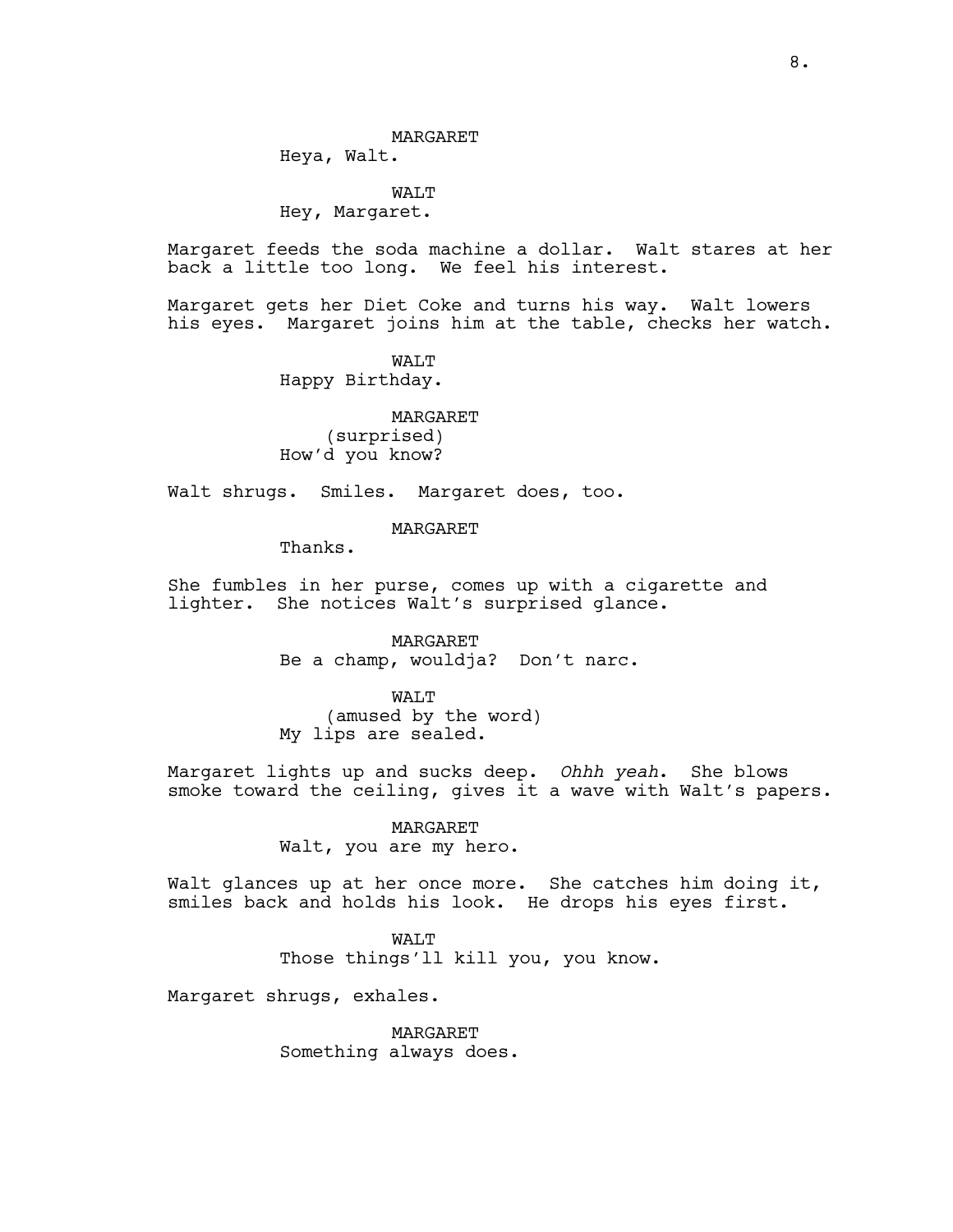EXT. VELVET-TOUCH CAR WASH - AFTERNOON

This is one of those 60s Googie-style structures -- faded space-age futuristic. Young Mexicans dry the cars by hand.

INT. VELVET-TOUCH - OFFICE - AFTERNOON

Walt's afternoon part-time job. He works the cash register.

WAT.T -- Eight, nine, ten, and ten makes twenty. Thank you. Come again.

The CUSTOMER wanders off, re-counting his change. Walt closes his drawer and busies himself with record keeping. AMIR, the middle-aged Persian owner, argues on the phone.

> AMIR No. Not -- that is not what I said. What I said to you --

Amir switches to FARSI. The conversation grows more heated. Finally, he barks something and hangs up. He turns to Walt.

> AMIR My sister's worthless son -- piece of shit! Shit! Fired for good this time! (sighs; shrugs) I'll run the register.

WALT Amir, no. We talked about this. Inside only. And only till six.

AMIR I'm short-handed, Walter. What am I to do? What am I to do?

Pissed, Walt unclips his tie, shoves it in his breast pocket.

EXT. VELVET-TOUCH CAR WASH - AFTERNOON

The sun's sinking low. Walt -- master's degree, Inland Empire Science Educator of the Year for '92, '95, and '01 - is towel-drying cars alongside the teenage *vatos*. His slacks and shoes are spotted with soapy water. He's grim.

Walt is at work on an anthracite BMW 3-Series. As he hunkers down to Armor-All the tires, we hear: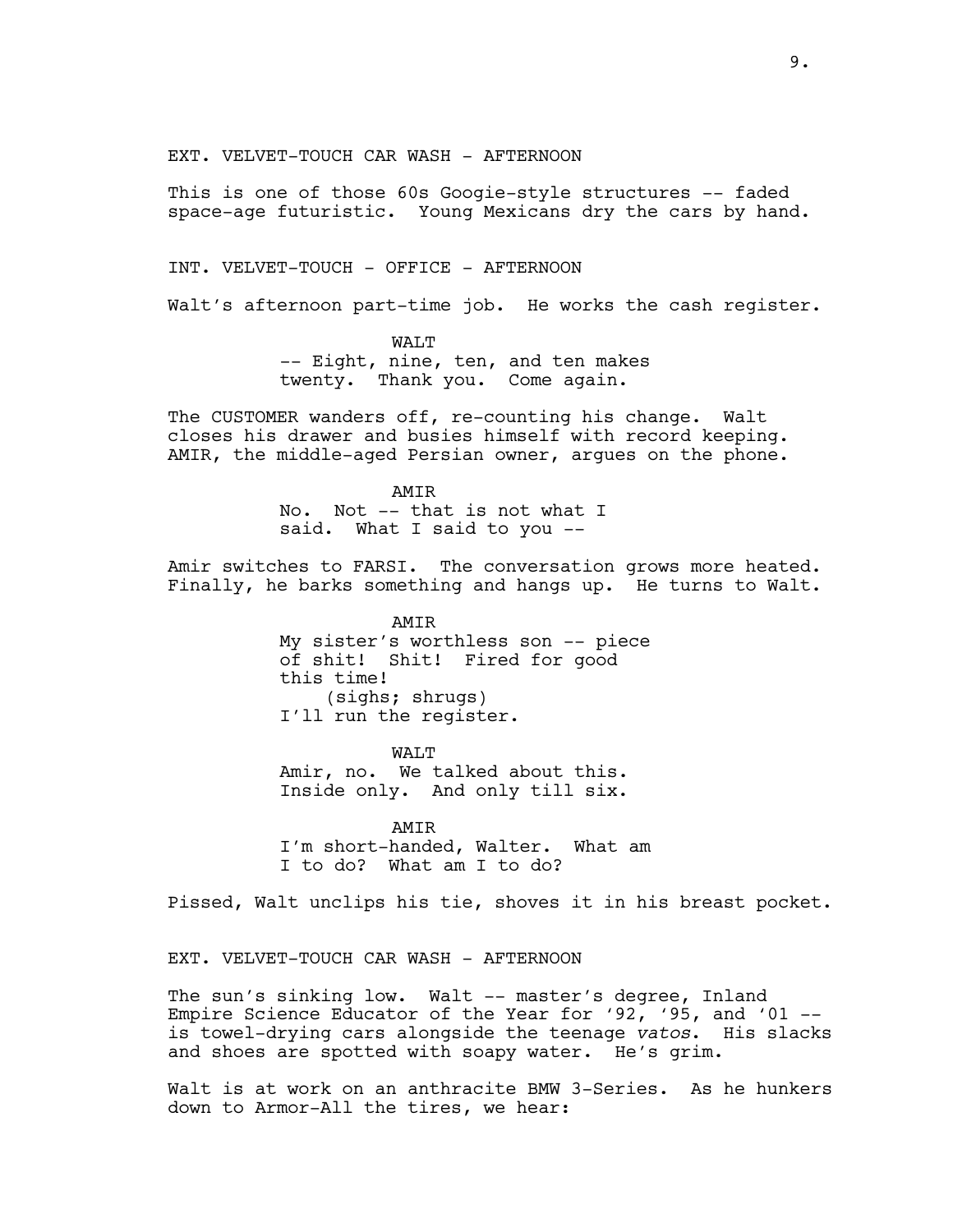Walt looks up to see handsome CHAD smirking down at him. Young master Chad is tickled pink. This is his Beemer, by the way. Chad's girlfriend stands in b.g., giggling into her cell phone. Whispering just loud enough to be heard.

> GIRLFRIEND (into phone) Ohmigod. Oh -- my -- God. You are not going to believe...

She cups a hand over her mouth, turns away. Walt says nothing. He needs this job. Off him, scrubbing harder...

INT. NISSAN SENTRA - DRIVING - EVENING

The speedometer vibrates at 86. Walt is alone in the car, speeding home. Tired and dirty. He's swallowed a lot of anger today. It's way down deep, but it glows inside him.

The needle creeps up to 91. Things rattle and shake. Walt's eyes fix on something ahead.

Walt's POV -- through the windshield, it's a straight shot down the freeway. A mile ahead of us is a TRIPLE OVERPASS.

It's a graceful, swooping thing made of ribbons of white concrete. It rises up out of the flatlands as we approach, dwarfing everything for miles around.

Walt studies it. He lets off the gas a little.

Cars crawl the overpass, over and under each other. Endless strings of white headlights, red taillights. This giant structure routes them in every direction a person can travel.

Something about it distracts Walt. Occupies him.

Walt coasts underneath it all, staring up at it through his sunroof. Once he's past it, he speeds up again. He eyes it in his rearview mirror, then leaves it behind.

EXT. WHITE HOUSE - EVENING

Walt's Sentra chugs into the driveway, parking behind a shiny new VOLVO SUV. Staring at the Volvo, Walt is not happy.

WALT

Oh, shit.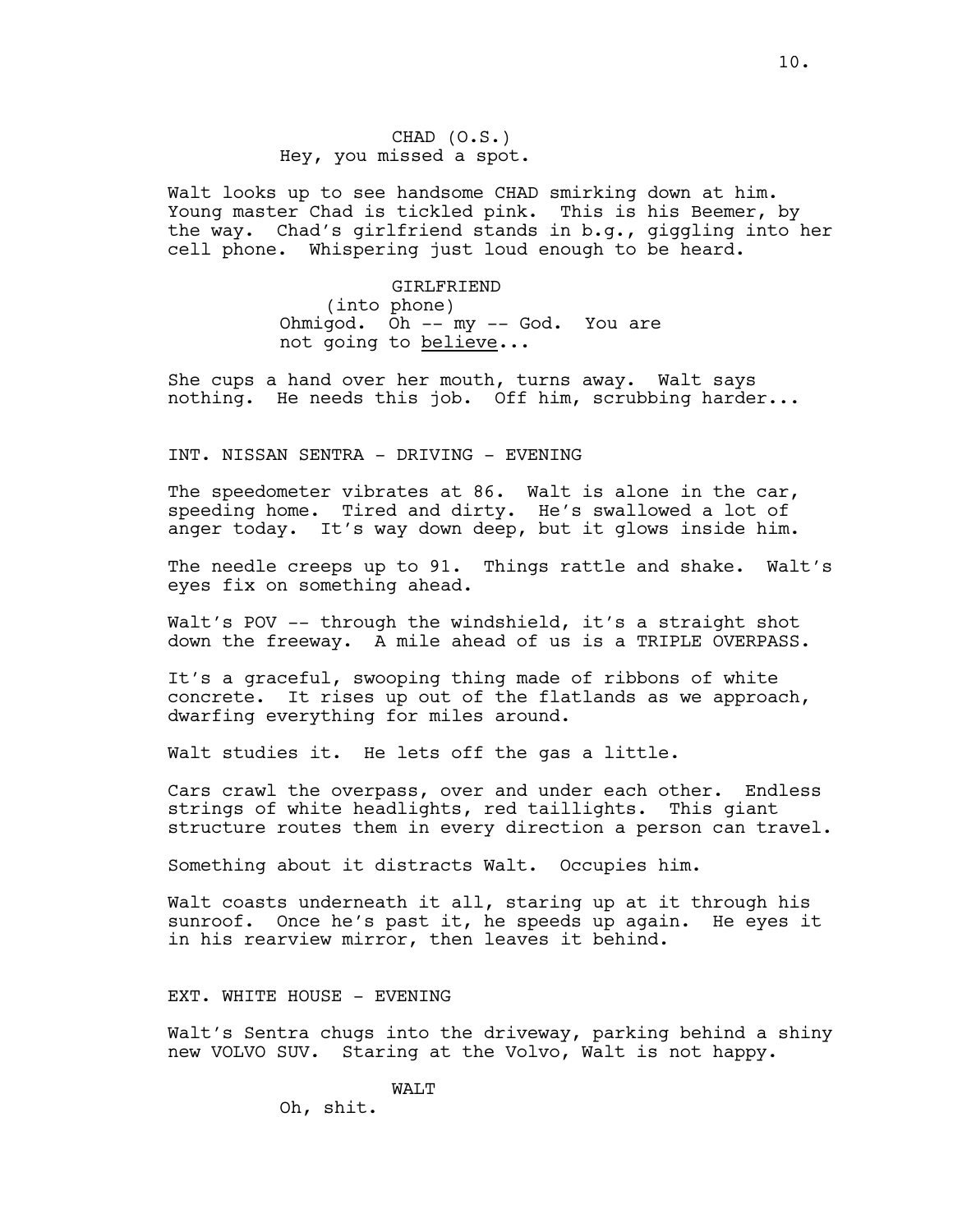The front door of Walt's house opens. Out steps a big, barrel-chested man with a bourbon in one hand. This is HANK, Walt's brother-in-law. Hank raises his glass hello. He taps his watch and shakes his head -- *you're late.*

## EXT. APPLEBEE'S - NIGHT

Deep suburbia. The shiny Volvo SUV is parked in foreground.

INT. APPLEBEE'S - NIGHT

Family night in this chain restaurant. Walt, Skyler and Walter, Jr. sit in a corner booth with Hank and his wife MARIE. Marie is Skyler's sister. We see the resemblance.

> HANK *Amir*, this guy's name is? Jesus. Call Homeland Security.

## MARIE

Hank...

HANK I'm serious. Call the FBI, see if he's legal. Might not be. Ship his ass back to Camel-Land.

Hank shoots a winning grin at his nephew. Walter, Jr. snorts with delight as he chews a mouthful of hamburger.

> SKYLER (flat) I don't know, Hank. Do they actually have camels in Iran?

MARIE No. Horses. Arabian stallions.

#### HANK

Arabian what? Jesus. Camels, horses -- a towel-head is a towel-head. You're missing my... (interrupts himself) ... And they're not Arabian anyway, they're Persian. But you're missing my point here. This guy is treating your husband like uh, you know. Door mat. Here Walt is, got a brain the size of Wisconsin and he's shampooing dried cum outta some teenager's back seat?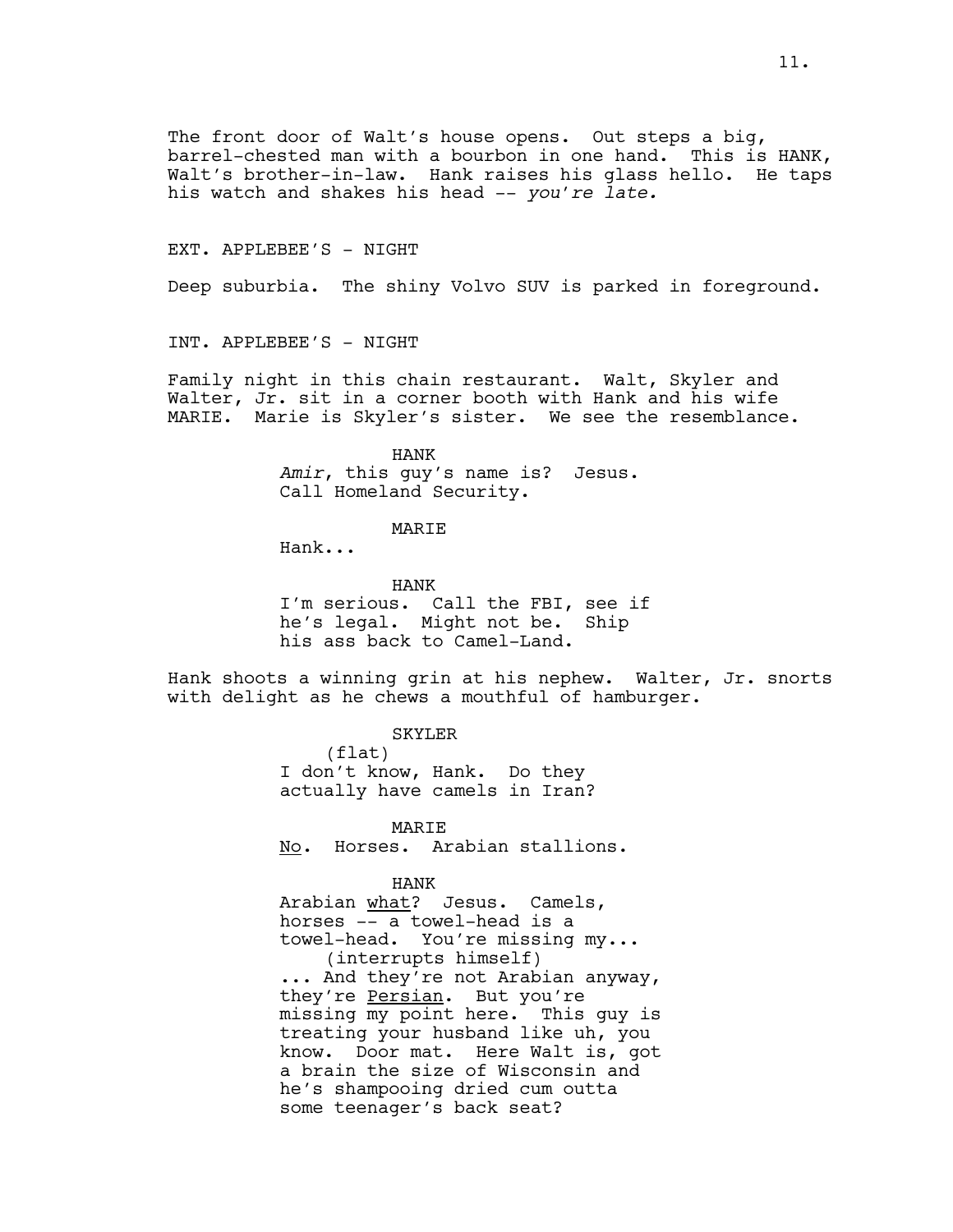WALT & SKYLER  $Hank$  --HANK (to Walter, Jr.) Sorry. You didn't hear that. (to Walt) You say the word, I'll go talk to this guy. I'll set him straight.

Walt gives a pained little smile, shakes his head.

HANK You sure? Happy to do it.

WALT No. Thank you. Let's, please, let's change the subject.

Hank shrugs and drains his beer. He winks at Walter, Jr., who grins. The teenager worships his fire-pisser uncle.

Walt can't help but notice. Hank is everything Walt isn't: bold, brash, confident.

Skyler sips her white wine. Marie stares at her.

MARIE You're sure it's okay to drink.

SKYLER After the first trimester, yes. It was even in "Newsweek."

MARIE Well, I didn't see that.

Marie disapproves. Prickly. Hank's eyes are on the bar TV.

HANK Oh, hey! Turn it up!

Hank WHISTLES. The college-age BARTENDER glances at him, confused. Hank hustles over and keys up the volume on the nearest TV SET. They're all wired together. Everybody in the restaurant, like it or not, has to listen to...

... The local news. HANK, the man himself, is being interviewed on television. He's polished and official.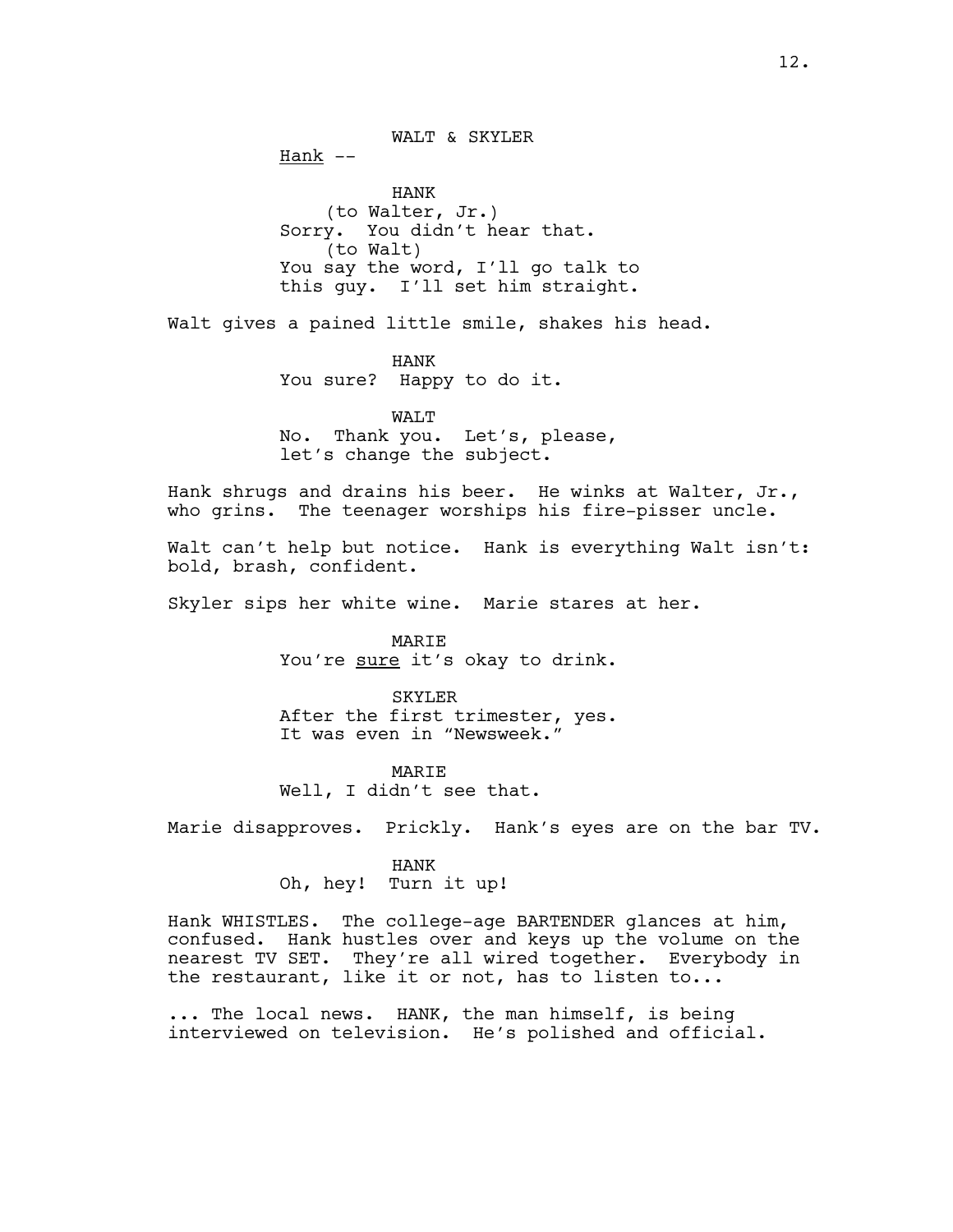## HANK (ON TV)

-- At which point we apprehended three individuals and placed them in custody. I'm proud to say that the outstanding professionalism shown by my fellow agents of the San Bernardino District Office resulted in a substantial quantity of methamphetamine being taken off the street.

An on-screen graphic identifies him as "AGENT HENRY WELD, D.E.A." The real-live Hank gives a smile and a nod, not just to his family, but to everyone in the place. Such is the force of his will that strangers APPLAUD him.

Walter, Jr. holds up a hand, which Hank high-fives.

WALTER, JR. Damn. TV does--add ten pounds.

HANK Ah hah-hah. Sit and spin.

Hank rubs the corner of his mouth with his middle finger, flipping off Walter, Jr. They're like two teenagers.

Walt eats french fries and tries his best to tune everyone out. Something on TV catches his eye.

It's the spoils of this drug bust. Laid out on a table are bags and bags of crystal meth and several guns. But also... eight big SHOEBOXES full of CASH.

Walt chews his food, watches. Despite himself...

WAT.T Hank? How much money is that?

HANK Almost seven hundred thousand. Pretty good haul.

The TV lingers on fat rolls of \$20s rubber-banded together. It's more currency than Walt has ever seen outside of a heist movie. He's surprised.

> WALT That's got to be unusual, right? That kind of cash?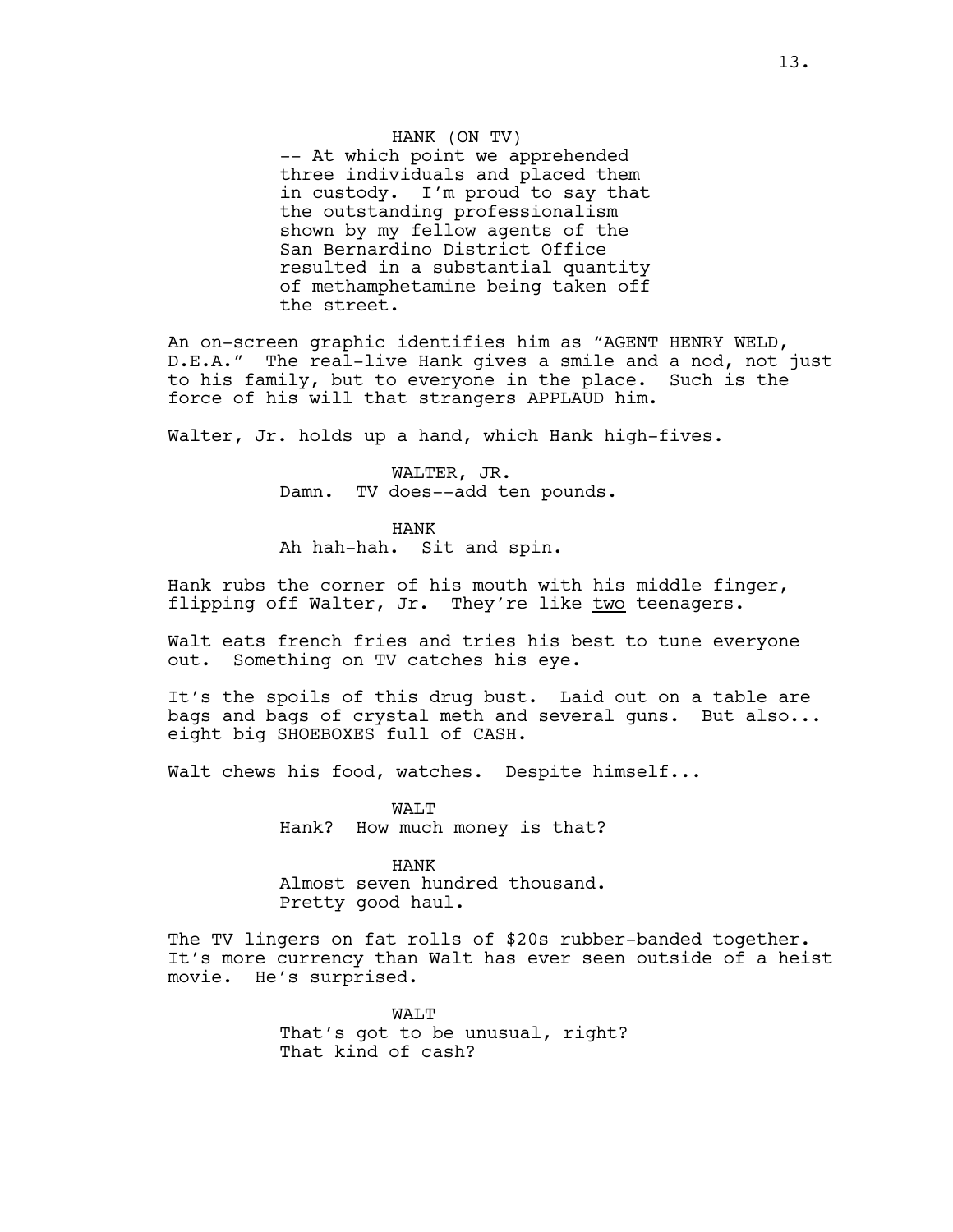HANK Mmm. Not the most we ever took. (to the room) There's no deficit of total morons in the drug trade. And they can make a ton of money, too. At least until we catch 'em. But we catch 'em eventually.

Hank flashes his great smile around the room. He notes Walt's continued interest in the news report. Likes it.

> HANK Walt, just say the word and I'll take you on a ride-along. You can watch us knock down a meth lab. (good-natured) 'Less that's too much excitement for you.

Walt forces a pained grin and shrugs -- *maybe someday*.

EXT. WHITE HOUSE - NIGHT

The lights are off. It's late.

INT. WHITE HOUSE - MASTER BEDROOM/BATHROOM - NIGHT

Walt, dressed for bed in sweats and a t-shirt, checks himself out in the bathroom mirror. He's not loving what he sees. He pulls at the skin under his eyes. He COUGHS a little.

In the bedroom, Skyler's in her nightgown, sitting at the computer. She's following the final moments of an auction on eBay. Walt pads into the room, sits down beside her.

> WAT.T Which one's this?

SKYLER (eyes on the screen) That faux-Lalique vase I picked up at the flea market.

**WAT.T** How's it doing?

SKYLER I met my reserve and there's still two minutes.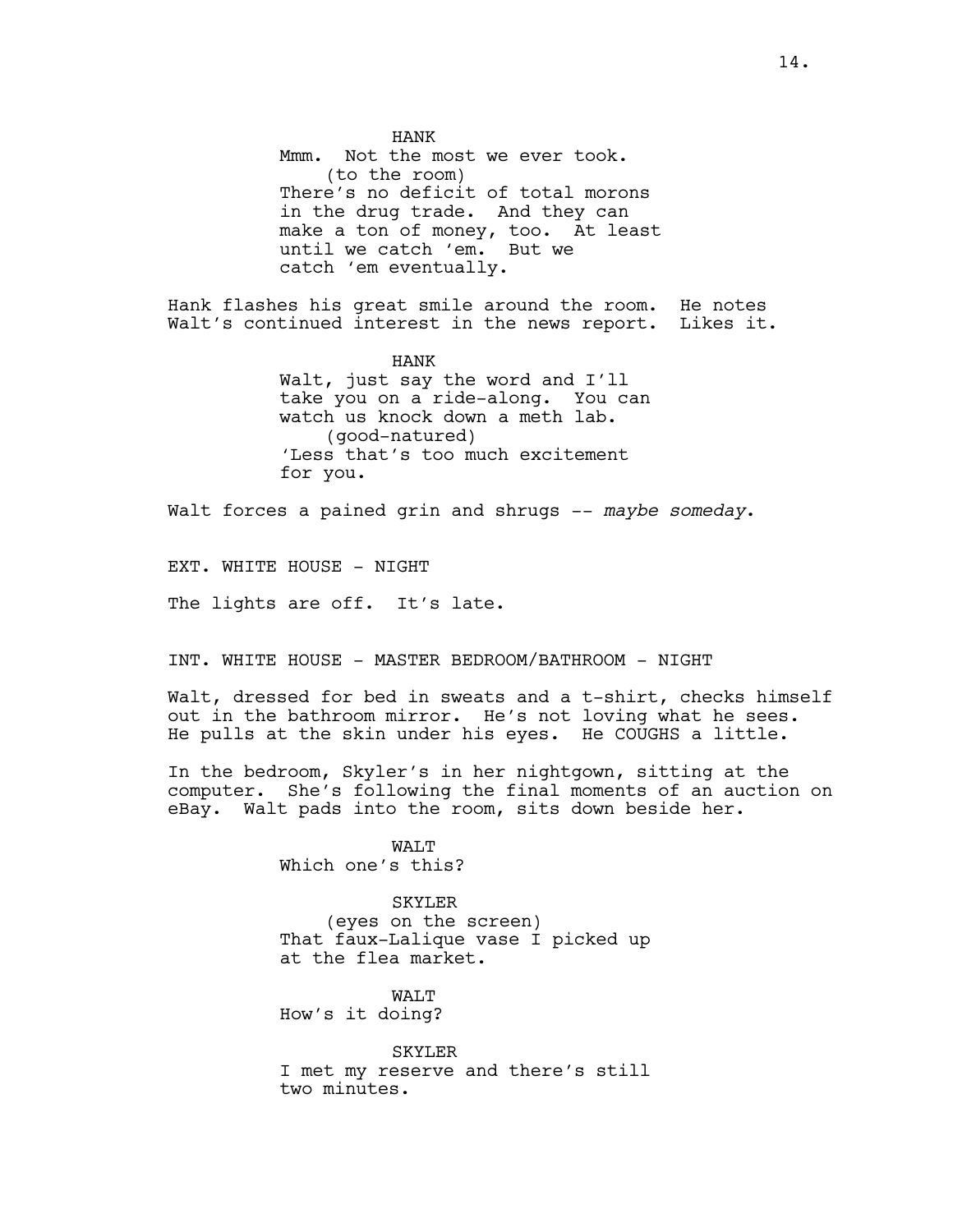Walt nods, sits watching. Without taking her eyes off the screen, Skyler reaches over and slips a hand into Walt's sweatpants. Walt smirks, surprised.

## WALT

What's up?

## SKYLER

You tell me.

Skyler plays with him, out of sight below frame. A beat.

SKYLER What are you doing tomorrow?

## WALT

(shrug) Actually, I was thinking about, um. Maybe drive to Caltech.

SKYLER

You're not gonna mow?

WALT

Yeah, I'll mow. JPL's got an exhibit of Mars rover photographs. Supposed to be, the detail... just really amazing. Really beautiful.

## SKYLER

I just need you to mow at some point. I'd do it myself, except it always throws rocks at me. I think it needs a new bag.

WALT I will mow. First thing.

Skyler glances at Walt's crotch. Good-naturedly:

#### SKYLER

What's going on down there? Is he asleep?

WALT I'm just... we gotta be careful of the baby.

SKYLER Don't worry about the baby. This is for you. We're only doing you tonight.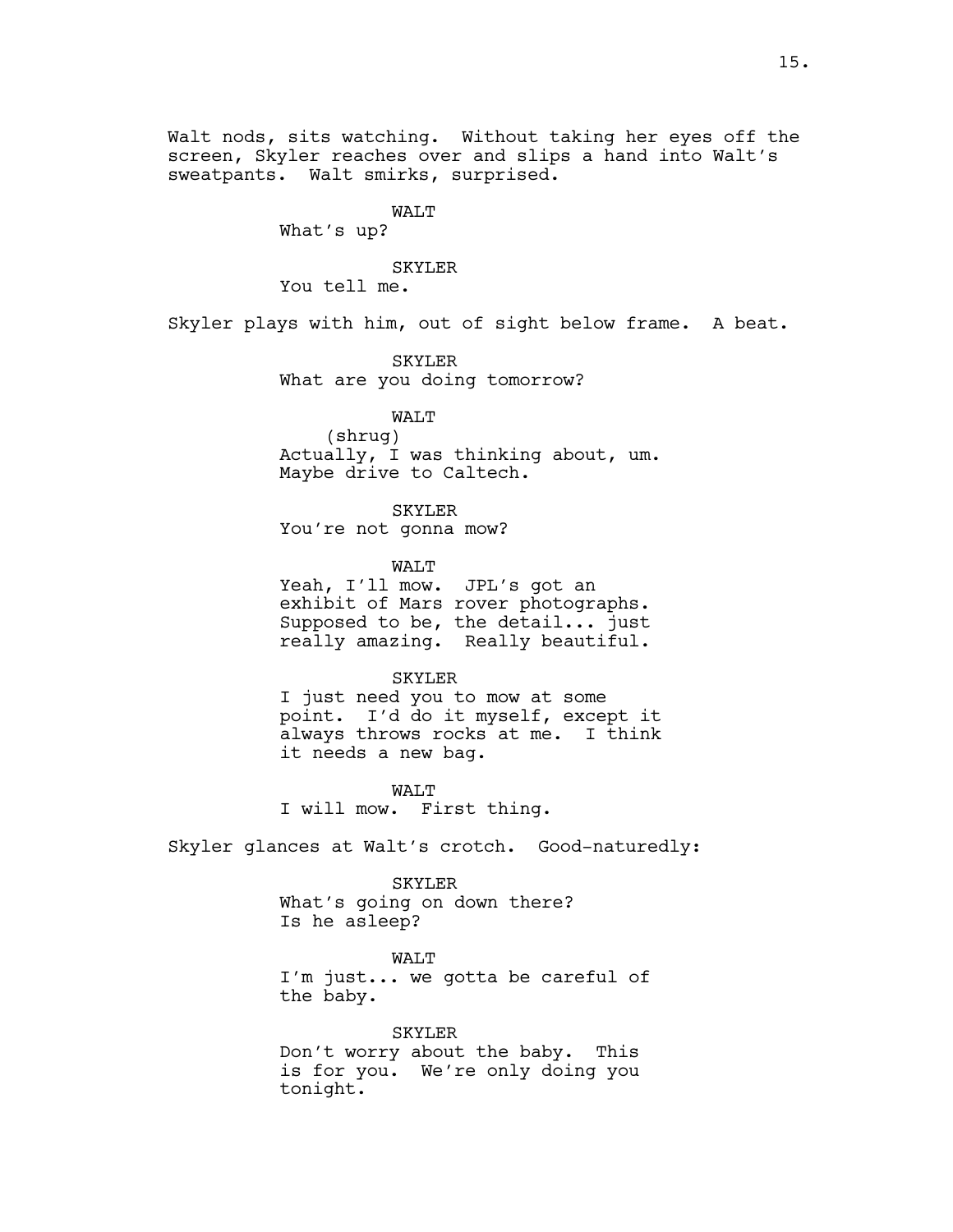Obscured by the computer, Skyler gives Walt a vigorous handjob with one hand and works the mouse with the other.

> SKYLER Just relax. Just... close your eyes and let it...

Skyler glances again at her husband. Apparently, there's no mighty oak sprung from whence the lowly acorn lies.

> SKYLER Just close your eyes.

Walt does so, concentrating. Trying hard. Tugging away, Skyler's attention drifts back to the computer. Completely.

> SKYLER ... That's it. That's... it. There you go. Keep going. Keep going. Keep it going. Keep... (reacting to the screen) Yes! Fifty-six.

Walt's eyes open. The thrill is gone.

EXT. CALTECH CAMPUS - DAY

Old Pasadena. Wide greenbelts and dark magnolias. The sign says "Jet Propulsion Laboratory." Einstein was a visiting professor at Caltech, once upon a time. This place looks it.

INT. JPL - DAY

MARS fills frame, stark red rocks and red sand. We PAN OFF this blow-up of Martian terrain -- we're in a hallway mounted with two dozen such photos, big and striking.

Small in the distance stands Walt. He's not looking at any of these photos. He's down an adjacent hallway, staring at something else, instead.

CLOSER ANGLE - WALT

He's studying names engraved on an old plaque. It's a list of grad students awarded a particular research grant.

Closer. "ORGANIC CHEMISTRY, 1988 -- Walter H. White."

Walt stares at his own name on the plaque. We can't read his thoughts, but we can guess at them.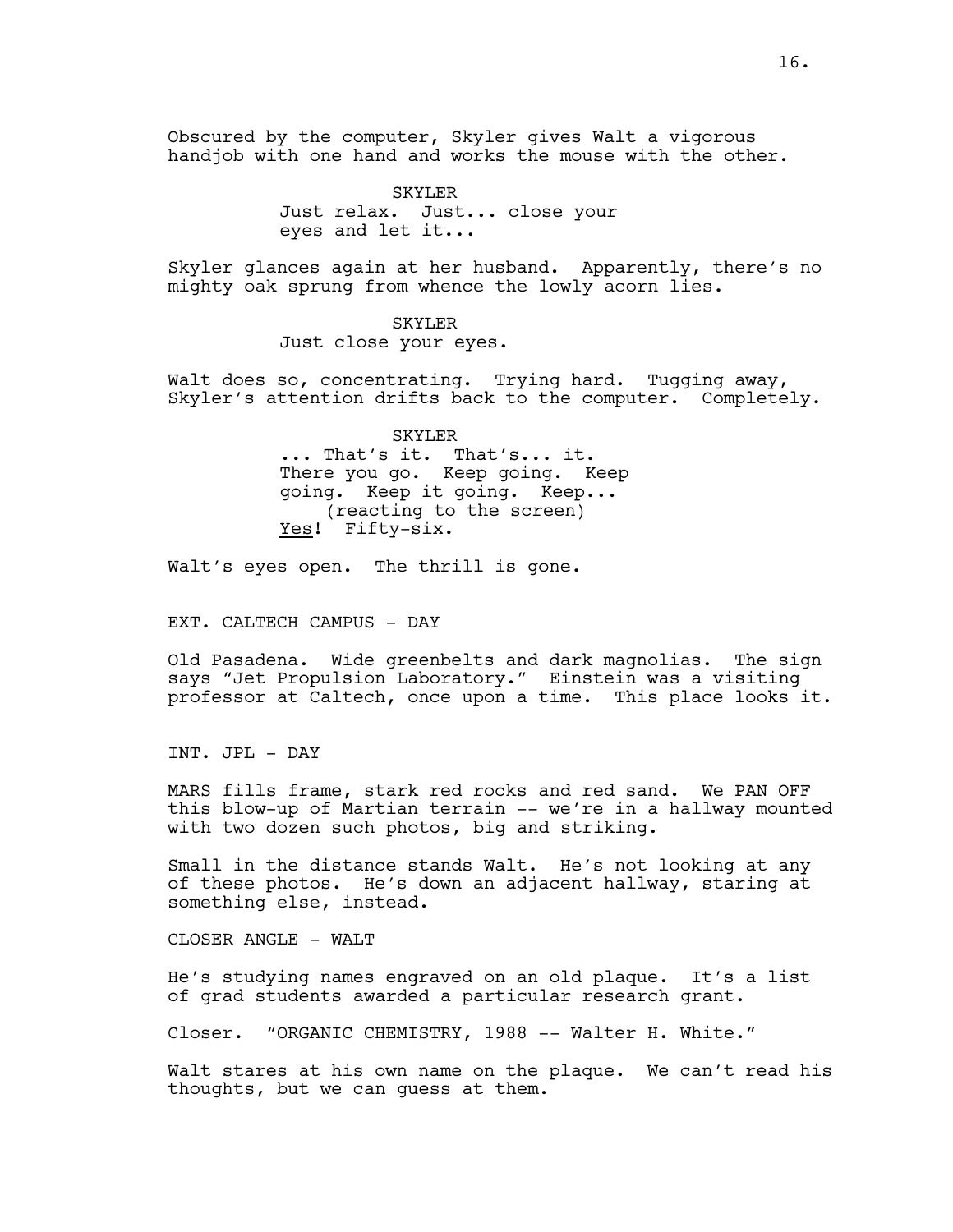EXT. CALTECH CAMPUS - COFFEE STAND - DAY

An outdoor snack bar. Walt sits alone. Around him, young STUDENTS pore over textbooks or quietly type on laptops. Walt sips his coffee and stares into space.

At the nearest table, a CHINESE GUY sits with two CHINESE GIRLS. They're laughing and talking in CANTONESE. They keep their voices low so their gossip might not be overheard - but it's not like we have any idea what they're saying.

Walt takes another sip of coffee, carefully sets down the cup. He looks at his hand for a long moment.

He notices his fingers are TREMBLING slightly. He makes a fist, squeezes it tight. Opens it.

The Asian students are talking a mile-a-minute, the two girls giggling. Walt glances at them, looks back to his hand. He presses it flat against the tabletop.

UP-ANGLE -- as seen through this GLASS TOP TABLE, Walt's fingers stick to the surface. They pull loose with a slow, gluey SLURP.

CLOSER on Walt. He rubs his mouth, sneaks his fingertips to his carotid artery just under his ear. He's feeling his pulse. The furtive whispering in CHINESE fills his head. He's starting to breathe faster.

His cellphone RINGS. He glances at the readout screen. "HOME," it says. Walt silences it, tucks the phone back in his pocket.

Rapid-fire CHINESE is all we hear. Now it gets drowned out by a sudden WHOOSH that makes Walt blink. It's the whoosh of the nearby cappuccino machine. It's unnaturally loud, like a jet engine. Walt's had enough. Time to go.

HIGH ANGLE - DOWN THROUGH THE TREES

Magnolia leaves sway in f.g. We're looking down at Walt, tiny in the distance, as he rises to his feet. He makes it three steps before he COLLAPSES, flipping an empty table.

Students look up, hesitate. The Chinese guy and a couple of others rise to help. Off Walt, lying on his face...

## END ACT ONE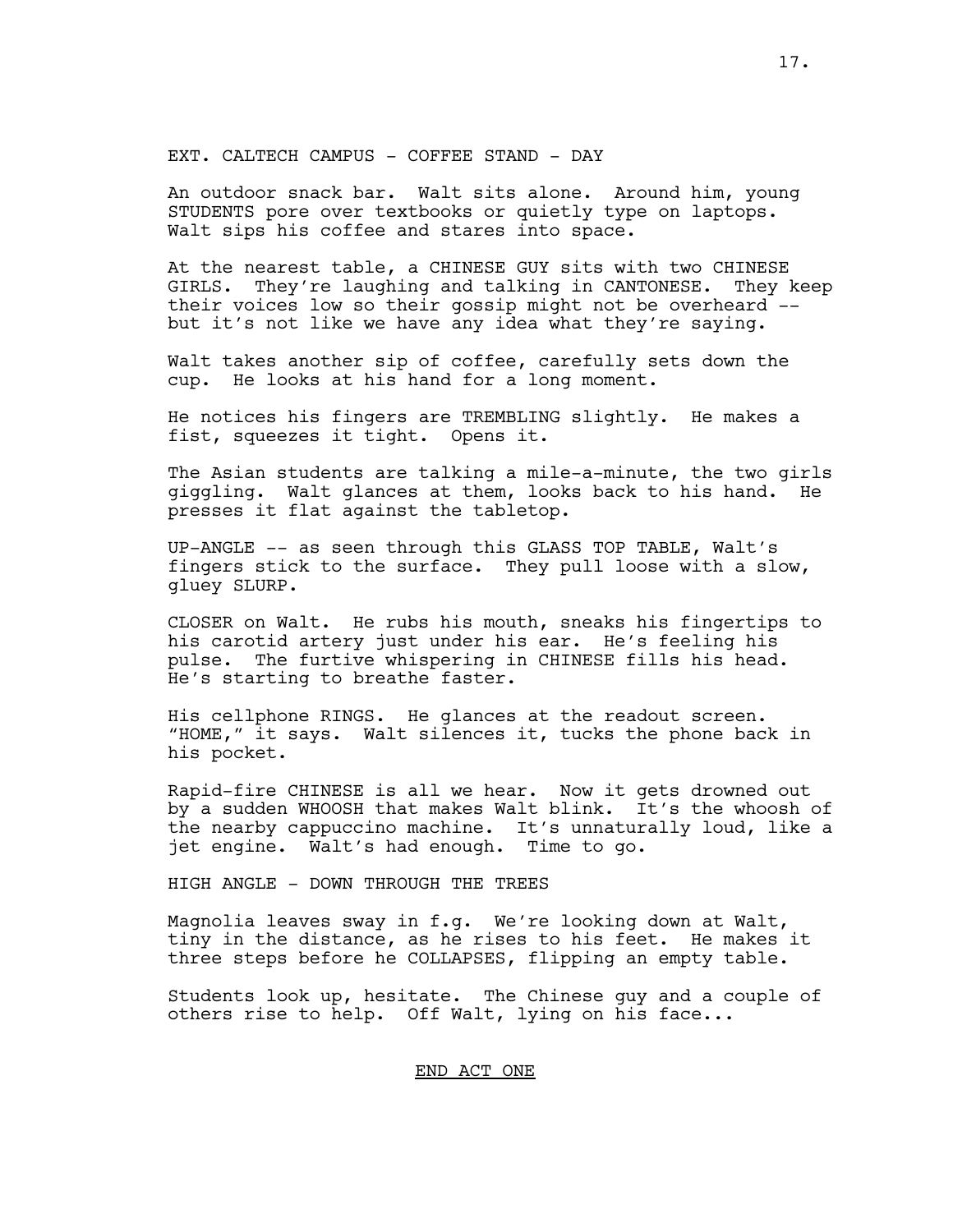#### ACT TWO

INT. ER - EXAM ROOM - DAY

Walt is conscious, seems okay. He sits in a blue paper gown, legs dangling off an exam table. He's alone, waiting. Absently tapping the table. He's been here for hours.

Muffled RINGING. Walt reaches for his pants, fishes out his cellphone. "HOME" is yet again displayed on the readout. Walt considers, answers it.

WALT

Hey. (a beat) Yeah, sorry. I had it turned off. I was, uh... (a beat) Yeah, probably about an hour or so.

Amid the bustle out in the hall, two ER DOCTORS stand conferring. They're looking at blood chemistry results - first one man studies them, then the other. When one of them glances back our way, we realize they're talking about Walt.

Walt sees this. He can't hear what they're saying, but it looks weighty. Walt is anxious. However, he doesn't let it come through in his voice.

> WALT I'm at Caltech. I ran into an old professor, we got to talking. I should be home in about an hour. Okay.

Walt clicks off. He looks again to the doctors in the hall.

One man nods to the other, walks off. The remaining doctor puts on his bedside smile and enters Walt's room.

> DOCTOR Sorry for the wait. You can put your clothes back on.

Walt climbs off the table, steps into his pants.

WAT.T I've had it before. Low blood sugar. Stood up too fast.

He's fishing. The doctor doesn't saying anything, just fills out a form. Walt pulls on his shirt, buttons it.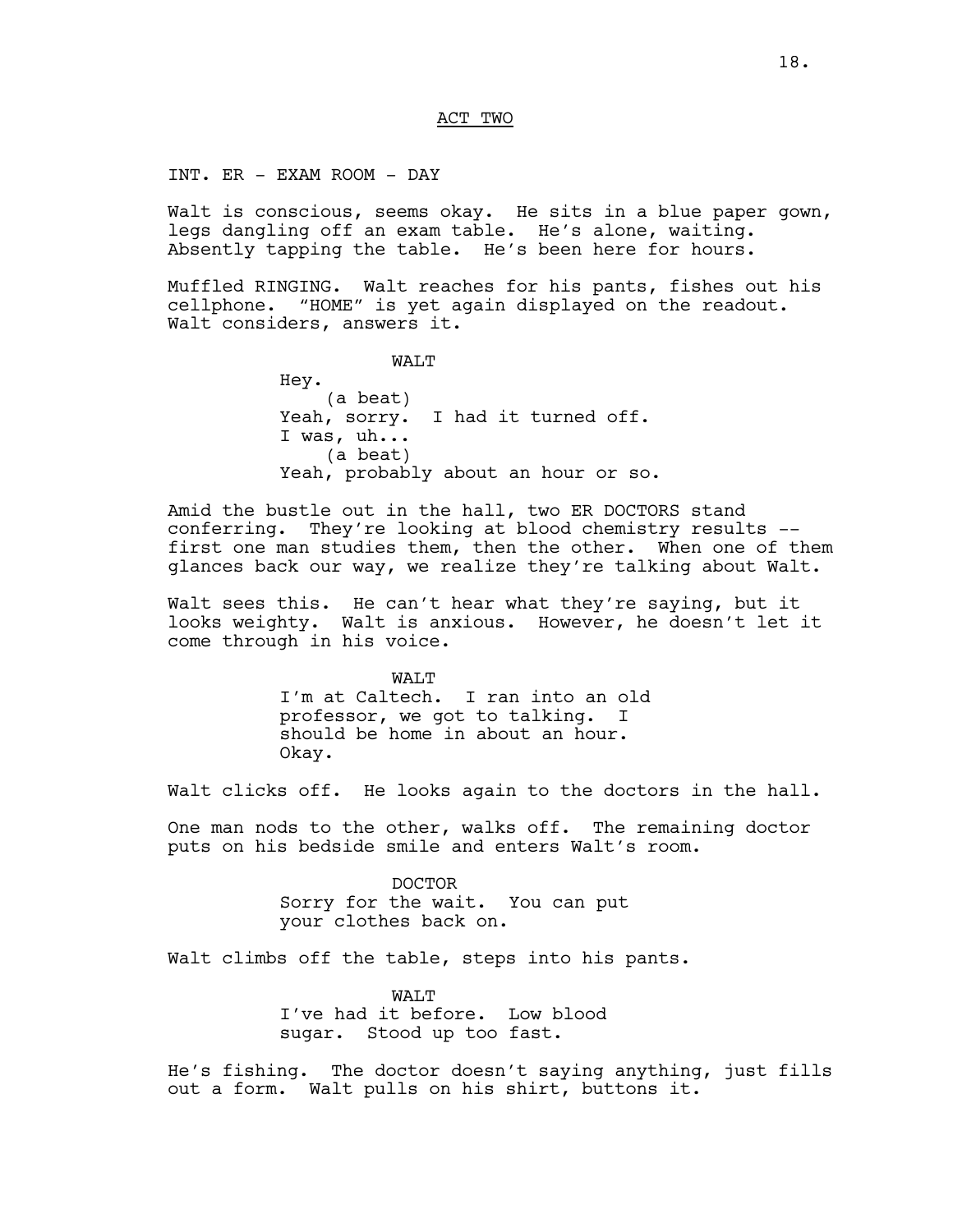WAT.T Guess I should've had breakfast this morning.

DOCTOR There's a specialist I'd like you to see. His name is Dr. Belknap. I should have his... card here somewhere. Yes.

The doctor finds a business card, hands it to Walt. Walt stands in his socks, staring at the card for a long beat.

**WAT.T** 

Oncologist...

DOCTOR (forced breezy) It's probably absolutely nothing.

INT. DR. BELKNAP'S OFFICE/EXAM AREA - DAY

Days later. A MONTAGE OF CLOSE-UPS: a blood pressure cuff gets pumped with a WHOOSH-WHOOSH-WHOOSH; a stethoscope slides here and there over bare skin; glands get palpated; blood is drawn; eyes, ears, nose and throat are checked; more blood is drawn; colorful MRIs pop up on a monitor; still more BLOOD is drawn. END MONTAGE.

CUT TO -- Walt in his street clothes, sitting in a red leather chair. He's staring almost directly into camera.

SILENCE. Up from it rises a faint sort of buzzy, shimmering TINNITUS sound. It's the RINGING in Walt's ears. It gets louder as we slowly CREEP IN on Walt's face. He's staring at us blankly. He's staring at:

Walt's POV -- DOCTOR BELKNAP. Dr. Belknap is a balding man in his late fifties. On a good day, he's maybe avuncular. He's sitting behind his desk, looking right at us, talking in slight SLOW-MOTION. We don't hear a single word he's saying. We only hear the buzzy RINGING.

CLOSER POV -- we tilt down from Belknap's face, his moving lips, to his doctor's coat. On the pristine white of his lapel, there's a spot of yellow MUSTARD. We fixate on it.

Suddenly:

DR. BELKNAP -- Mr. White? Are you listening?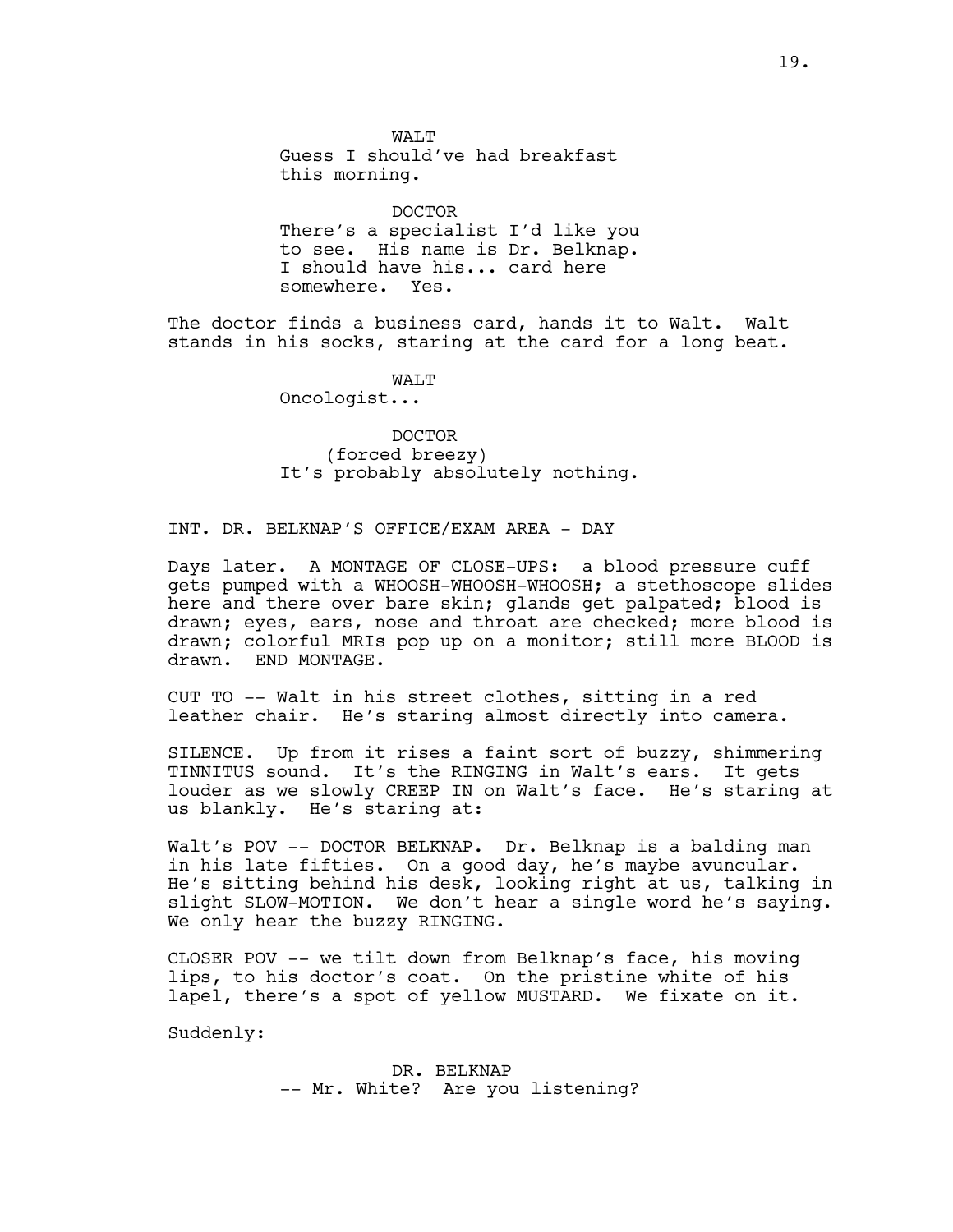We've snapped out of it. The SOUND in the room is normal. No more SLOW-MOTION. Walt looks up from the man's lapel.

WAT.T

Yeah.

DR. BELKNAP Did you..? You understood what I've said to you?

WALT Yeah. Multiple myeloma. Stage 3. (a beat) Best-case scenario, with chemo, I'll live another two years. (off the man's gaze) It's just, you've got mustard on your... you've got mustard there.

Walt points. Belknap glances down at the spot on his lapel, then back up at Walt. He has no idea what to say to that.

Off Walt, looking very matter-of-fact... disconcertingly so:

INT. VELVET-TOUCH CAR WASH - OFFICE - EVENING

Same clothes, same day -- Walt came to work straight from getting his terrible news. He's on autopilot, standing behind the cash register. The BUZZ is back in his head.

Amir is in the b.g., arguing on the phone in Farsi. The sound is muted. We can barely hear him. We don't know what he's yelling about anyway -- it's pointless, doesn't matter. We're on Walt, who simply stares into space.

No customers. Walt suddenly jerks, like a tiny zap of electricity goes through him. He steps out from behind the counter and exits. Amir doesn't notice him leave.

As seen through the windows, Walt pads along like a zombie and nearly gets run over by a car. The *vatos* all watch, confused, as Walt climbs in his Nissan and drives away.

INT. NISSAN SENTRA - DRIVING - EVENING

Walt drives. Not speeding. No expression on his face.

His POV: it's a straight shot up the 10 Freeway. The familiar TRIPLE OVERPASS looms ahead in the distance.

Walt stares at it like it's the monolith in "2001."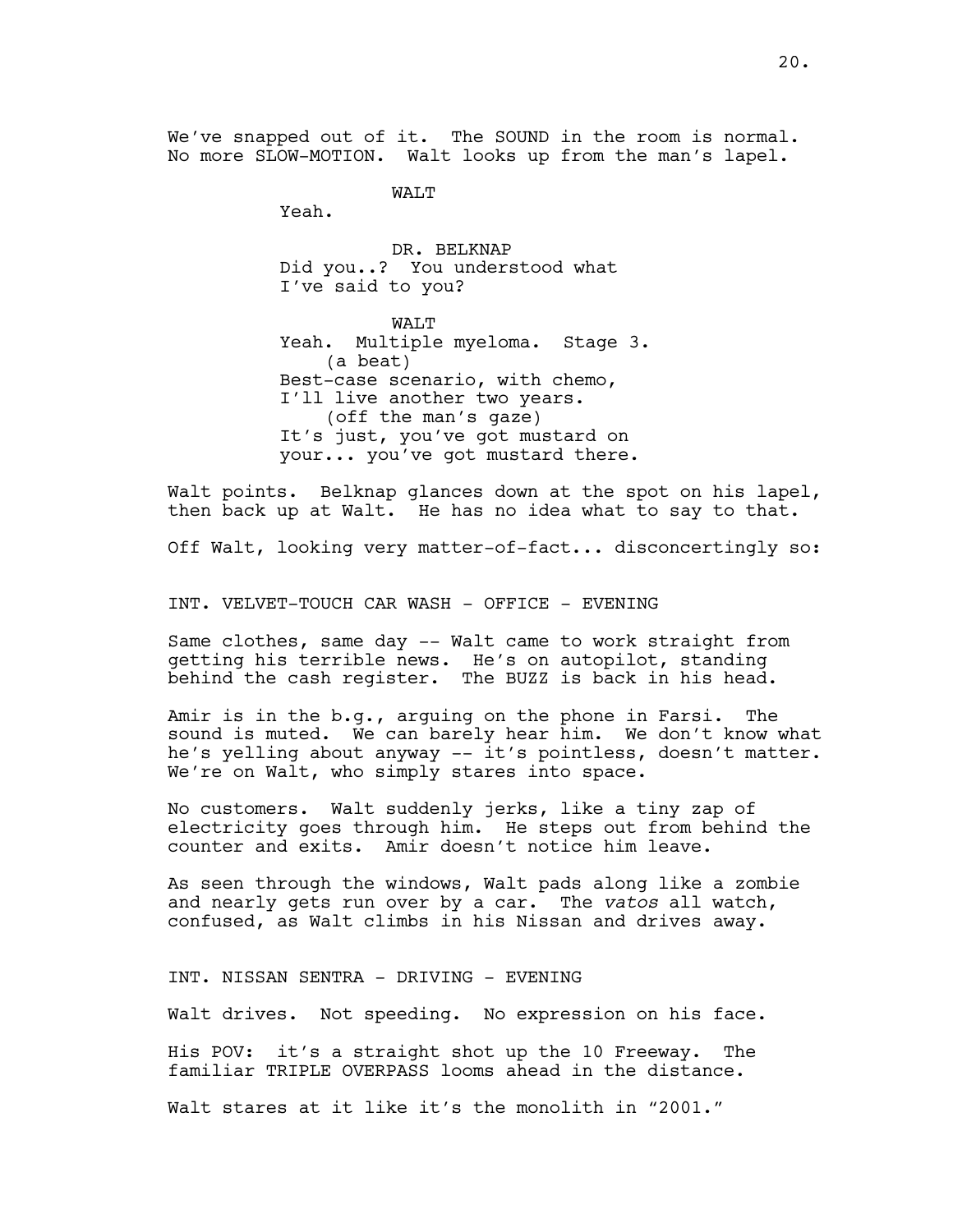EXT. OVERPASS - CONTINUOUS

An AERIAL VIEW, looking straight down at this vast and complex concrete knot. Walt's tiny Nissan is an ant trundling toward it. The car disappears from view underneath, as if being swallowed.

INT. WHITE HOUSE - KITCHEN - EVENING

A glass of white wine. Skyler stands talking on the phone.

SKYLER (into phone) Absolutely. I sent it to you on the third. It's number... wait a minute, let me get my checkbook.

She cups a hand over the phone, does nothing. After a beat:

SKYLER (into phone) Here it is. It's check number 1148. So my records show I paid that, and I certainly don't feel like we owe any late... (listens) Alright. I guess then I'll check with my bank and, I don't know, if the post office lost it or something... alright then. Let me look into that. Thank you.

Walt enters, hearing the tail-end. Skyler hangs up.

SKYLER You're home early.

Walt nods, finds a beer in the fridge. His fingers tremble a little as he pries off the cap. Skyler doesn't notice - she's sifting through a stack of bills.

Walt sits at the table. He drinks deep, rubs his mouth.

SKYLER How was your day?

WALT You know. Same.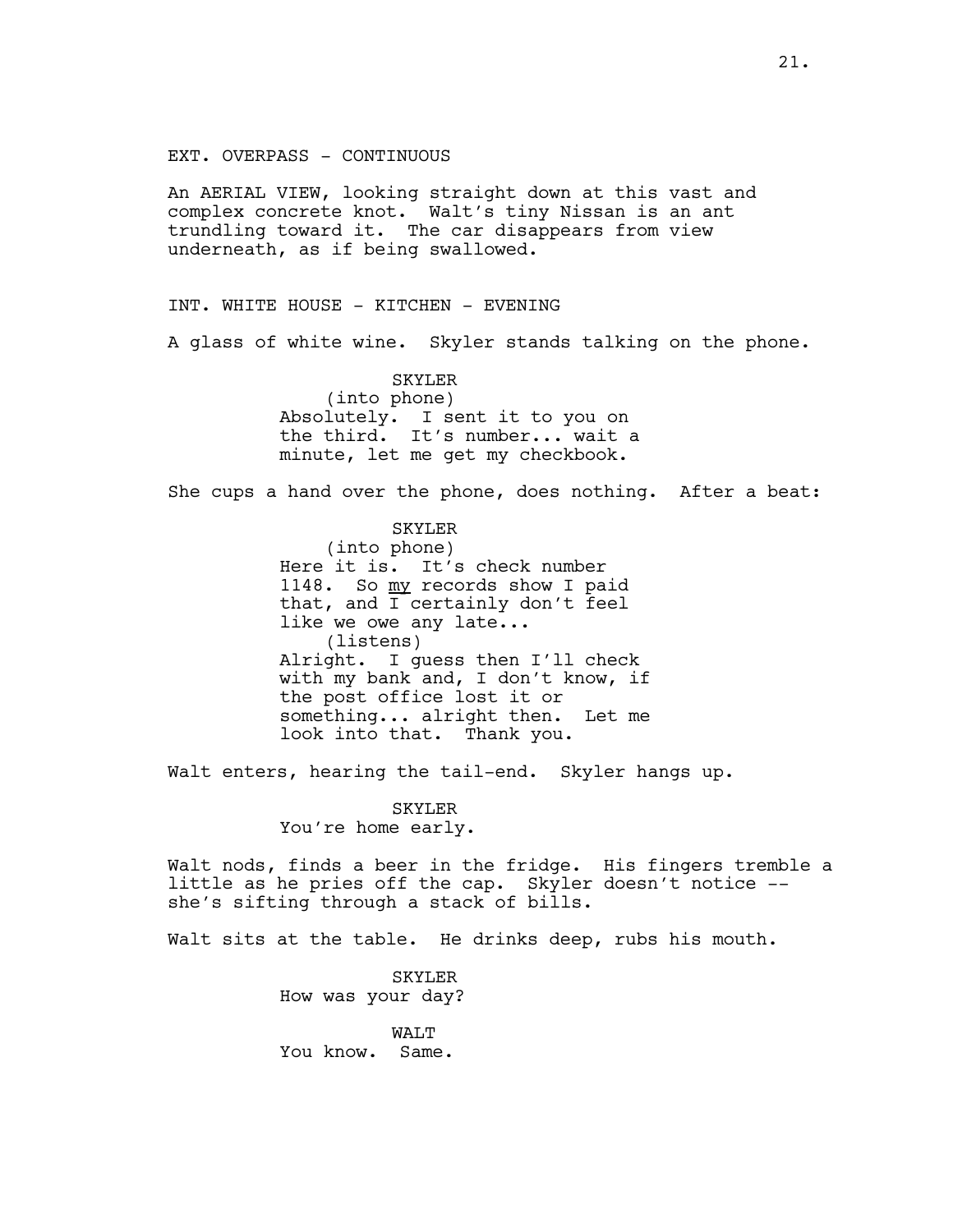SKYLER Don't tell me Amir's sending you home at five now.

WALT No, just. Today.

SKYLER (studying a bill) Did you use the MasterCard last month? \$15.88 at Staples?

WALT Uh. We needed printer paper.

SKYLER Walt, the MasterCard's the one we don't use.

Walt nods, overwhelmed and hiding it. Skyler doesn't know about his doctor's appointment. Even if Walt wants to tell her, something stops him. He sips his beer, stares.

Loud MACHINE GUN FIRE startles them both. Skyler yells into the living room.

> SKYLER DAMMIT, WALTER! TURN THAT DOWN! (more GUNFIRE) Go talk to him.

Walt rises, sets his bottle in the sink.

INT. WHITE HOUSE - LIVING ROOM - CONTINUOUS

The end of "Scarface" plays on the TV. TONY MONTANA, with his mountain of cocaine and his M-16, takes on all comers. Walter, Jr. is sprawled on the couch, watching. His crutches are leaned against the armrest.

WALTER, JR.

Hey.

WALT

Hey. (watches TV, remembers) Your Mom wants you to turn it down.

WALTER, JR. Shit, come--on. This is--the best-- Wait, wait...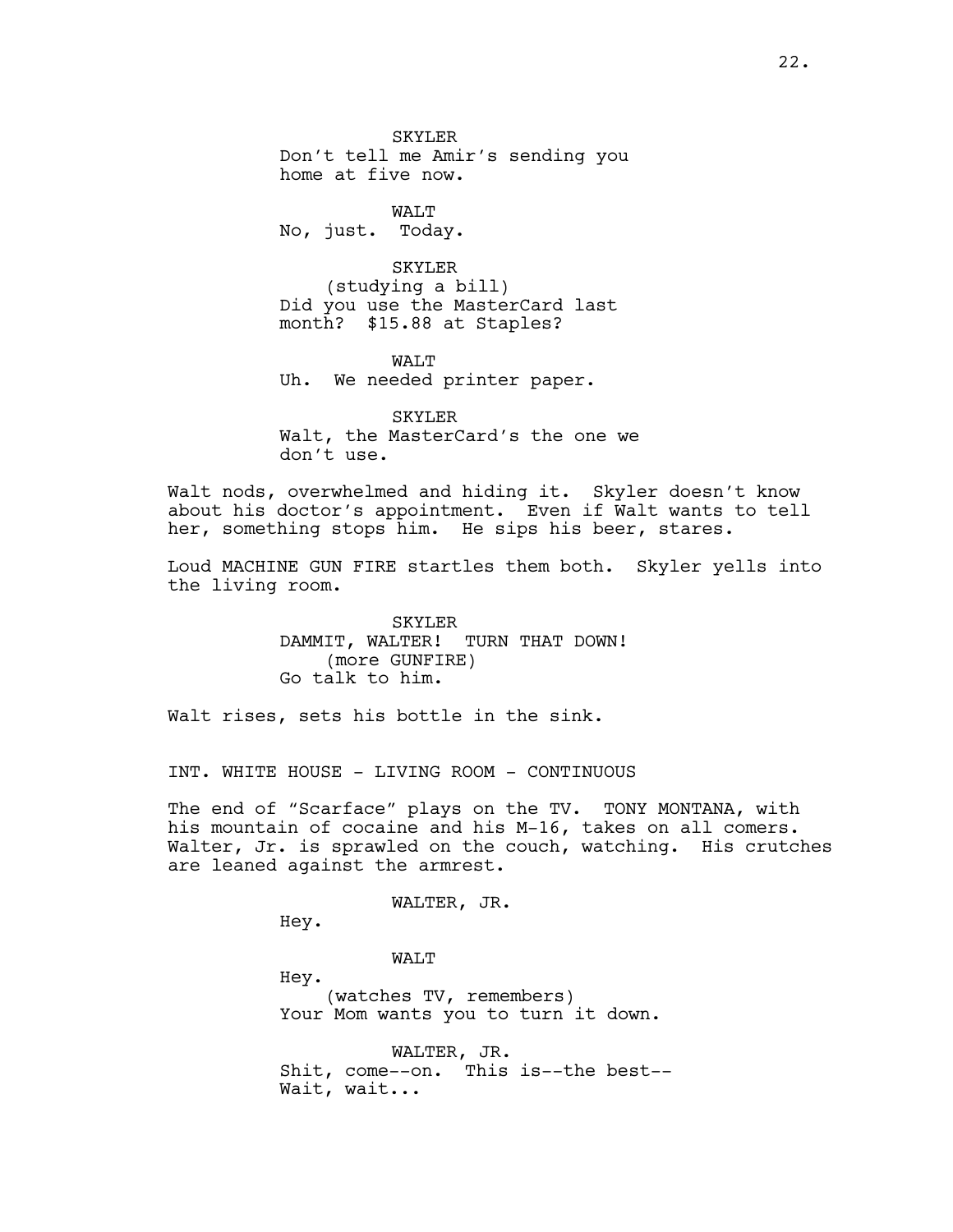TONY MONTANA (ON TV) COME AN' MEET MY LEETLE FRIEND!

WALTER, JR. Oh--damn! Hell, yeah!

Walter, Jr. awkwardly pumps his fist. Walt keeps watching.

WALT

DVD?

WALTER, JR. (nods) Uncle Hank--gave--it to me.

Walt's eyes stay on the screen. The garish little kingpin mows down acres of Columbians, then dies in a blaze of glory.

Off Walt, whose thoughts are unknown to us...

INT. WHITE HOUSE - MASTER BEDROOM - NIGHT

Glowing blue numbers project on the cottage cheese ceiling: 4:26 AM. Walt lies awake beside his sleeping wife.

INT. WHITE HOUSE - SPARE BEDROOM - NIGHT

SQUEAK-SQUEAK, SQUEAK-SQUEAK. Walt thumps up and down on his cheapie stair-stepper. He speeds up -- faster than the last time. Thump, thump, thump. As seen through the bars of the empty crib, he's really working it hard.

Sweat beads on his face. Bam, bam, bam. Faster, faster. Harder. Violent. Sweat drips off his nose. Until --

-- CRACK. He BREAKS the stair-stepper. One footpad snaps free, hangs limp. Walt steps off and examines it.

He stares down at it for the longest time. We CREEP IN on his face. The thousand-yard stare he's had since Doctor Belknap's office gives way to something else now.

WALT

Two years.

He says it barely audibly. It's like the clouds have parted. The situation has finally, truly registered in Walt's brain.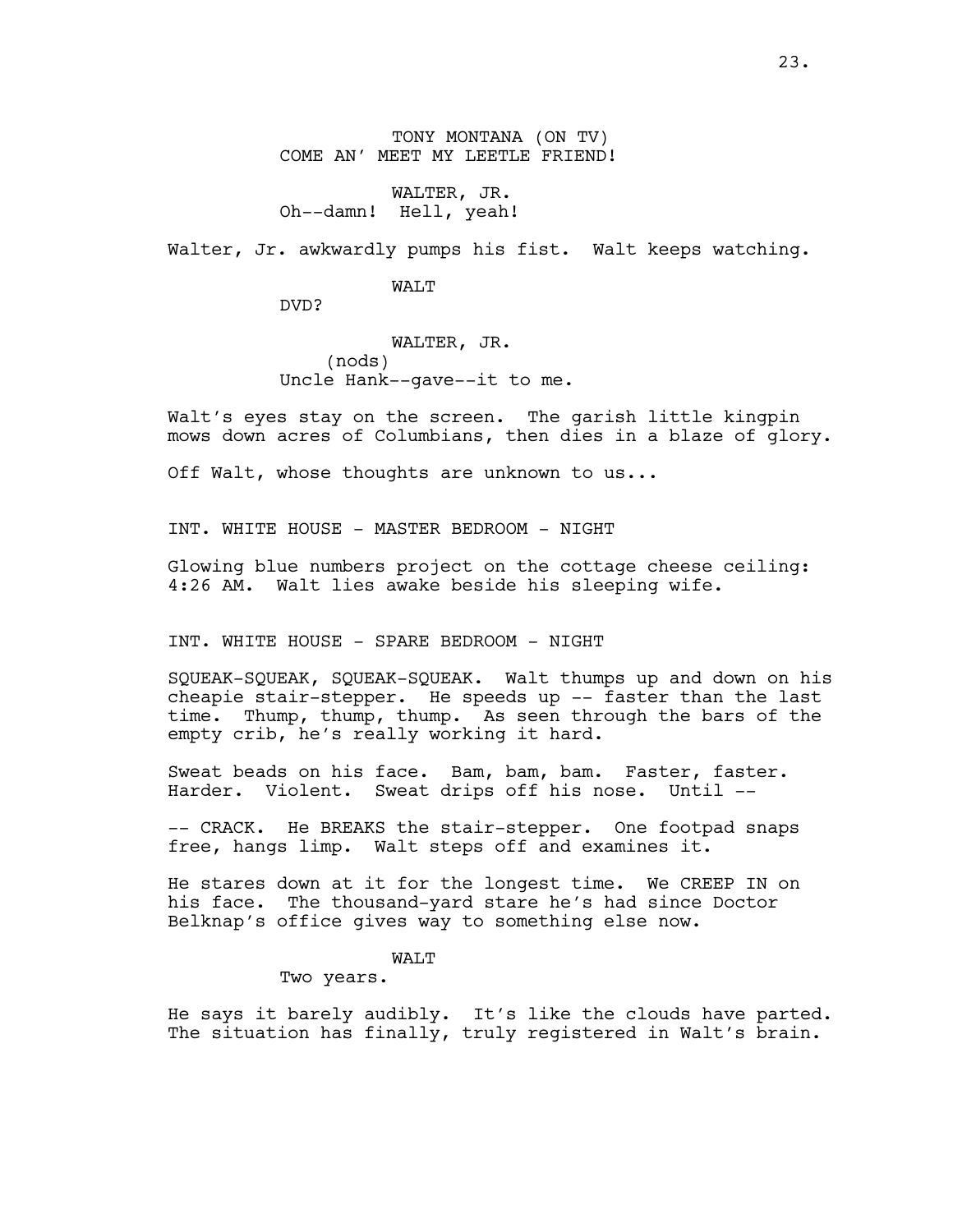EXT. WHITE HOUSE - DAWN

Early morning. A faint glow in the sky. Silence except for the THWACK... THWACK of the NEWSPAPER GUY driving past.

INT. WHITE HOUSE - KITCHEN - DAWN

Walt sits alone at the kitchen table, staring into space. Deep in thought. Considering something carefully. He rises, picks up the phone and dials. Keeps his voice low.

> WALT Hank? Hey, it's Walt. I didn't wake you, did I? (a beat) Good. Listen, I've been thinking. Could I take you up on your offer? The ride-along?

> > CUT TO:

EXT. BLUE-COLLAR NEIGHBORHOOD - MORNING

A different morning -- these things take time to set up. We're in a neighborhood not unlike Walt's. A non-descript Ford is parked at the curb, blended in with the other cars.

> HANK (O.S.) It's down there on the cul-de-sac. White? Kinda redwood-looking trim?

INT. FORD - MORNING - CONTINUOUS

Hank sits behind the wheel. A subordinate agent, GOMEZ, is<br>beside him. Hank is pointing out the TARGET HOUSE to Walt, Hank is pointing out the TARGET HOUSE to Walt, who sits in the back seat in an ill-fitting bulletproof vest.

HANK

See it?

## WALT

Yeah.

Tiny house, a block down the street. Not at all noteworthy.

WALT (quiet interest) That's a meth lab.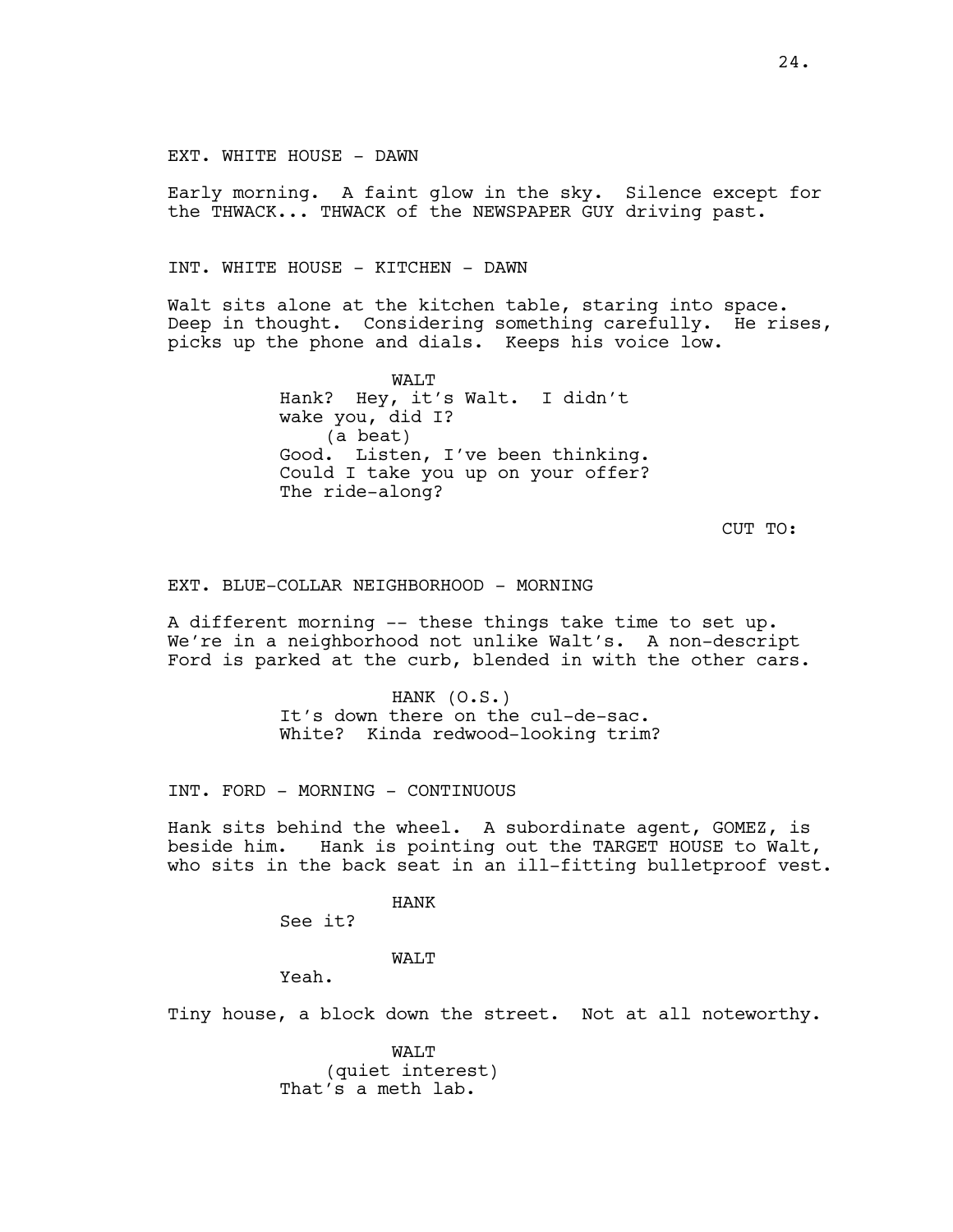HANK So says our snitch. Says some dude who goes by "Cap'n Cook" lives up to his name in there. Got himself a three pound flask and keeps it bubbling day and night. Says he always adds a dash of chili powder. (to Gomez) Ah, you exuberant Mexicans.

GOMEZ Uh-uh. "Cap'n Cook?" -- that's a white boy's name. Dopey as hell.

HANK Yeah? I got twenty bucks says he's a beaner.

GOMEZ

You're on.

A yellow SCHOOL BUS chugs into frame, driving past.

HANK Ah, here we go. Finally. (into his radio) School bus is clear. You got the green light.

An affirmation comes back. Hank starts his engine.

HANK (smiling, to Walt) Watch this. This makes 'em shit.

Out of the distance, we hear a BIG ENGINE REVVING, speeding our way. A TRUCK roars past, heading for the cul-de-sac. Hank slowly follows it in his Ford -- just so Walt can see. Hank hums *Ride Of The Valkyries*, channeling "Apocalypse Now."

Walt's POV: as seen through the windshield, the lead truck goes speeding into the target house's driveway. An ENTRY TEAM of six agents jumps out, looking like they just came from the set of a sci-fi movie -- they're covered head-to-toe in CHEMICAL SUITS and RESPIRATOR GEAR. They carry carbines and shotguns. One man lugs a battering ram.

> HANK Meth labs are nasty on a good day - but when you mix that stuff wrong, you wind up with mustard gas.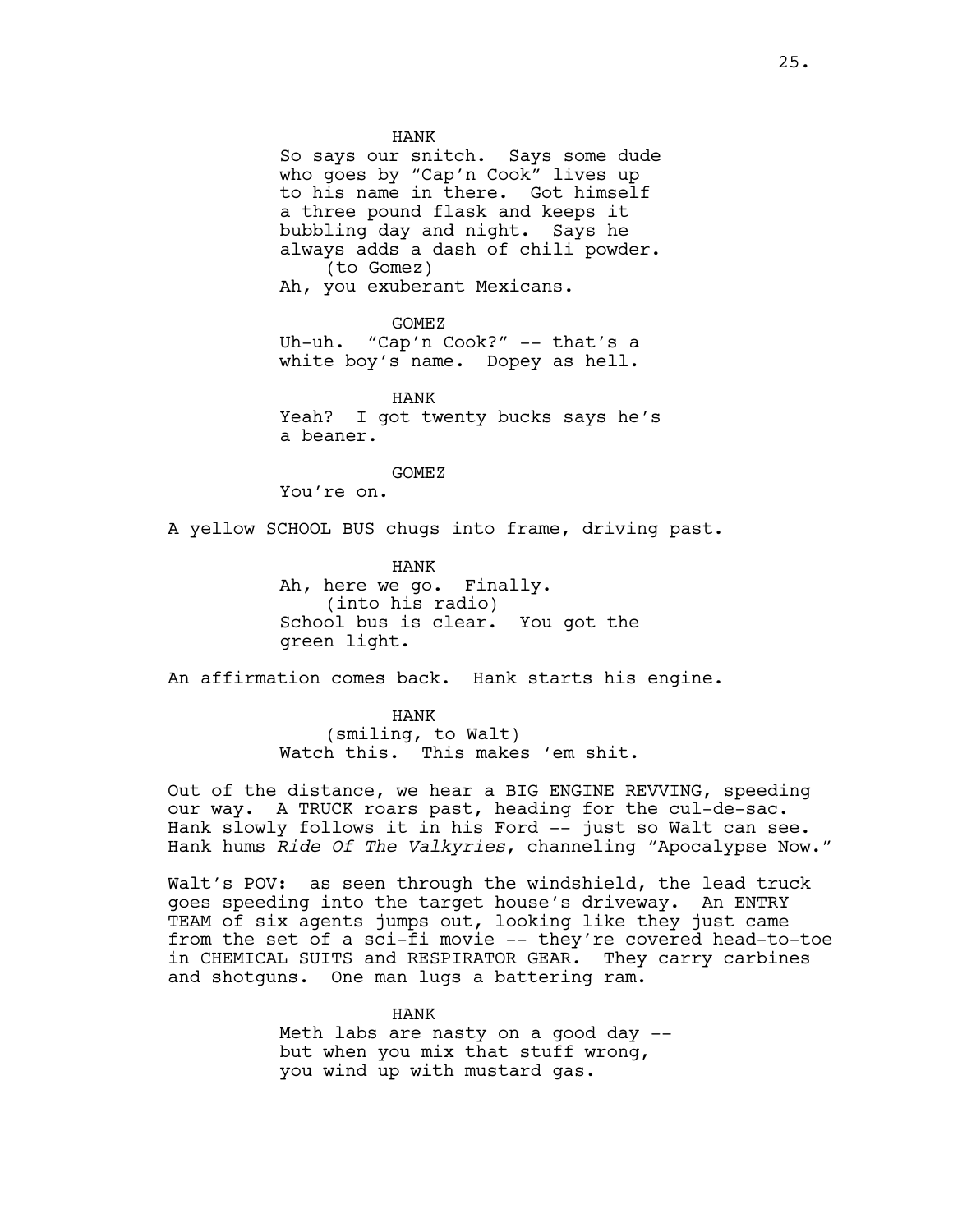WAT.T Phosgene gas, I think.

HANK Yeah, exactly. One whiff'll kill you. That's why the moon suits.

Walt nods, watches the entry team take position at the door.

INT. TARGET HOUSE - KITCHEN - CONTINUOUS

To call this a shithole would be an insult to shitholes everywhere. There's filthy clothes, overflowing garbage, rotting pizza boxes dating to the Clinton administration... along with stacked cannisters of plumber's lye and Coleman stove fuel. A rambling, Rube Goldberg lab of hoses and buckets stands out against the knotty pine panelling.

A Mexican man, EMILIO, sits at the kitchen table, listening to headphones -- oblivious to the o.s. BANGING at the door. He's got an enormous mound of RED POWDER in front of him, and an even bigger pile of MATCHBOOKS on the floor.

He scrapes off the striker strips and collects the powder. This is a source of red phosphorus for meth production.

BOOOM! The front door busts open. Feds pour in, pointing guns and breathing through their masks like Darth Vader. Emilio nearly pisses himself. He starts to run for it, but doesn't get far. The agents hold him down, cuff him.

EXT. TARGET HOUSE - MORNING

Hank, Gomez and Walt wait in the Ford. The RADIO crackles.

AGENT (RADIO V.O.) House is clear. We've got one suspect in custody.

HANK Copy that. The suspect... might he be of the Latin persuasion?

AGENT (RADIO V.O.) Si, Senor.

Hank triumphantly puts a hand out. Gomez grumbles and pays him his twenty.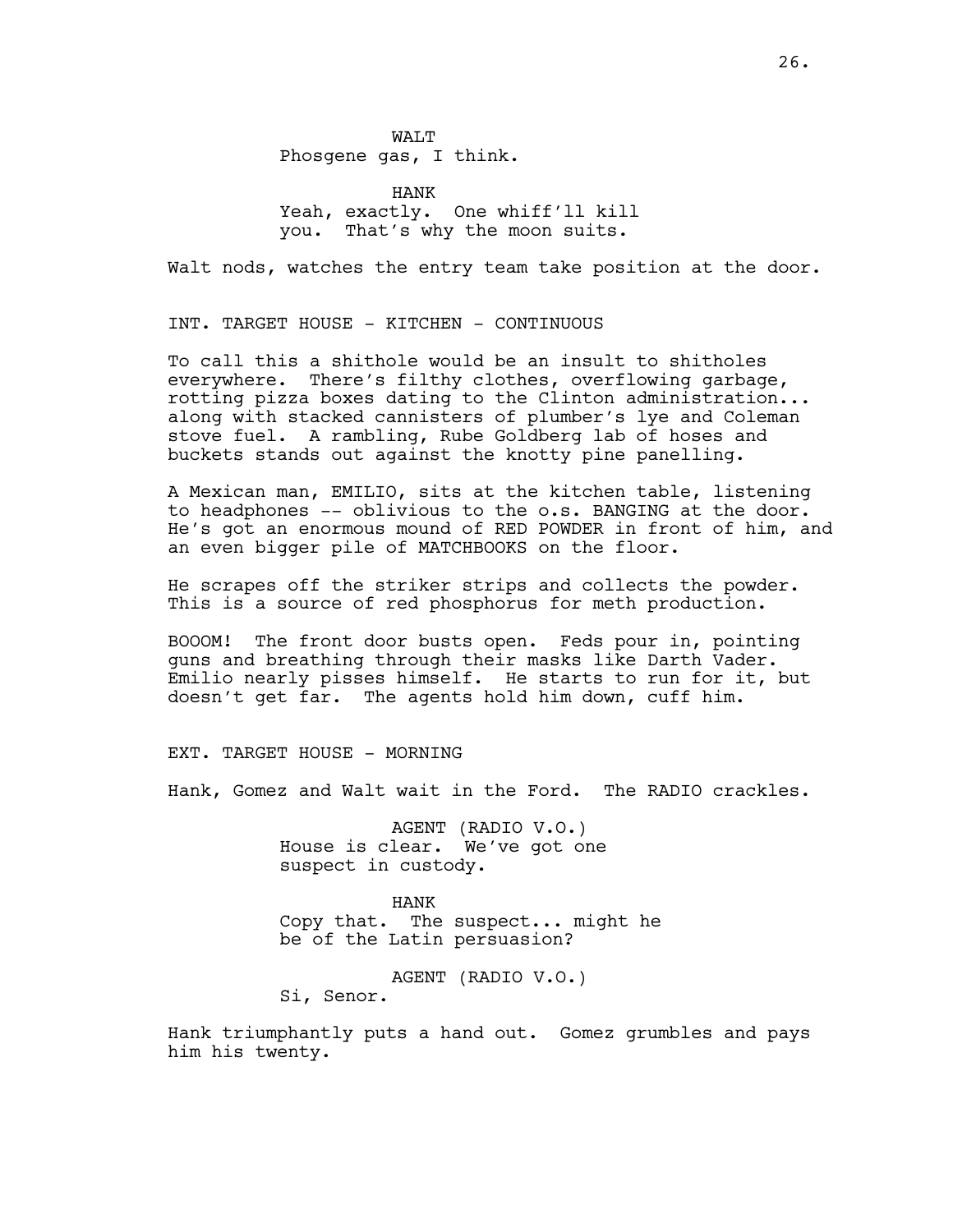HANK Cheer up. You people still got J. Lo. (grins at Walt) How you doing back there, buddy? This sure as hell beats spending your day clapping erasers, huh?

Walt smiles, acts agreeable. Hank turns to Gomez.

HANK

I made the mistake of watching "Jeopardy" with this dude one time. He is a stud, Gomez. He's a brainiac. BEEP! "What is E equals MC squared, Alex?" BEEP! "What is, like, freaking... Shakespeare? Hamlet?" I'm telling you Walt, you shoulda gone on that show. You'da cleaned up.

GOMEZ

Right on, man.

HANK

(to Gomez) Shit, you don't know the half of it. Two big companies wanted him while he was still in college. He coulda written his own ticket.

Hank looks to Walt for confirmation. Walt stares out the window, barely shrugs -- and changes the subject.

> WALT Hank? Do you think I might get to go inside? See the lab?

HANK Yeah, tell you what -- we're gonna go peek our heads in, check it out. Stay here a minute.

Hank and Gomez exit the car, leaving Walt behind.

Walt's pleasant demeanor fades. Spending time with Hank is hard for him. While feds in moon suits come and go across the lawn, Walt's attention drifts to the HOUSE NEXT DOOR.

He double-takes, noticing a high WINDOW get raised. It's out of sight of the D.E.A. agents. Only Walt can see as...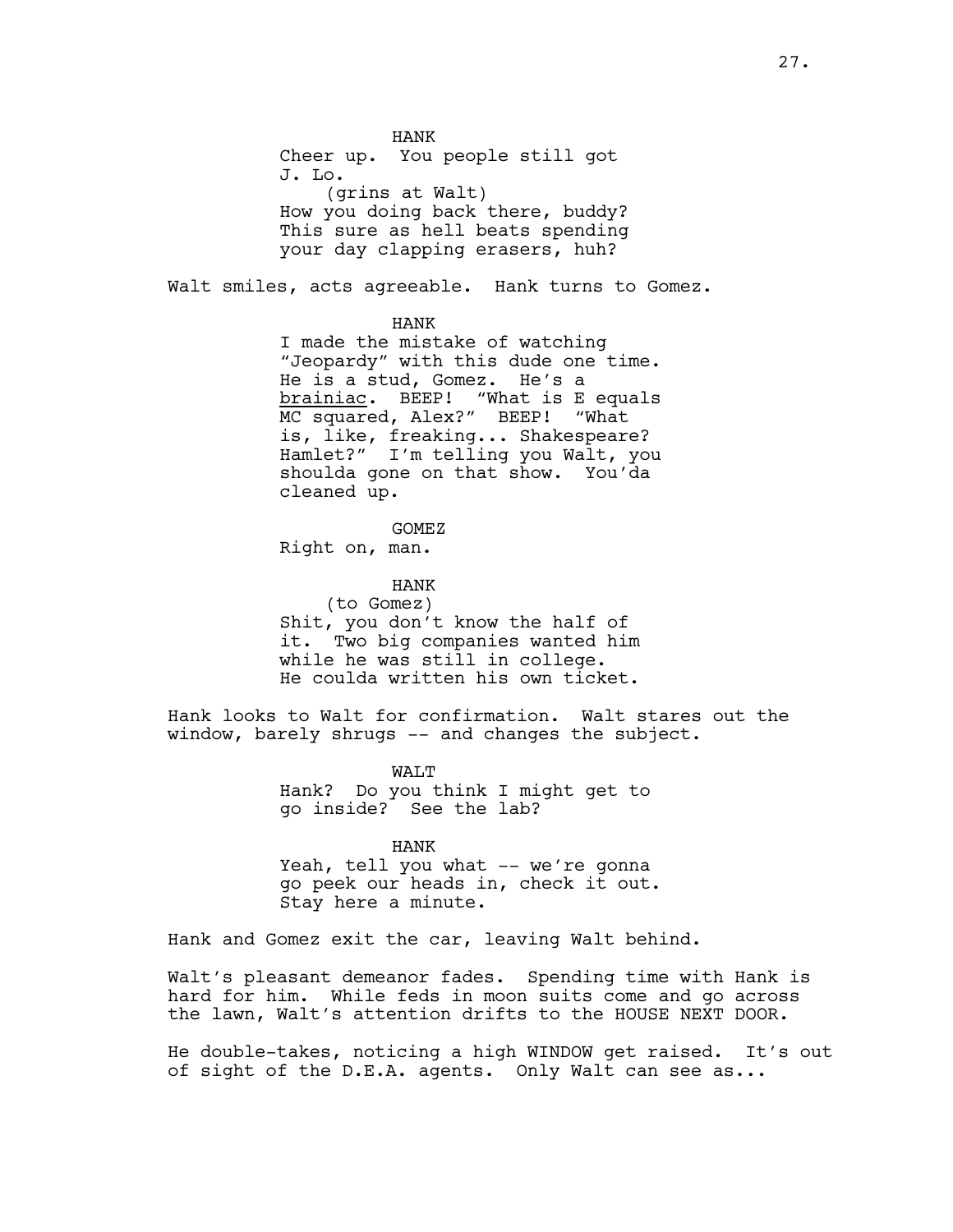... A DUDE dressed only in underpants backs out the window. He dangles for a moment, then drops eight feet to the grass.

This guy is white, gawky, early 20s -- picture a hip Shaggy from "Scooby Doo." His sneakers come tumbling from the window, nearly hitting him in the head. Above him, a naked HOUSEWIFE leans out, boobs dangling, frantically tossing him his jeans, his socks, his Cypress Hill T-shirt.

The kid dresses at mach speed, peeks around the corner of the house. He's desperate not to be seen by the feds.

Walt watches, jaw slackening. He can't believe his eyes. He recognizes this kid. He knows him.

## WAT.T (to himself) God. Dupree..?

It's like a psychic connection -- at this moment, the kid, MARION ALAN DUPREE, feels eyes on him. He turns and looks, even more shocked to see Walt than Walt is to see him.

Staring at Walt, Dupree swallows hard, puts a finger to his lips -- *shhh*. Keeping one eye on the D.E.A., he hurries to an old Daytona parked on the curb.

As it creeps away, Walt notes the license plate: "THE CAPN."

Nobody sees any of this but Walt. He climbs out of the back of the Ford, watching Dupree go. He still can't believe it.

Hank surprises him, having walked up behind him carrying a shoebox in a big evidence bag. It's stuffed full of CASH.

> HANK Hey, check it out, Walt  $-$  these assholes like their shoeboxes better'n Bank Of America.

Walt stares at all that beautiful green, turns and glances back down the street. The Daytona is gone.

> HANK Whatcha looking at?

WALT (a beat) Nothing.

HANK Wanna come meet a bad guy?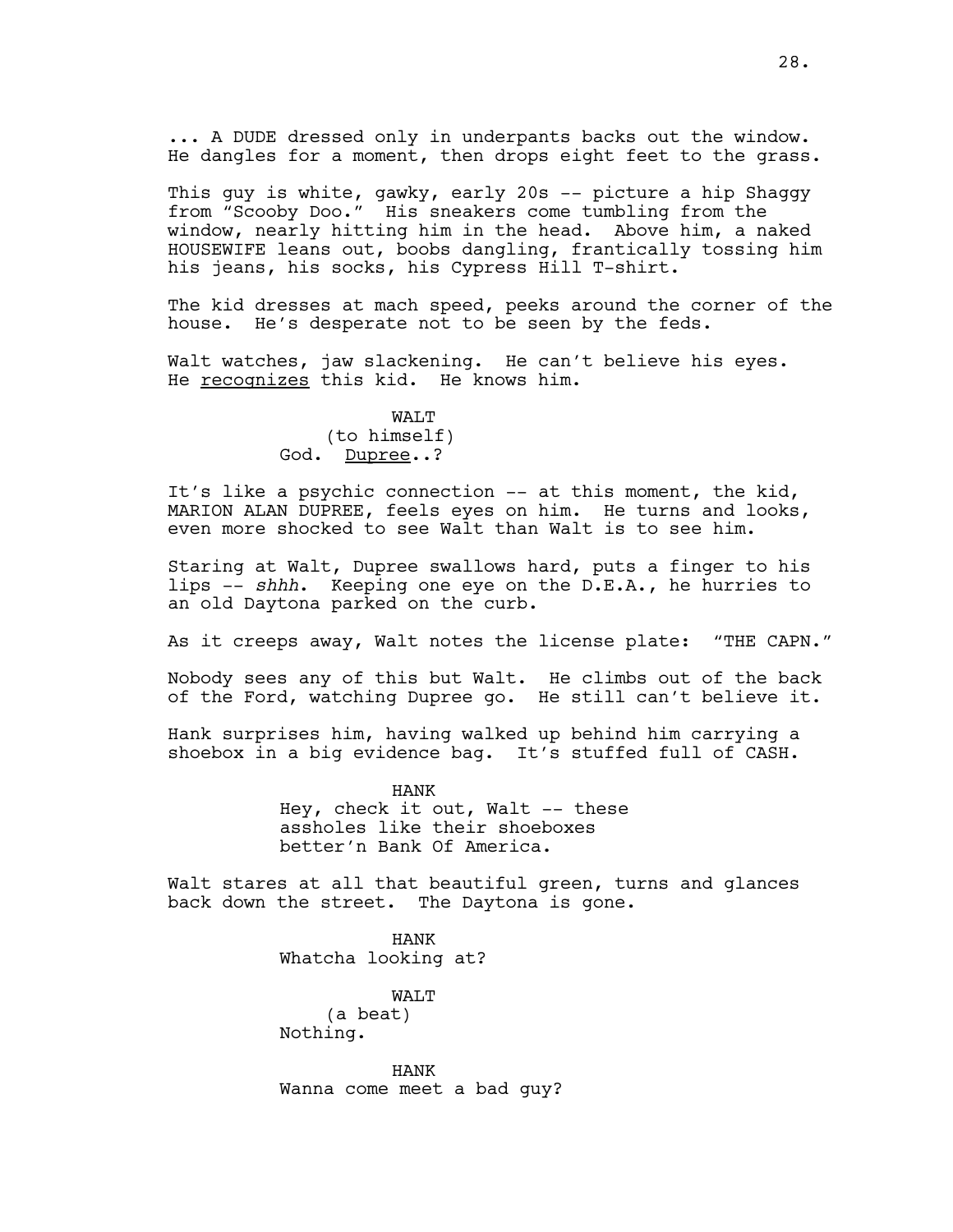Walt nods, follows him to the house. He's not going to tell Hank what he knows.

EXT. BUNGALOW STREET - NIGHT

We're in an old neighborhood of Sears-Roebuck cottages up in the foothills. One particular bungalow is shabbier than the rest. Its paint peels off like sunburned skin.

EXT. BUNGALOW - BACK YARD - NIGHT

"THE CAPN" license plate gets covered -- Dupree is out here in the darkness, hurriedly draping his Daytona with a tarp.

He's antsy as hell. Hearing FOOTSTEPS, he grabs a tire iron, crouches behind the car. The FOOTSTEPS slow, stop.

> WALT (O.S.) It's me. I'm alone.

Walt appears out of the blackness. Dupree slowly rises. After a wary beat:

> DUPREE How'd you find me?

WALT You're still in our filing system. Your aunt owns this place, right?

DUPREE

I own it.

Walt nods. Whatever. He glances at the tarp.

WAT.T Nobody's looking for you.

## DUPREE

What do you want?

## WALT

I was curious. (a beat; shrug) Honestly, I never expected you to amount to much. Methamphetamine, though. I didn't picture that. (off the silence) Lotta money in it, huh?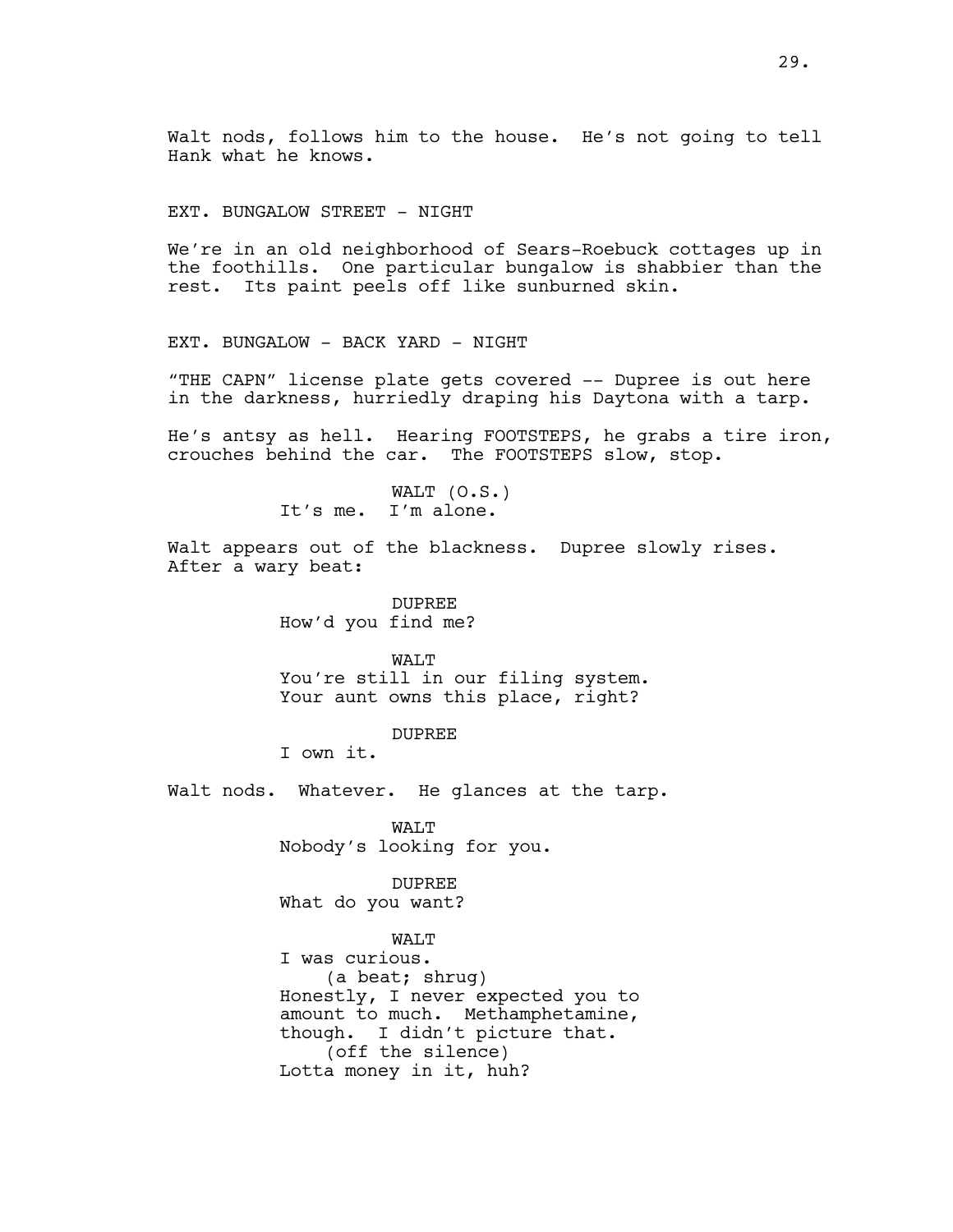Dupree peers into the darkness beyond Walt, wonders who else is out there. His hand tightens around the tire iron.

> DUPREE I don't know what you're talking about.

> > WALT

No?

DUPREE No freakin' clue.

WALT Huh. Cap'n Cook? That's not you? (off his head shake) Like I said, no one's looking for you. I didn't tell anyone.

Dupree grows more agitated. His voice stays low.

DUPREE

I don't know what you think you're doing here, Mr. White. If you're planning on giving me some bullshit about getting right with Jesus or something, turning myself in --

WALT No. Not really.

DUPREE You ain't "Welcome Back, Kotter," so step off. No speeches.

Dupree points the tire iron for emphasis. Walt should leave, but he doesn't. Instead...

### WALT

Short speech. You lost your partner today. What's-his-name, Emilio? Emilio's going to prison. The D.E.A. took your money, your lab. You got nothing. Square one. But you know the business, and I know the chemistry. I'm thinking. Maybe you and I... partner up.

Long, pregnant silence. Dupree can't believe his ears.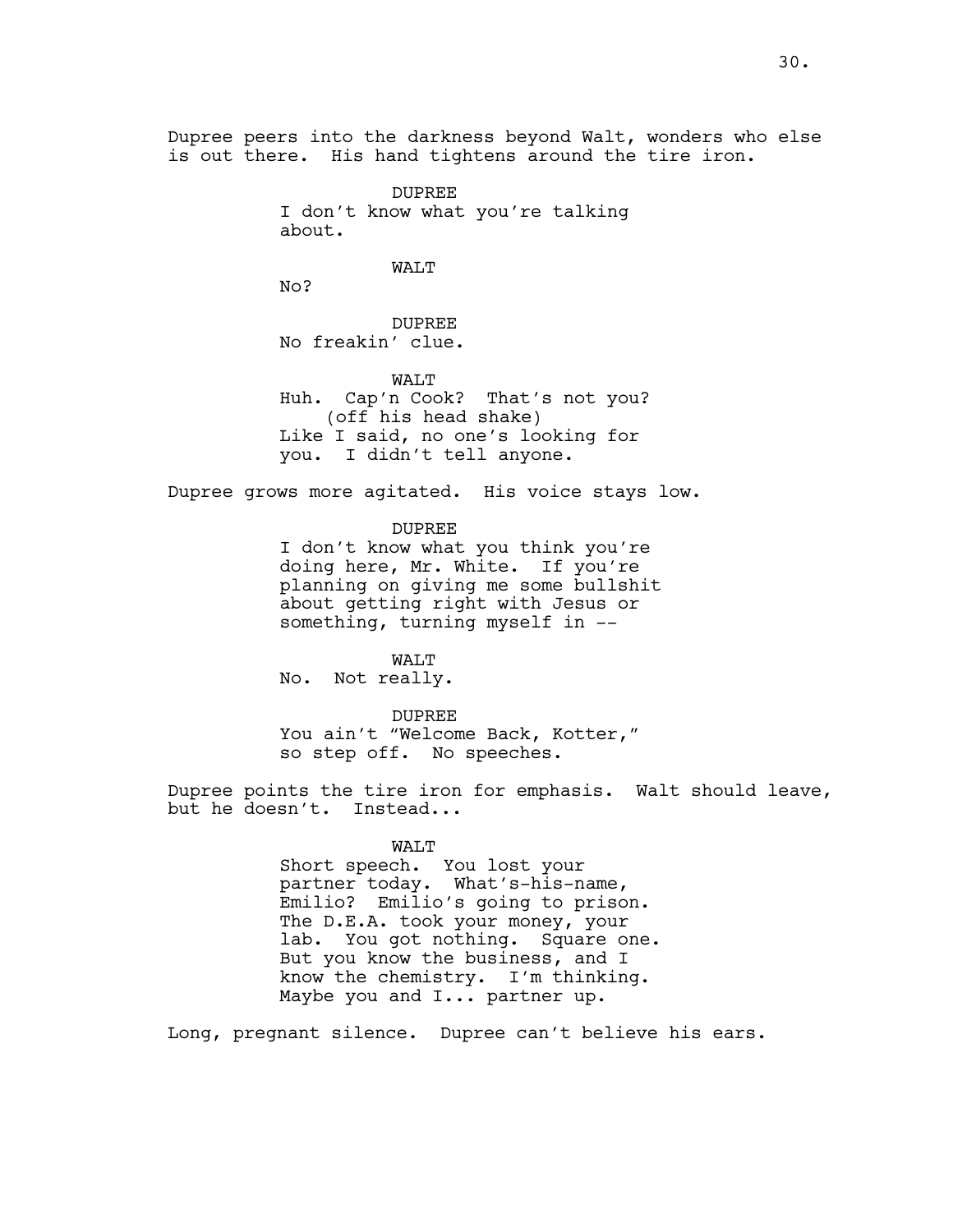DUPREE You -- wanna cook crystal meth. (off Walt's nod) You and me.

Walt means it. Dupree breaks into a crooked, spreading grin. Before he can laugh out loud --

WALT Either that, or I turn you in.

Dupree's smile fades. Off Walt, serious as a heart attack...

END ACT TWO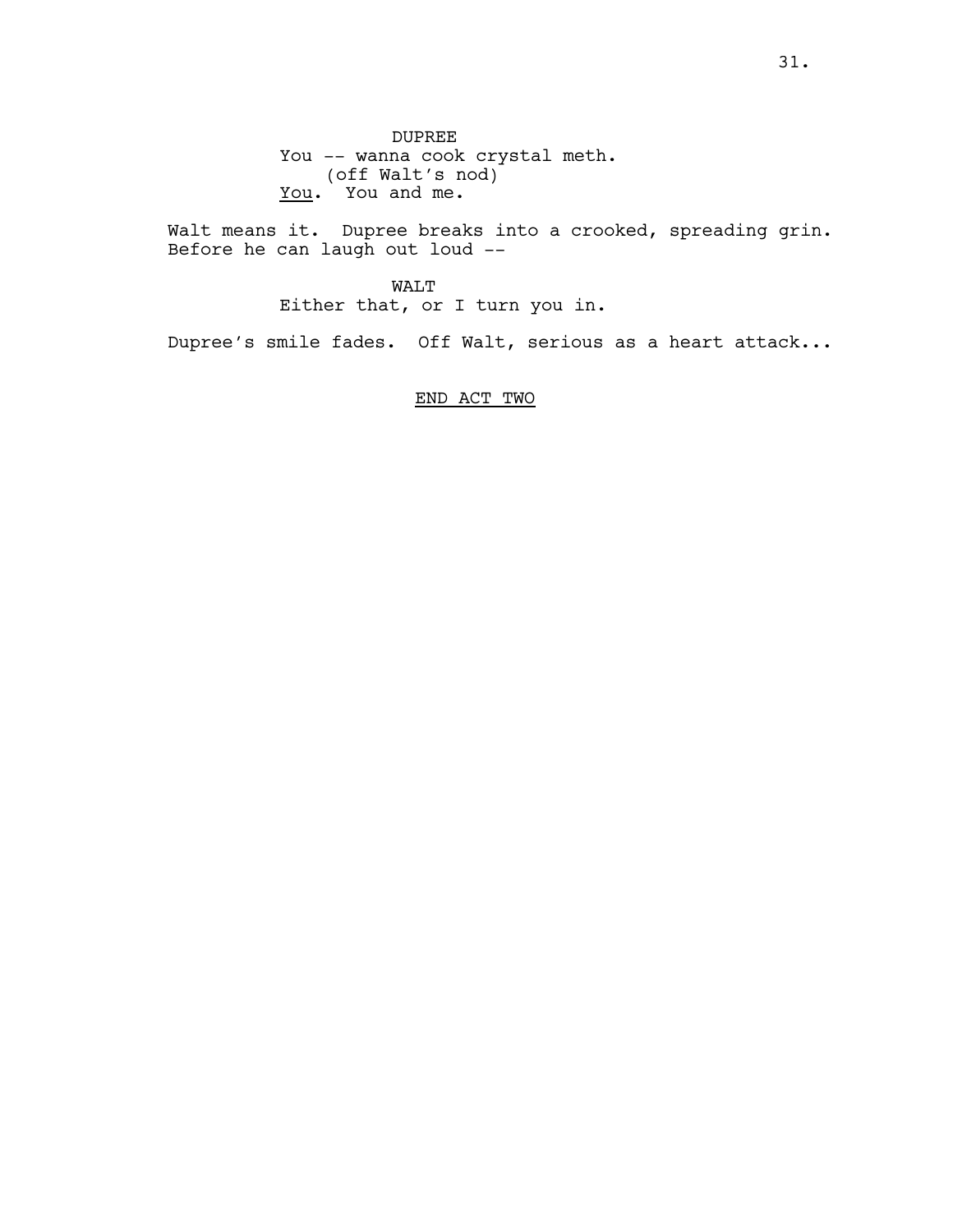### ACT THREE

INT. WHITE HOUSE - KITCHEN - AFTERNOON

Brown shipping tape gets pulled off its roll with a SKRRECK! Skyler seals a cardboard box, readies it for the post office.

The kitchen table is stacked with bubble wrap and boxes. Marie helps pack. She holds up an item.

> MARIE What the hell is this?

SKYLER Damned if I know. I described it as a "mid-century objet d'art."

MARIE And somebody bought it?

SKYLER Some guy in Minneapolis. Fourteen dollars plus shipping -- and I got it at a yard sale for eighty cents. God, I love eBay.

Marie shakes her head, bubble-wraps the *objet*.

MARIE At this rate, in fifty or sixty years you'll be rich.

That's the dynamic -- Marie is constantly yitzing her older sister. Sometimes, she's not even aware she's doing it. She's just naturally negative. And competitive.

> MARIE What's up with Walt lately?

SKYLER He's fine. What do you mean?

**MARTE** He just seems... I don't know. Quieter than usual.

Skyler thinks about it, shrugs.

SKYLER Turning forty was a big deal. I know I'm not looking forward to it. (smirk) You -- are gonna be a basket-case.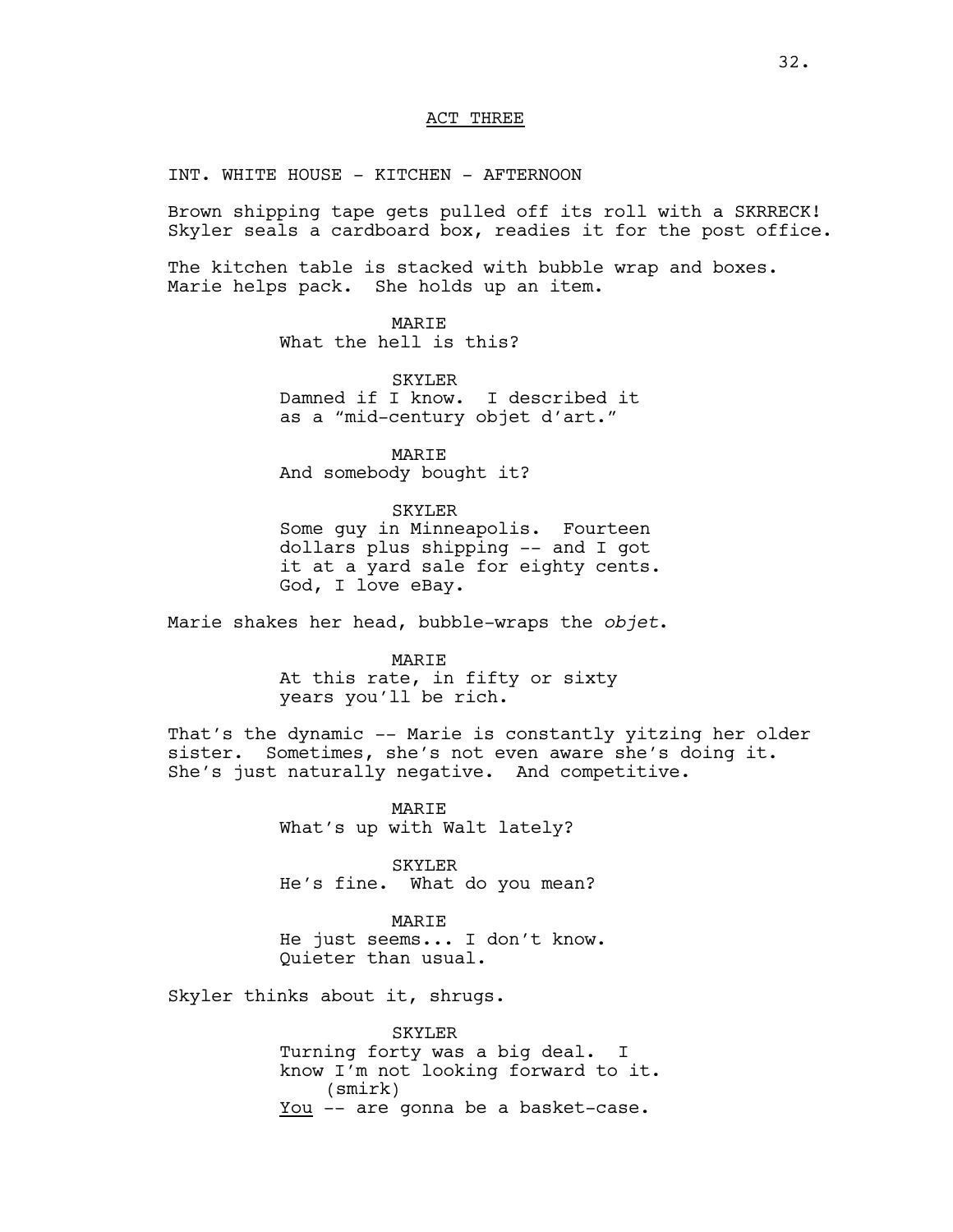**MARTE** So, it's a mid-life crisis.

SKYLER No. He's just. Quiet.

MARIE (a beat) How's the sex?

SKYLER Marie! Jesus.

Marie holds up her hands. *Whatever*. Irked, Skyler runs her tape gun over the top of a box -- SKKKRRRECK. A beat or two.

> MARIE (mumbles) Guess that answers that.

INT. HIGH SCHOOL - CLASSROOM - AFTERNOON

Walt's chem lab is empty -- school has ended for the day. Hurrying around, Walt peers in cabinets high and low, pulls out FLASKS, BEAKERS, TUBING, STANDS and BURNERS. He gathers all this up, loads it in a cardboard box.

He pauses, hit by a brief fit of COUGHING. He recovers, sniffs and feels his chest with his fingertips. Margaret the physics teacher sticks her head in the door behind him.

> MARGARET Hey, you're still here.

> > WALT

Oh, hey.

MARGARET I missed lunch -- I was thinking of swinging by T.G.I. Fridays. I could use a drink. How 'bout you?

Walt clearly would like to join her, and she knows it.

WALT Shoot, I can't. My other job.

MARGARET Okay. Some other time. (notices the box) Whatcha doing?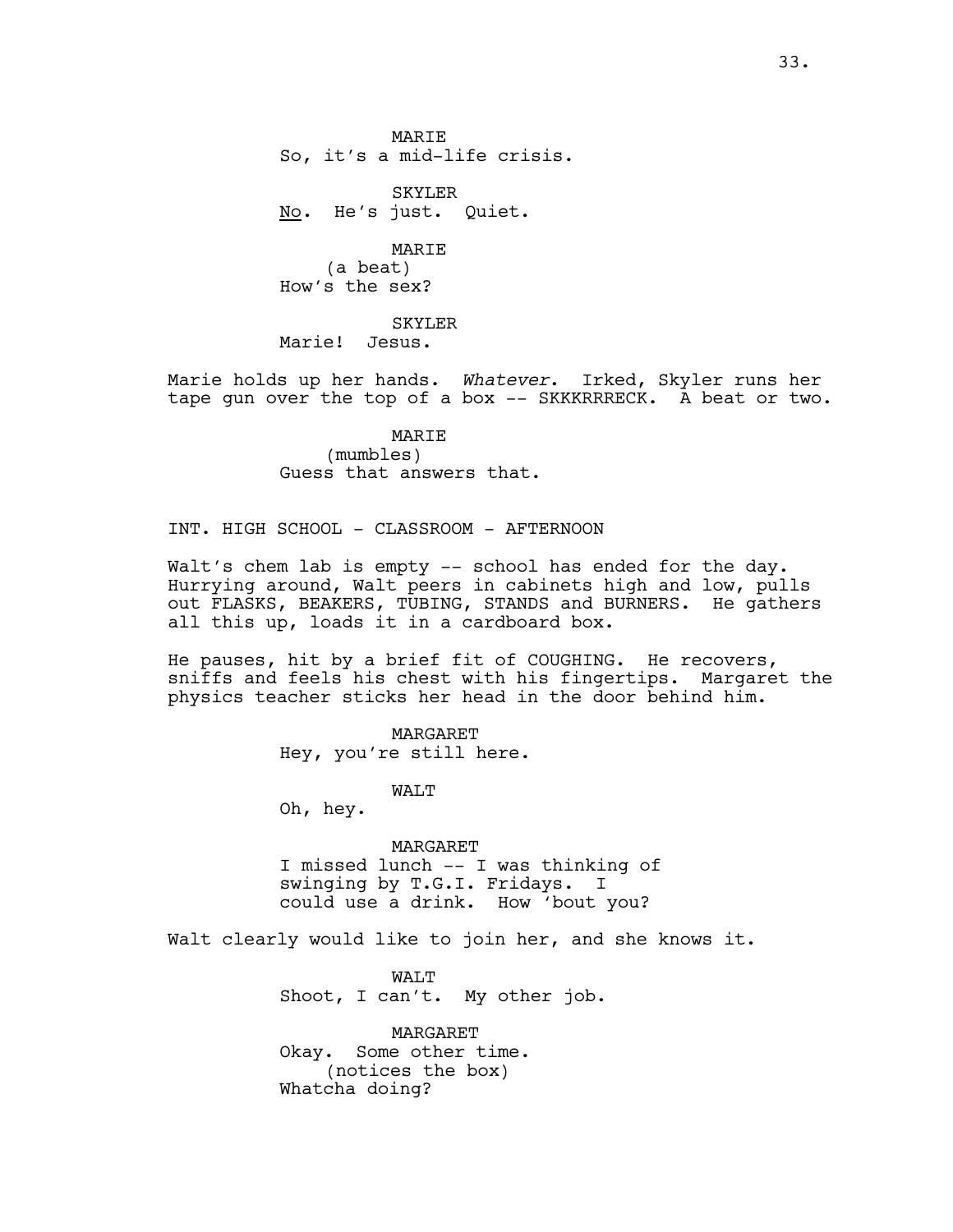WAT.T Oh. Inventory. Not a week goes by my kids don't break two or three pieces of glassware.

Margaret considers. Does she believe him? We don't know. But then she winks at him, leaves. Walt glances at his box full of school property. Shit, that was close. He carries it to the door, pauses to peek out. No witnesses.

Walt flicks off the classroom lights with his back, then humps the heavy box down the hall and out of the building.

### EXT. BUNGALOW - AFTERNOON

Dupree sits on his front porch, drinking a long-neck beer and glowering. Walt's Nissan putters into view, reverses and backs into Dupree's driveway. Walt climbs out, jazzed.

> WAT.T Look what I got.

Walt opens his hatchback. Dupree doesn't budge. Walt stares at him -- a teacher staring at a recalcitrant student - until Dupree slouches down the steps.

> WALT Quit my part-time job -- I've got four hours to devote to this every afternoon. And...

Walt lifts a blanket, revealing his CARGO. Lots of goodies. Dupree peers at the stolen lab gear, pulls something out.

> WALT Ah. Kjeldahl-style recovery flask, 2000 milliliters. Very nice. You got your Griffin beakers, you got your volumetric. But check this out -- the *pièce de résistance.* Round bottom boiling flask, 5000 milliliters.

Big. Dupree wipes his nose with his sleeve, refusing to be impressed. He points to something else instead.

> DUPREE I cook in one of those. A big one.

> WALT This? This is an Erlenmeyer flask. You wouldn't cook in one of these.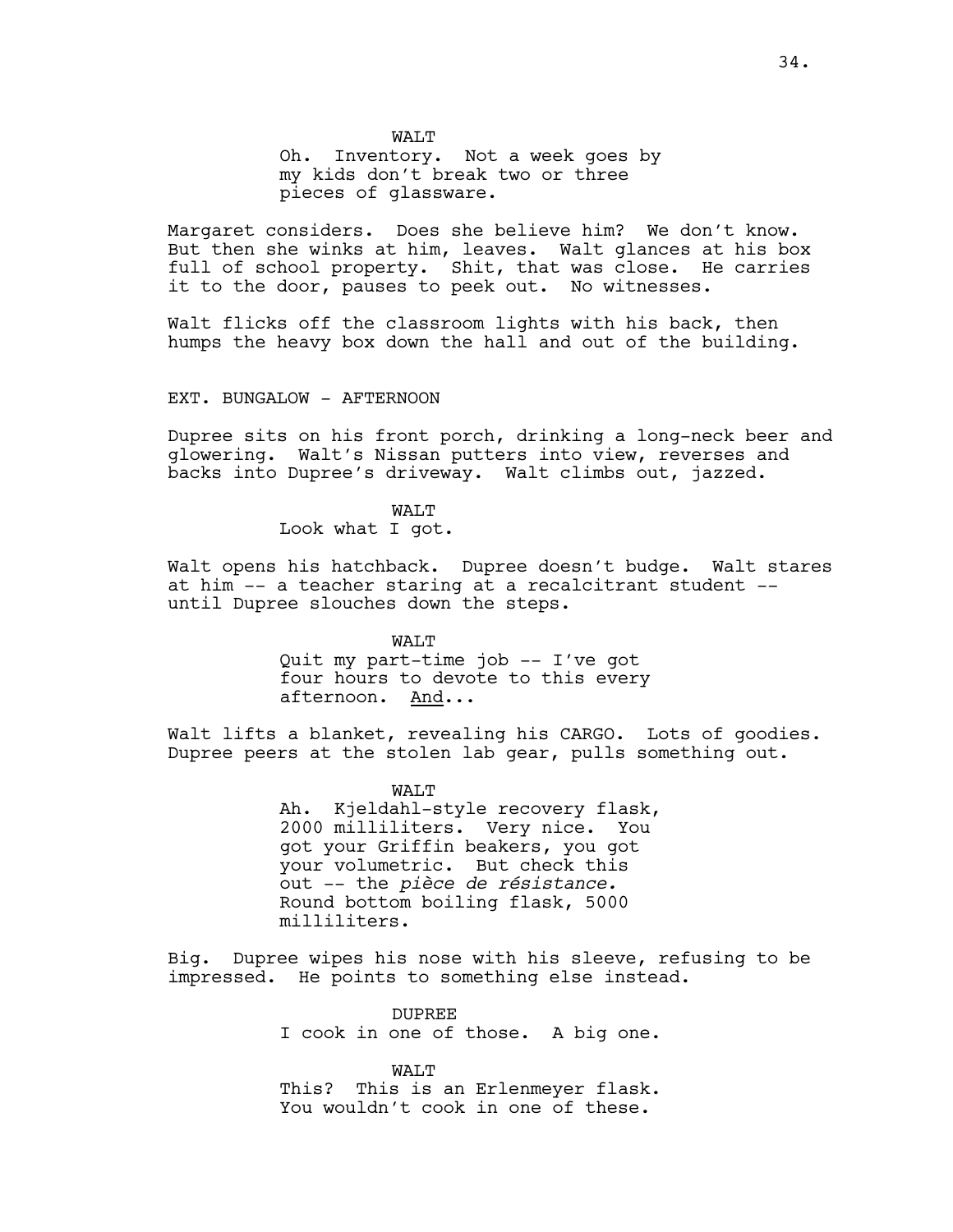## DUPREE

Yeah. I do.

#### WALT

No, you don't. An Erlenmeyer flask is for general mixing and titration. You do not apply heat to an Erlenmeyer flask. That's what the boiling flask is for. Did you not learn anything in my chemistry class?

#### DUPREE

No. You flunked me, remember? Prick? And let me tell you something else -- this shit ain't chemistry. This shit is art. Cooking is art. The shit I cook is the bomb, so don't be telling me!

#### WALT

The shit you cook is shit. I saw your setup. Ridiculous. (firm) You and I will not make garbage. We will produce a chemically pure and stable product that performs as advertised. No adulterants. No baby formula. No chili powder.

#### DUPREE

Chili P's my signature!

Walt shakes his head -- *not anymore*.

DUPREE Yeah, well we'll see about that. The hell's all this?

He pulls out heavy LAB APRONS, GLOVES, RESPIRATORS. These are the respirators we saw Walt and Dupree wearing in the Teaser (Dupree was Walt's unconscious PASSENGER, by the way).

## WALT Lab safety. We're also gonna have an emergency eye wash station. These chemicals and their fumes are toxic -- or didn't you know that?

Dupree holds up an apron, snorts.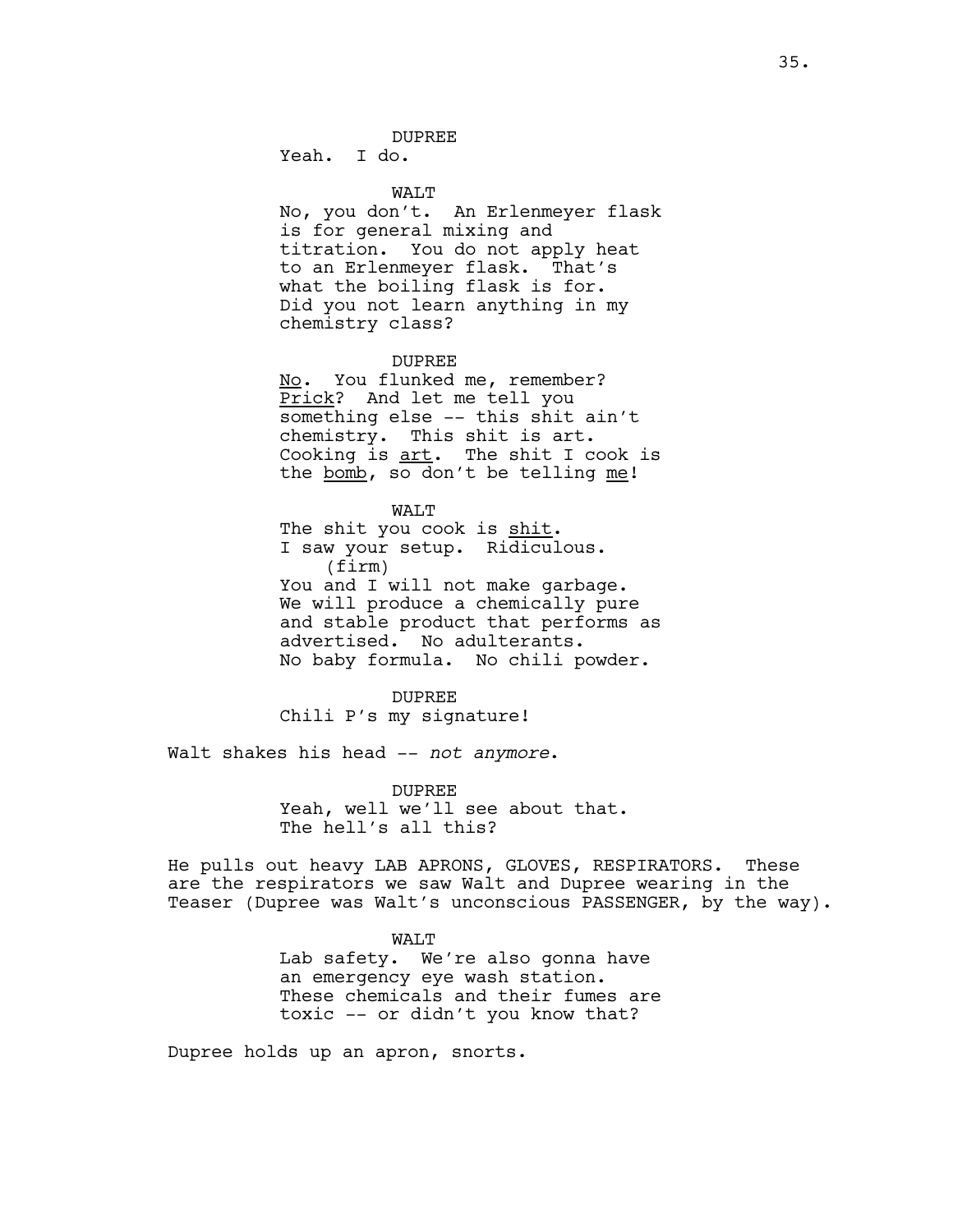DUPREE

Hey, you can dress up like a faggot if you want. Not me.

Walt glares at him, losing patience. Dupree roots through the piles of RAW SUPPLIES Walt has brought along.

DUPREE

Stove fuel... not enough of it. Lye. You got the generic crap. Red Devil's better. Iodine, matches... also not my brand.

WALT Somehow, we'll manage. (points) Sinus tablets. That should be enough pseudoephedrine to produce the first pound. Then I'm thinking we can switch to a proper phenyl-2 propanone method.

Dupree's not listening. Instead, he's noticed something about Walt's shopping bags. They're all the SAME.

> DUPREE Wait. Tell me you didn't buy all this from one single goddamn store.

> > WALT

Why?

DUPREE Jesus! They know what you're doing with this! Any goddamn retard they got workin' a register's gonna know you're making crystal! You're probably on some list now! (as if to a child) You buy -- your supplies - piecemeal. One store at a time, one item at a time.

Walt looks worried now. Chastened.

WALT It was way over in West Covina. I paid cash. Nobody seemed to...

Dupree considers Walt. Studies him like he's from Mars.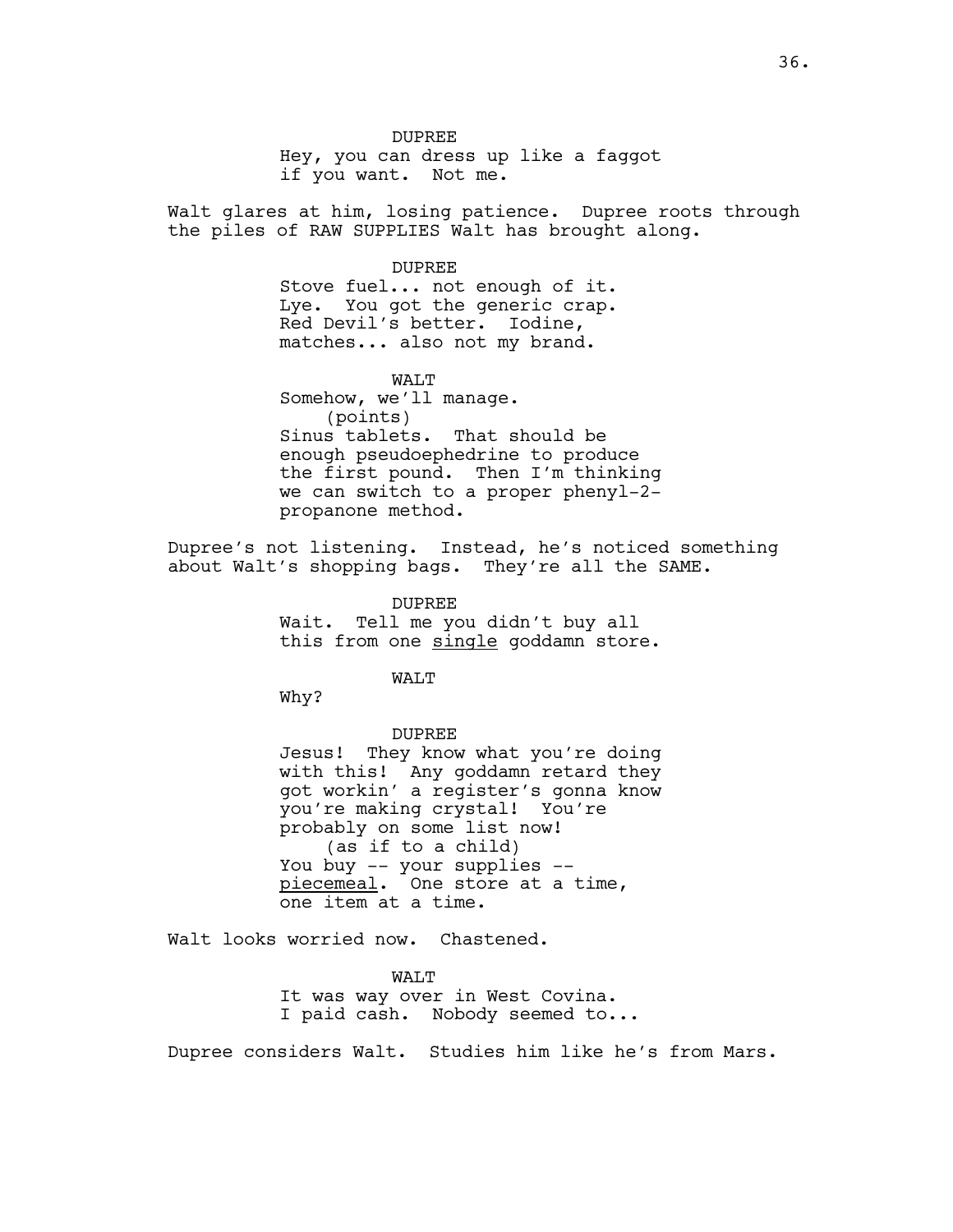DUPREE

Acting like some skippy little bitch. Like this is fun and games. This shit is shit you take - serious.

Walt suppresses his anger, stares at him evenly.

WAT.T Life and death.

EXT. BUNGALOW - GARAGE/BACK YARD - AFTERNOON

Chemicals, labware, supplies -- the last of the carload of stuff Walt brought gets packed into a back corner of Dupree's messy old garage. Dupree covers it with a tarp.

> DUPREE This doesn't stay more than a day.

WALT What, aren't we gonna cook here?

DUPREE No, we're not gonna cook here. This is my house. I don't shit where I eat.

WALT Then where are we going to work?

DUPREE You tell me. This is your deal, man. You wanna smoke it up, smoke it up at your house. (off Walt's look) Nah. I didn't think so. Oh, well.

Silence as Walt considers. Stubs at the dirt with his heel.

WALT What if we rented a self-storage place? One of those little orange garages? Worked out of there?

DUPREE Nah, they're onto that. They got dogs that sniff around. (grudgingly) RV. That's what you want.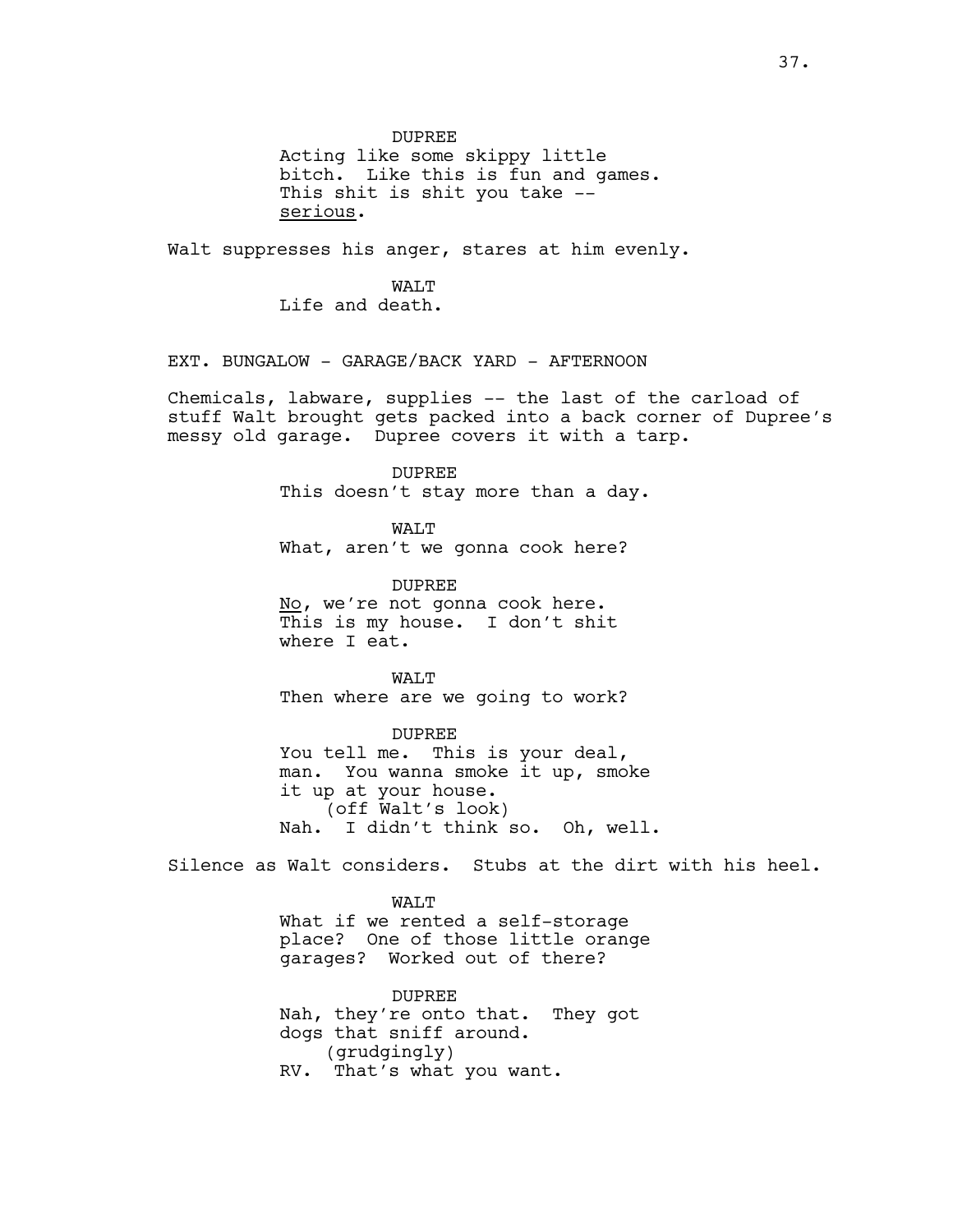WAT.T What, like a Winnebago?

DUPREE I know a dude wants to sell his. He just goes camping with it -- but a mobile meth lab'd be the bomb. You can drive way out in the boonies. Be all evasive. (gauging Walt's interest) Forty-five hundred'd get you in.

Off Walt, already calculating how to swing this:

INT. CREDIT UNION - AFTERNOON

The name on the wall says "Ontario Teachers Credit Union." It's closing time. We find Walt standing at the counter, doing business with a TELLER and a BRANCH MANAGER.

CLOSER -- crisp ONE HUNDRED DOLLAR BILLS get counted out.

TELLER

... Thirty-nine, forty. Four thousand... ten, fifteen, sixteen dollars and... sixty-four cents.

Walt stares down at the money, looking distant. Removed. The manager doesn't feel good about this at all.

BRANCH MANAGER

Mr. White, are you sure you want to do this? I'm thinking you'd qualify for a home equity loan.

WALT I've got two already.

### BRANCH MANAGER

You do understand you are losing nearly seven thousand dollars of principal. And that this leaves your pension account with a zero balance.

WAT.T

Yes. I understand.

He's perfectly calm. The man stares at Walt, bewildered.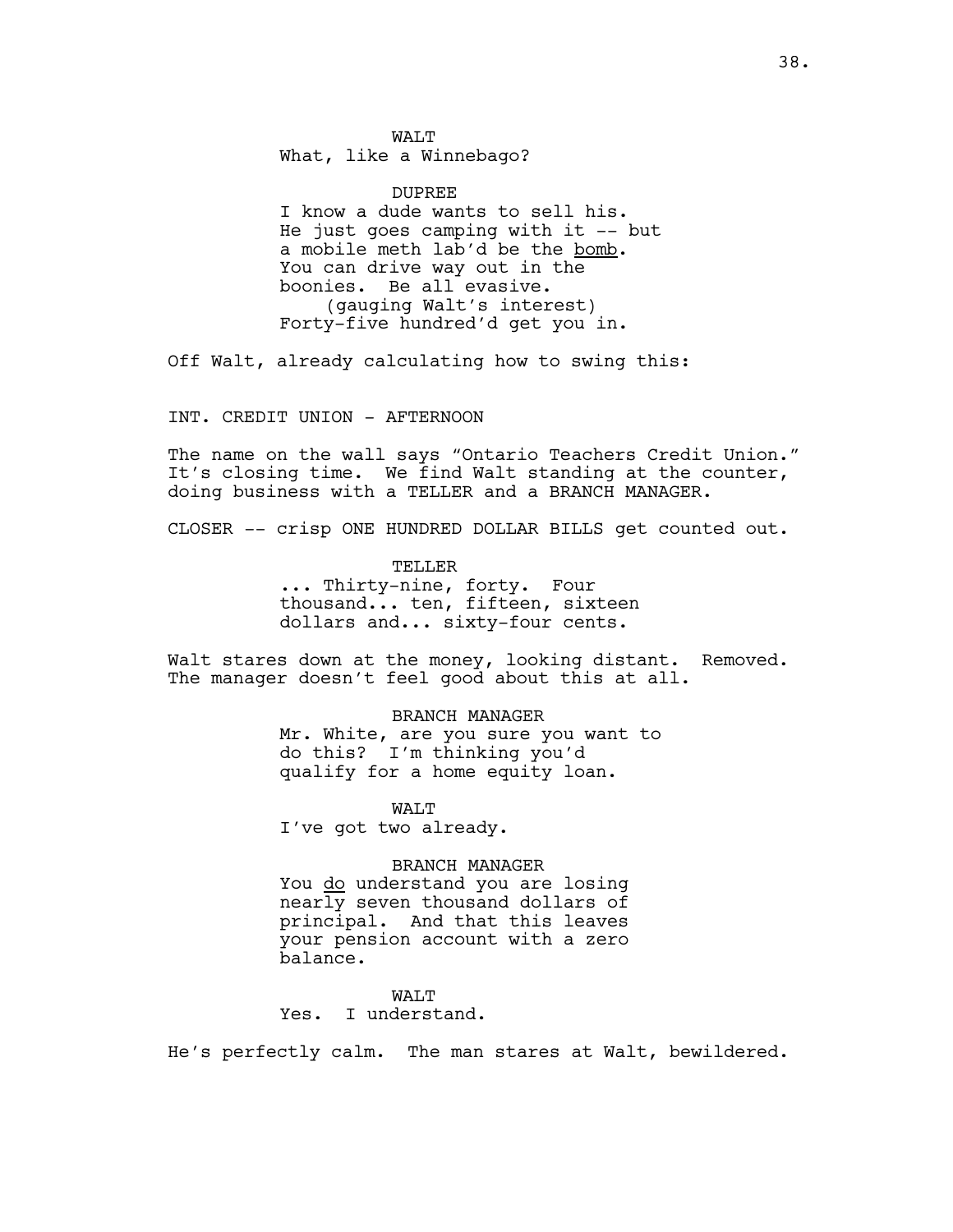BRANCH MANAGER I'm concerned you'll want this money when it comes time to retire.

Walt shrugs and smiles, doesn't answer.

## EXT. PARKING LOT - AFTERNOON

CLOSE ON a fat handful of CASH. Dupree counts it, impressed.

We're in a shopping center lot, mostly empty. In b.g. is the credit union. Dupree and Walt sit in Dupree's Daytona.

> DUPREE It's four grand. My guy wants forty-five hundred.

WALT You're a drug dealer. Negotiate.

Dupree thinks about it, shoves the money in his pants.

DUPREE You're not how I remember you from class. I mean, like, not at all.

Walt checks his watch.

## WALT

I gotta go.

DUPREE Wait. Hold up. Tell me why you're doing this. Seriously.

WAT.T (a beat) Why do you do it?

DUPREE Money, mainly.

WALT There you have it.

## DUPREE

Nah. Come on, man! Some straight like you, giant stick up his ass... all a sudden at age, what, fifty he's just gonna break bad?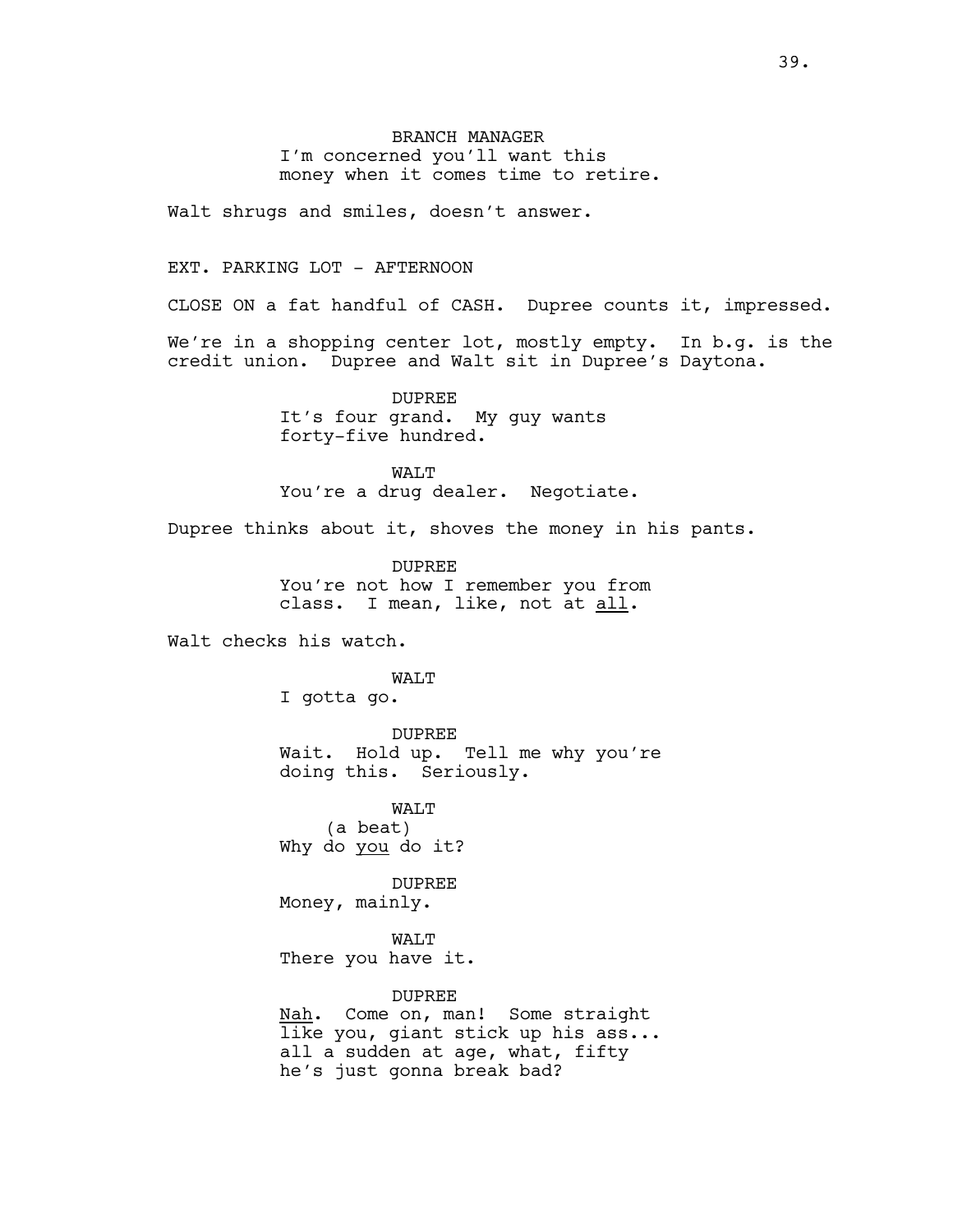WALT

I'm forty-one.

DUPREE It's weird, is all. It doesn't compute. If you're like... crazy or something... if you've gone crazy, or depressed. I'm just saying. That's something I need to know about. That affects me.

Walt stares at Dupree a long time, considers how to answer.

WALT I am... awake.

DUPREE (a confused beat) What?

Walt pulls the handle, opens his passenger door.

WAT.T Buy the RV. We start tomorrow.

Walt gets in his old Nissan, parked beside the Daytona. Off Dupree, worriedly watching him go:

CUT TO:

INT. DRESSING ROOM - NIGHT

It's tight in here. Familiar CRUTCHES lean against the wall. Walter, Jr. sits on a bench, struggling to pull a stiff new pair of off-brand jeans over his bare legs.

> SKYLER (O.S.) How you coming in there?

> > WALTER, JR.

Fine.

Anything but. Young Walter works at it valiantly, but the design of this room is giving him trouble. He won't ask for help and his folks know it. After a while:

> SKYLER (O.S.) You want me or your Dad?

WALTER, JR. (gives up; annoyed) Dad.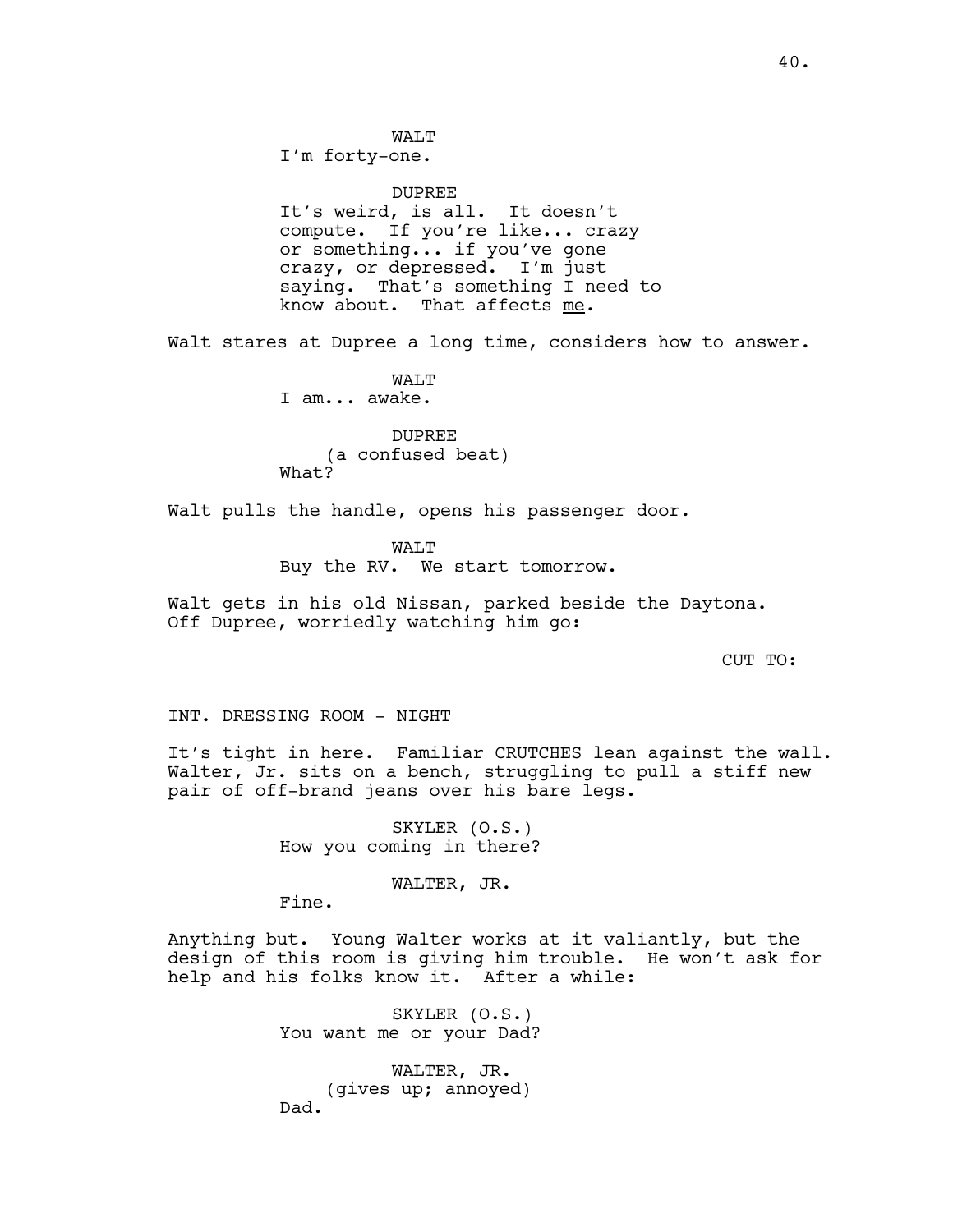The door opens and Walt enters. Not a word is said as Walt leans down and his son wraps his arms around his neck. While Walter, Jr. holds on, his dad lifts him a little and works the jeans up onto his thighs and waist.

It's intimate in a way that's tough on a teenager, but Walter, Jr. keeps his dignity. Walt handles it well, too.

> WAT.T How do these fit? You like these?

Walter, Jr. shrugs, nods. Walt zips up his son, buttons him.

INT. DEPARTMENT STORE - NIGHT - MINUTES LATER

We're in a Target or somesuch. The men's department. Walter, Jr. stands before a mirror, balancing on his crutches as he appraises his new jeans. Skyler and Walt stand behind him. Walt's thoughts are distant as he watches his son.

> SKYLER Don't get 'em if they're too tight.

WALTER, JR. They're--pre--shrunk.

SKYLER They always say that, then they shrink anyway.

As Walter, Jr. considers, we hear a faint o.s. COMMOTION.

JOCK (O.S.) Big boy pants. I got new big boy pants. Mommmeeee...

Walt snaps out of it, turns and looks. Twenty feet away, partially hidden by clothing racks, are three GUYS, probably just out of high school. They're laughing hard, making a token effort to keep their voices low.

The biggest among them, a tall JOCK, is gimping around, playing "retard" and cracking up the other two. They glance our way -- it's clear they're making fun of WALTER, JR.

> JOCK Mommmeee, zip up my big boy pants.

Choked LAUGHTER and WHISPERS. Walter, Jr. hears. He sets his jaw and ignores it, his face burning.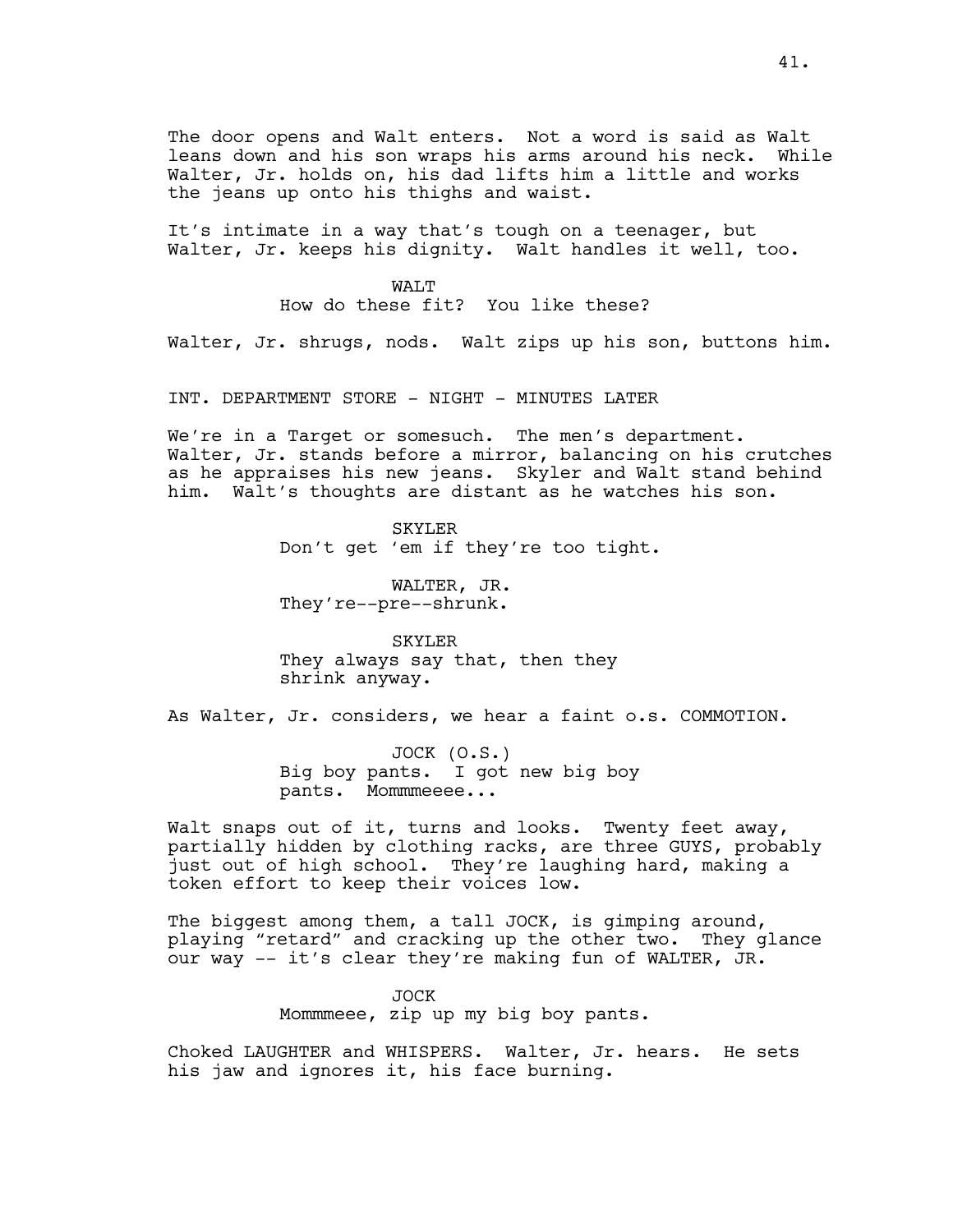Skyler is livid. She's about to go give these guys bloody hell, but Walt touches a hand to her arm, stops her.

WALT

No, don't.

Before she can ask why not, Walt walks off in the opposite direction. He disappears down an aisle. Is he looking for the manager? A security guard? What's he doing?

Skyler is dismayed he's not standing up for their son. Frustrated. Until she notices:

NEW ANGLE -- the jock is still flogging the joke as WALT enters frame behind him. Unbeknownst to everyone, Walt has quickly looped around, stalking up behind these guys.

> JOCK Oh no. Oh no. I pinched a loaf in my big boy pa--

Wham! Walt kicks the back of the jock's KNEE, dropping the big guy painfully to the floor. Before the startled jock can get up, Walt stands full-weight on his ANKLE. Leverage.

> JOCK AAHH! Whu -- what are you DOING?!

> > WALT

What's the matter, Chief? You having trouble walking there? Stand up. Don't be a retard. Stand up and walk.

JOCK AAAHH! GET OFF ME!

Walt raises his foot. The jock scrambles to his feet, towering over Walt.

> JOCK I'll mess you up, man!

The kid's nearly a head taller, 240. Doesn't mean jack-shit to Walt, who gets in his face. Walt looks slightly crazy.

> WALT Well, don't keep me waiting.

The jock is already backing off. His two friends are spooked, as well -- tugging at him to leave.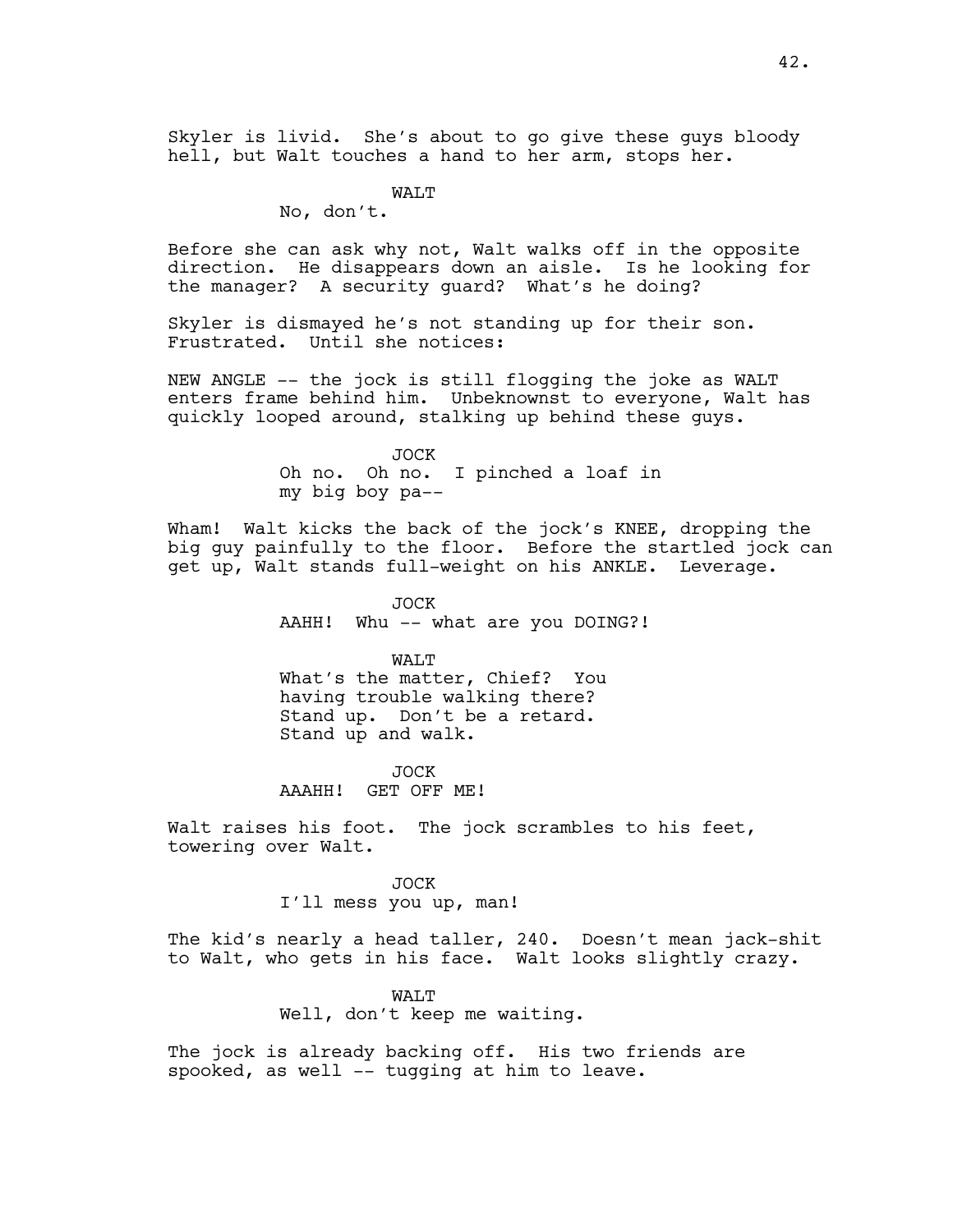B.M.O.C. limps off with his tail between his legs. Skyler and Walter, Jr. stand staring, amazed. They've never seen anything like it. Certainly not from their husband and dad.

## SKYLER

Walt..?

Standing here, Walt feels a kind of power -- one brought on by an absence of fear.

Off him, realizing more and more that he likes it:

## END ACT THREE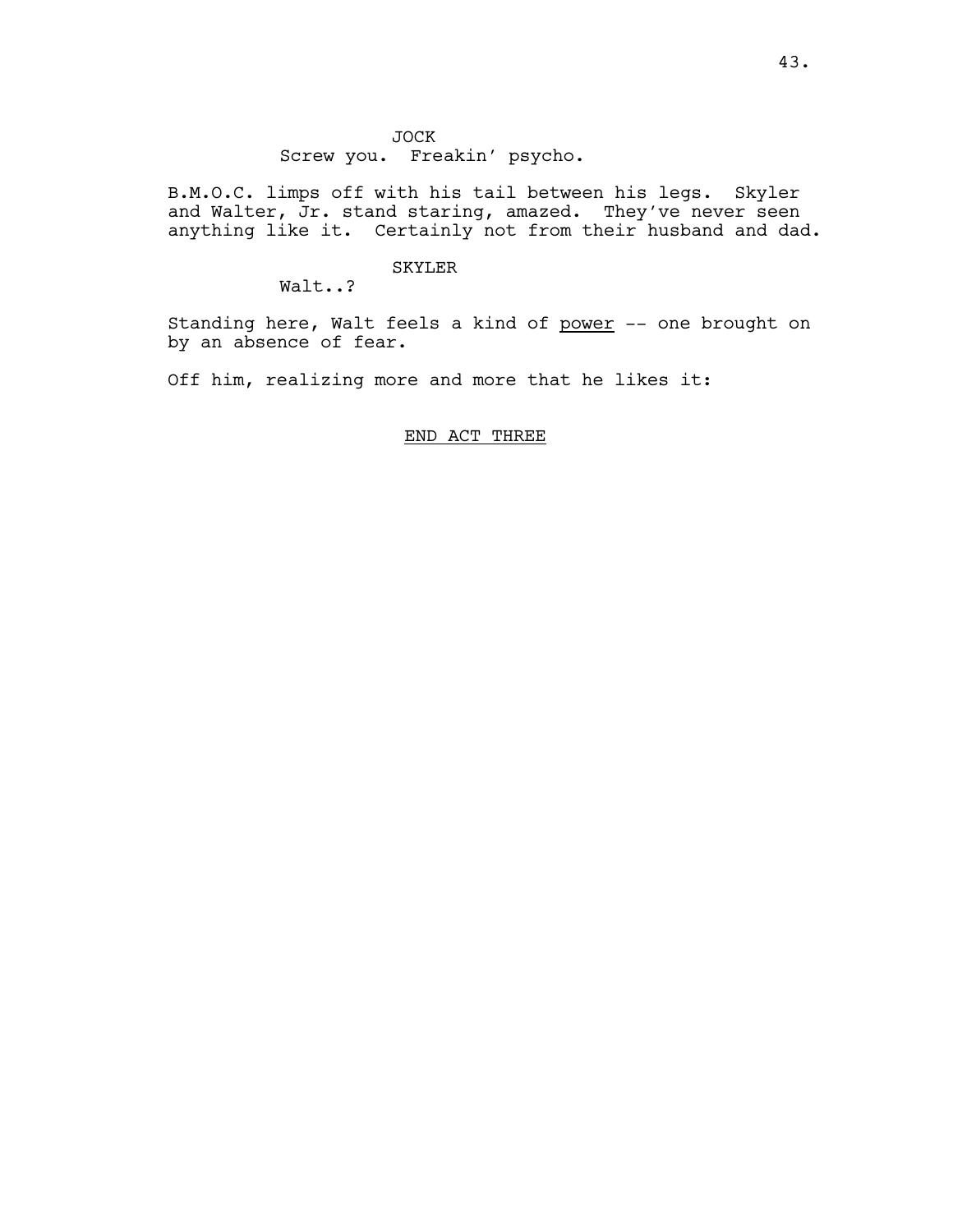### ACT FOUR

EXT. COW PASTURE - AFTERNOON

Black and white cows graze in f.g. We drift off them and focus on a stand of WOODS in the distance.

## EXT. WOODS - AFTERNOON

Familiar to us from the Teaser, the old WINNEBAGO is parked off a dirt road. Dupree's Daytona is here, too. We're in the middle of nowhere. There's nobody around for miles.

The Winnie's screen door opens. Walt steps out, looks around. Breathes deep. He's got a plastic COAT HANGER he impatiently taps against his leg. Waiting.

With a faint CRUNCH of leaves, Dupree appears. He's clomping toward us, carrying binoculars.

> DUPREE Nothing but cows. Got some big cow-house way over that way, like two miles. But I don't see nobody.

WALT "Cow-house?"

DUPREE (shrug) Where they live. The cows. Whatever, man. Shit yeah, let's cook here.

Dupree walks off, attends to something in his car. Walt hangs his coat hanger on the RV's awning. He unclips his tie, slides it in his breast pocket. He unbuttons his short sleeve dress shirt, hangs it on the hanger.

Dupree wanders back in time to see Walt climb out of his TROUSERS and hang them up. Dupree stops dead in his tracks.

> DUPREE What. Are you doing?

WALT These are my good clothes. I can't go home smelling like a meth lab.

Dupree shakes his head, weirded-out. Walt, stripped down to his UNDERPANTS, climbs into the Winnebago.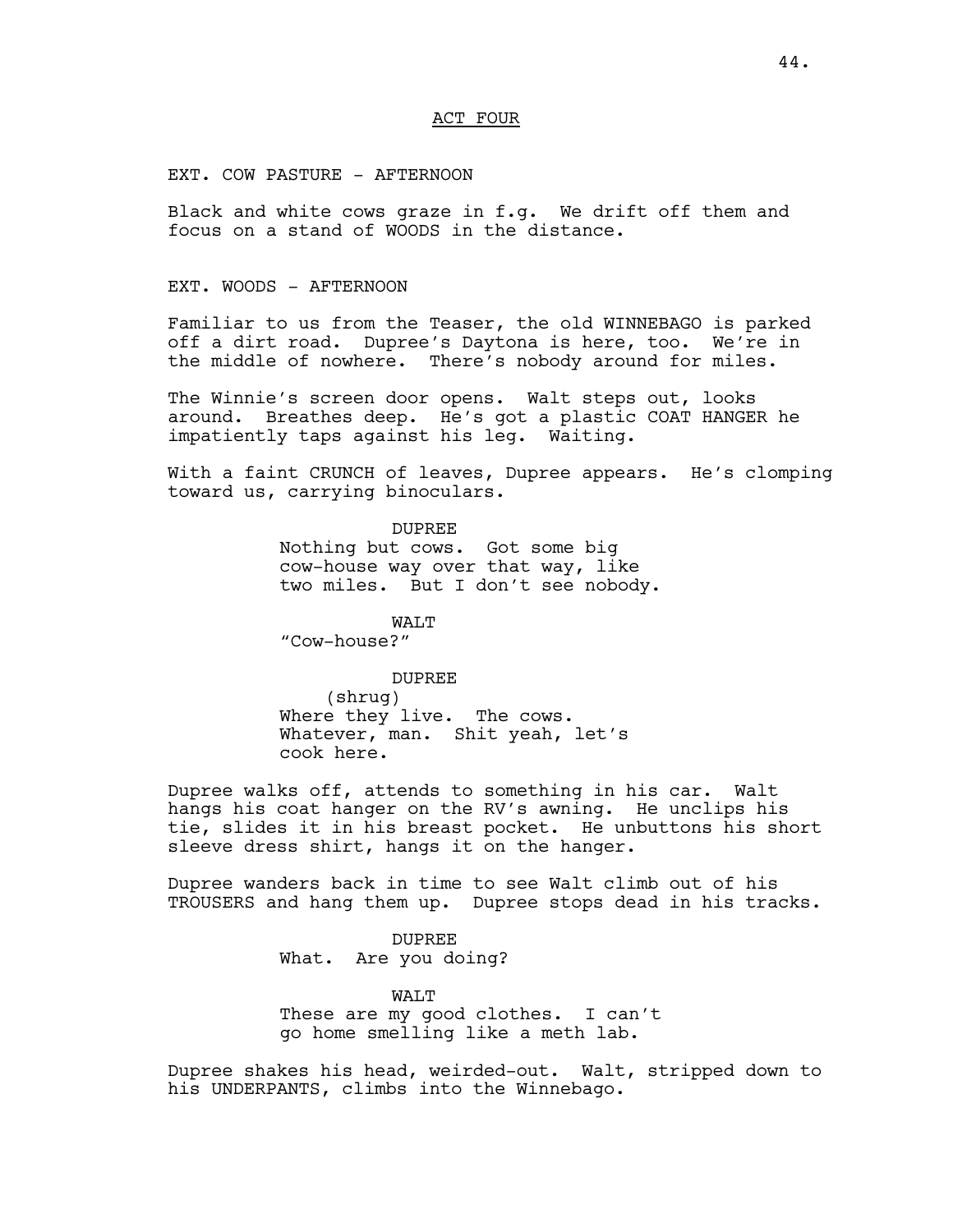C'mon, I've only got till six.

He disappears inside. Dupree considers, then reaches in his jacket pocket for... a MINI-CAMCORDER (the one we remember from the Teaser). Grinning, he follows Walt into the RV.

CUT TO:

#### BLACK SCREEN

With a DING, up comes a live VIDEO IMAGE of Walt, his back to us. He wears a lab apron, rubber gloves and safety glasses. His respirator is propped on his forehead. We are:

INT. WINNEBAGO - AFTERNOON

And we're watching Dupree's CAMCORDER POV of Walt at work. Walt is crushing scads of sinus pills in a mortar and pestle. This place is packed tight with lab equipment and supplies.

We hear Dupree SNICKERING o.s. He ZOOMS IN on Walt's underpants, which show through the back of his apron.

> DUPREE (O.S.) This is a good look for you. You're maybe only the world's second-biggest homo.

WAT.T Shut up and give me a hand here.

Walt glances back at us, notices the camcorder. *Shit!* He reaches straight into lens, tussling for it. It goes BLACK.

> WALT (O.S.) Gimme that goddamned --

The screen goes to STATIC. BAM! -- as we bring up MUSIC:

INT. WINNEBAGO - AFTERNOON - MONTAGE

Edited to the BEAT of some very hip, driving SONG, we see various ANGLES and JUMP-CUTS of Walt cooking meth, assisted by Dupree. Hours are compressed into seconds here.

For those of us who grew up watching "The A-Team," this is that scene they'd always do where the A-Team builds a tank or a jet plane out of spare parts. Same feeling, same energy - except here, our guys are making highly illegal drugs.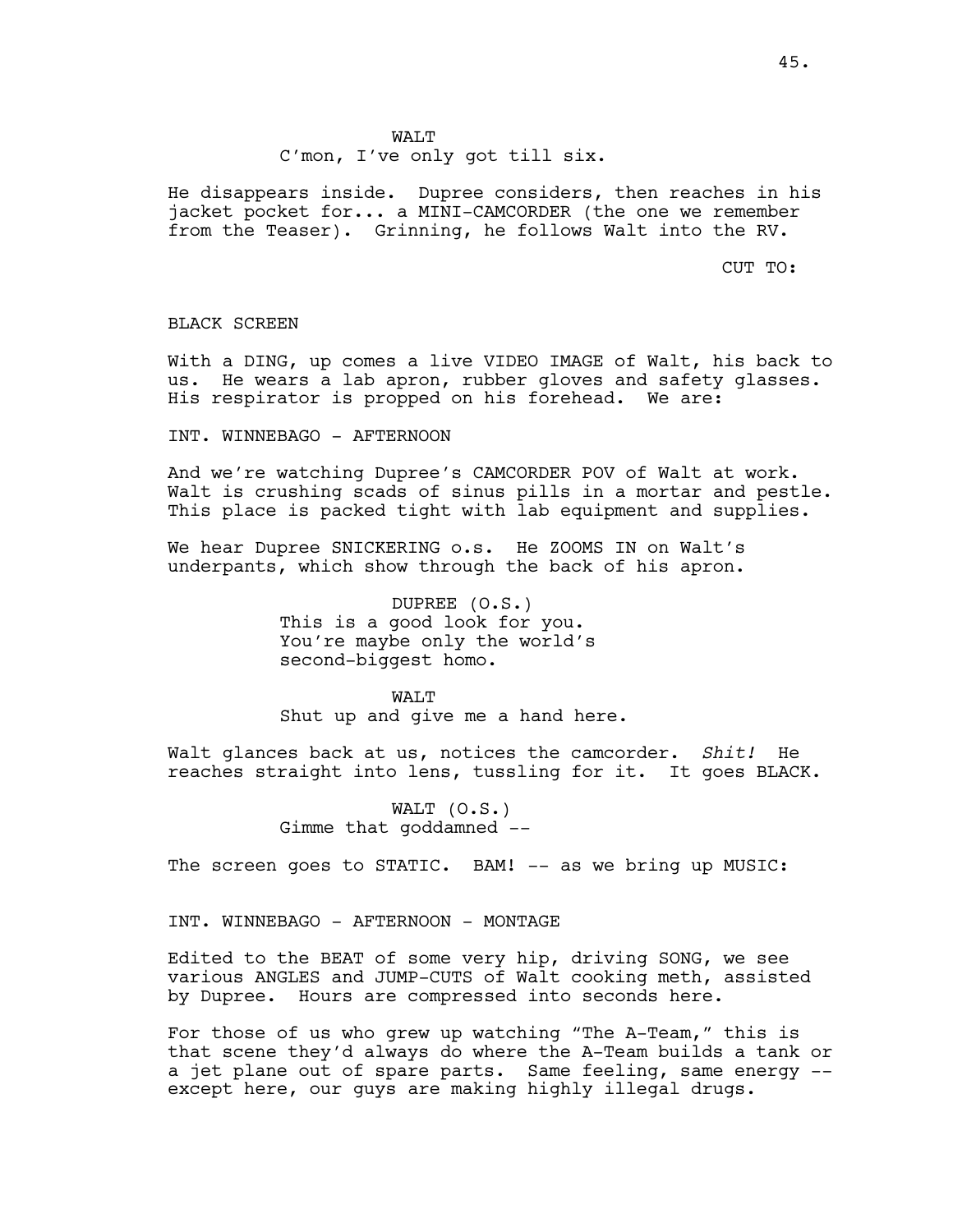Without turning this into a how-to video, we watch as:

-- Powdered sinus tablets get soaked in a solvent, separated out as a paste and a liquid, then reduced down over heat.

-- Veterinary iodine is transformed into hydriodic acid.

-- The striker strips of dozens of matchbooks get scraped off with a razor blade, forming a pile of red phosphorus.

-- Red phosphorus is combined with hydriodic acid and mixed with the pseudoephedrine culled from the sinus pills.

-- The whole mess gets cooked into freebase meth oil.

-- Salt, muriatic acid, and bits of aluminum foil are mixed in a gas can. It gets connected to a length of garden hose.

-- hydrogen chloride gas bubbles through the hose and down into a big bucket full of freebase. White methamphetamine hydrochloride crystals float to the top and get skimmed off.

Throughout all this, Walt is working with the utmost gravity and attention to detail -- as if he were a scientist on the Manhattan Project. As the cook progresses, we get little hints that Dupree is taking it more seriously, too.

Seeing the way Walt works, seeing that he really knows his stuff, Dupree acts more respectful. He even starts wearing his safety gear. Clearly, he's learning from Walt.

EXT. WINNEBAGO - AFTERNOON

The little RV sits hidden in the woods. Toxic-looking YELLOW SMOKE wafts through a vent in the roof. It curls up into the trees, filtering through shafts of red afternoon sunset.

End MUSIC. End MONTAGE.

## INT. WINNEBAGO - EVENING

It's getting dark outside. The cook is done. Walt sits in his apron, tired. He rubs at the red line around his face left by his respirator, trying to make it go away.

They've made about a pound of fat, snowy white crystals. Dupree carefully dips into their product with a razor blade, lifting out a tiny sample. He taps it onto a sheet of yellow paper, swirling it around. His eyes are wide.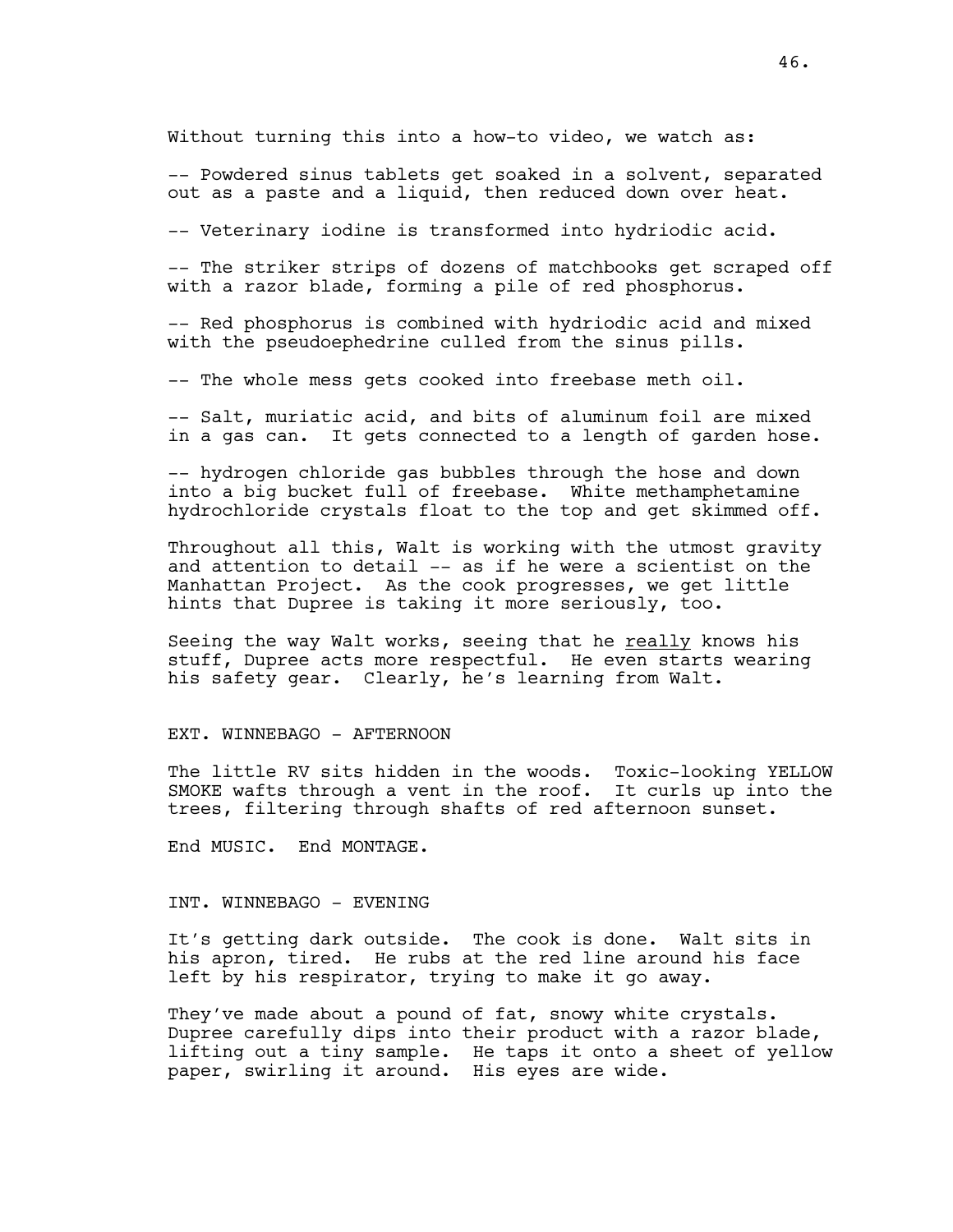He's a whole new Dupree now. Subdued. Awed. It's as if he's seen the Holy Grail.

> DUPREE This is... this is glass grade. You got... Jesus, you got crystals in here a quarter-inch long. Longer. This is pure glass. (turns to him) You're... you're Michelangelo. You're a goddamned artist. This is art. Mr. White...

He's run out of superlatives. He's actually tearing up. Walt is surprised by his emotion.

> WALT It's just basic chemistry. (off his awe) But thank you, Marion. I'm glad it's acceptable.

DUPREE Acceptable? Every jibbhead from here to Timbuktu's gonna want a taste! It's gonna be like, "Sir, would you care to replace your Schwinn bicycle with this brand-new Ferrari?" Shit! (dips some more) Dude, I gotta try some of this.

Uncomfortable with that idea, Walt intercedes.

WALT No. We sell it, we don't smoke it.

DUPREE

Since when? (Walt puts it away) Man, you been watching too much "Miami Vice."

WALT

(checks his watch) So, how do we proceed?

DUPREE You cook more tomorrow. Meantime, I know just the guy to talk to.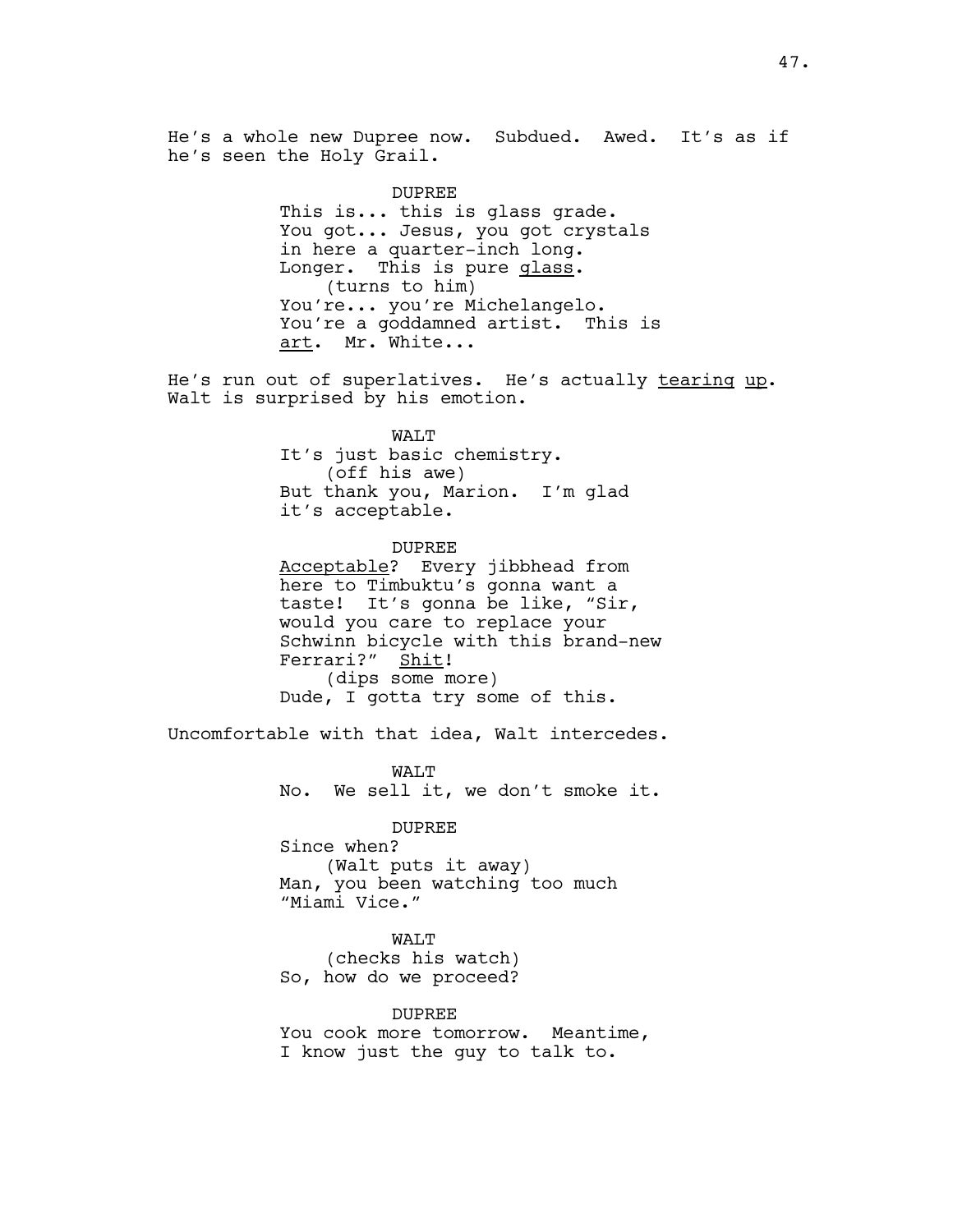INT. KRAZY-8'S HOUSE - MORNING

Brand-new giant screen TV. Otherwise, this place looks like a cross between a frat house and a crack house. KRAZY-8, a young, hard-looking Mexican, sits on a sofa dotted with cigarette burns. He's playing NBA basketball on his PS2.

The front door stands open -- but the screen door, all heavy reinforced steel, is shut. Visible through it, Dupree wanders up onto the porch, cups his eyes and peers in.

### DUPREE

Yo, Kraze! How you doin', my man?

Krazy-8 glances over flatly, returns his attention to his video game. Dupree twists the doorknob. Locked.

## DUPREE

Can I come in?

A beat or two as Krazy-8 keeps playing. Finally, he reaches over, grabs a garage door clicker. He BUZZES Dupree in.

Dupree bops into the living room, all smiles. He's acting like he and this guy are tight -- which they are not. Dupree takes a seat, watches the video game.

#### DUPREE

I got this game. The Laker Girls all have titties like pine cones. Yo, I'll show you a trick move. You hit the x-button simultaneous with the --

KRAZY-8 -- Shut your mouth and show me your money.

DUPREE I ain't buying, ese. I'm selling.

Dupree tosses a tiny BAGGIE on the coffee table. It's a "tina" -- one-sixteenth of an ounce of meth. One hit.

## DUPREE

Tell me that ain't the finest scante you ever laid eyes on.

Krazy-8 glances at the baggie, keeps playing. Glances at it again. Pauses his game and picks it up. Studies it closely.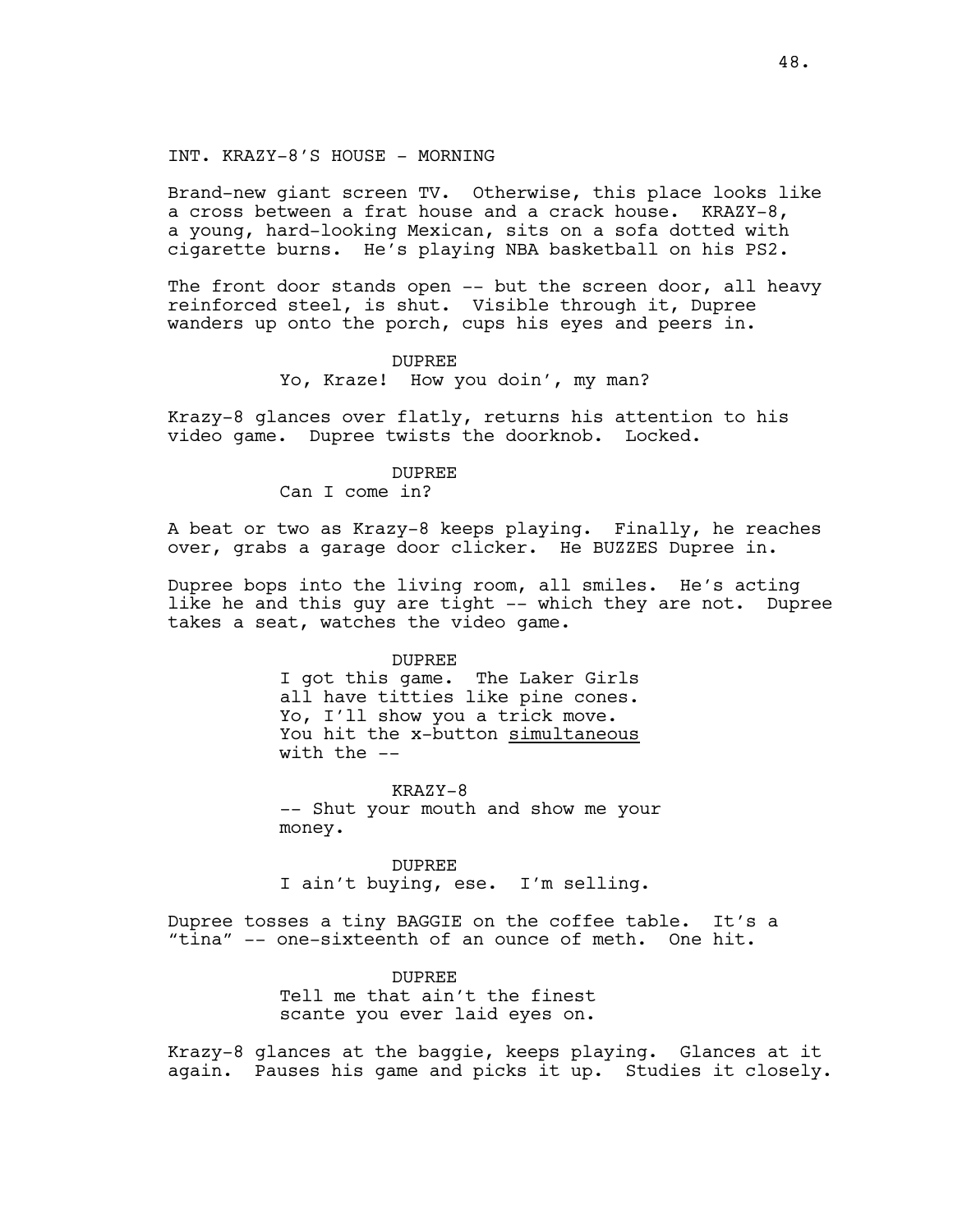DUPREE Huh? See? Crystal so big, look like somebody broke a window. Look like you'd cut your nose off. Try it. Krazy takes a whiff of the open baggie, considers. He scoops a taste into his pinkie nail and snorts it up his nostril. DUPREE BOO-YAH! See? What I say? Krazy squints his eyes, rubs his nose. *Jesus -- rocket fuel*. KRAZY-8 That's alright. (eyeing him) So, what? You back in business? DUPREE Hell, yeah I'm back! With a vengeance! Nigga gotta make a living! And with your cousin gone away and all... (changes gears) And listen homes, about that. It really broke me up about Emilio. Dude is like my brother. (mournful) He okay? You talk to him? KRAZY-8 Yeah, I talked to him. He says when the feds came, you were out stickin' it in some neighbor lady. DUPREE (shrugs; smiles) Hey, you know. I got lucky twice. KRAZY-8 Yeah? I dunno, man. Emilio..? (dark) He thinks maybe you dimed on him. Dupree's expression clouds over, surprised and offended.

> DUPREE That is <u>bullshit</u>. That is bullshit, Krazy-8! I should kick his punk ass for even thinking that. Next time you talk to Emilio, you tell him for me.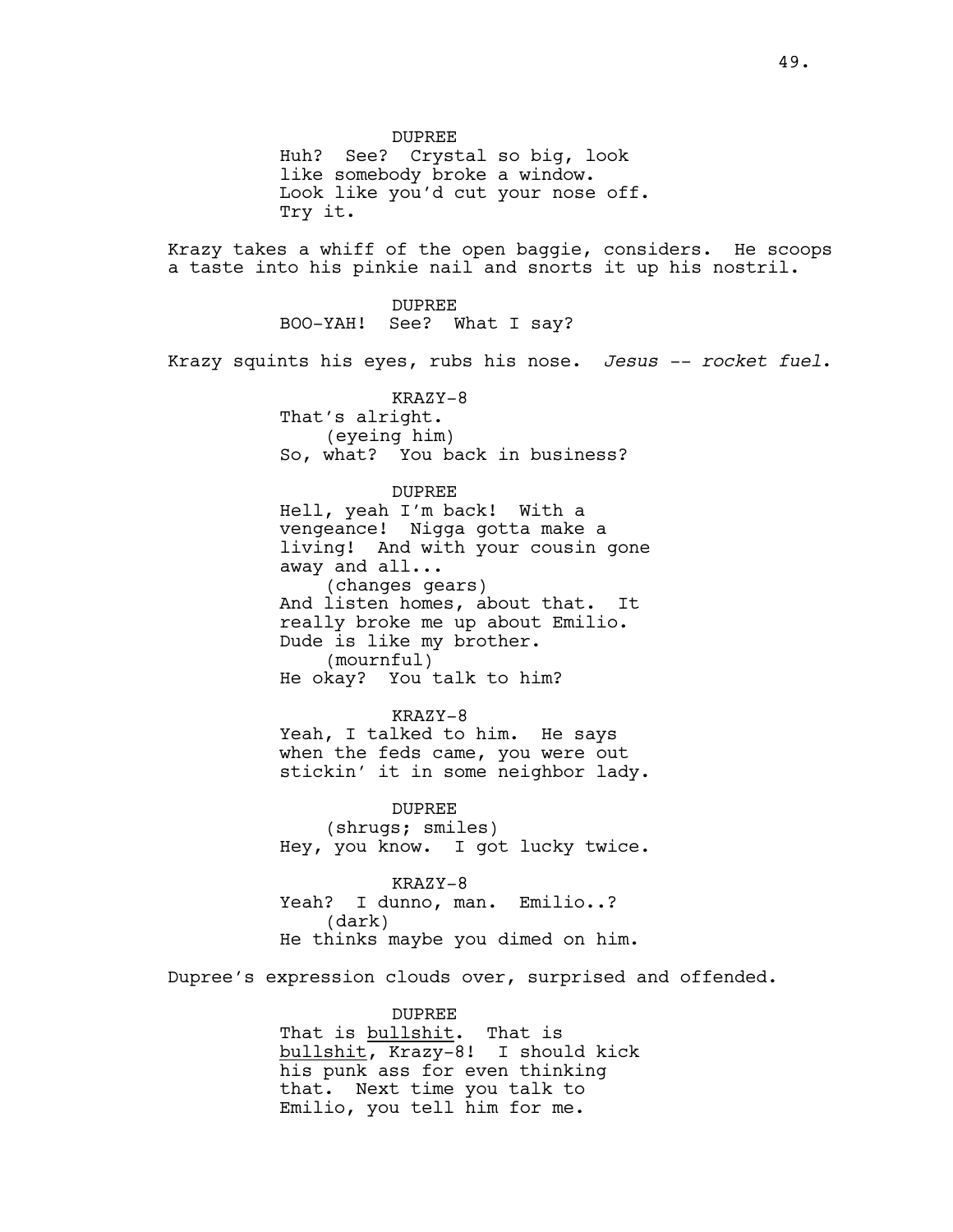A TOILET FLUSHES o.s. Krazy-8 nods toward the sound.

KRAZY-8 Made bail this morning. You can tell him yourself.

The bathroom door opens. Into the room walks EMILIO, the guy we saw get busted. He looks bigger now, somehow. And angry.

> EMTT<sub>J</sub>TO Go ahead, pendejo. Kick my ass.

Dupree is suddenly none too comfortable. Emilio advances on him, but Krazy-8 shakes his head to his cousin -- *hold up*.

Krazy-8 turns to Dupree, dangles the baggie. Shakes it.

KRAZY-8 Where'd you get this? 'Cause I know damn well you didn't cook it.

Off Dupree, not so cocky now:

EXT. WOODS - DAY

It's a second day of cooking for Walt. He's out here alone with the Winnebago, having just arrived. He puts his coat hanger on the awning and strips down, hanging up his good clothes. As he ties on his lab apron...

... An Oldsmobile Cutlass arrives. Stops thirty feet away. Walt stands his ground watching it, wary. Squints at it.

Three men in the car. A little hard to see. Walt relaxes slightly when he realizes Dupree is one of them.

Driver's door opens. Krazy-8 climbs out, stands his ground.

KRAZY-8 Nature Boy! You must be the cook! (off Walt's silence) That is some stone-fine cheebah, ese! You wanna come work for me?

WALT (a beat) I'd be happy to sell to you. If the price is right.

KRAZY-8 "Price Is Right." Yeah, man... COME ON DOWN!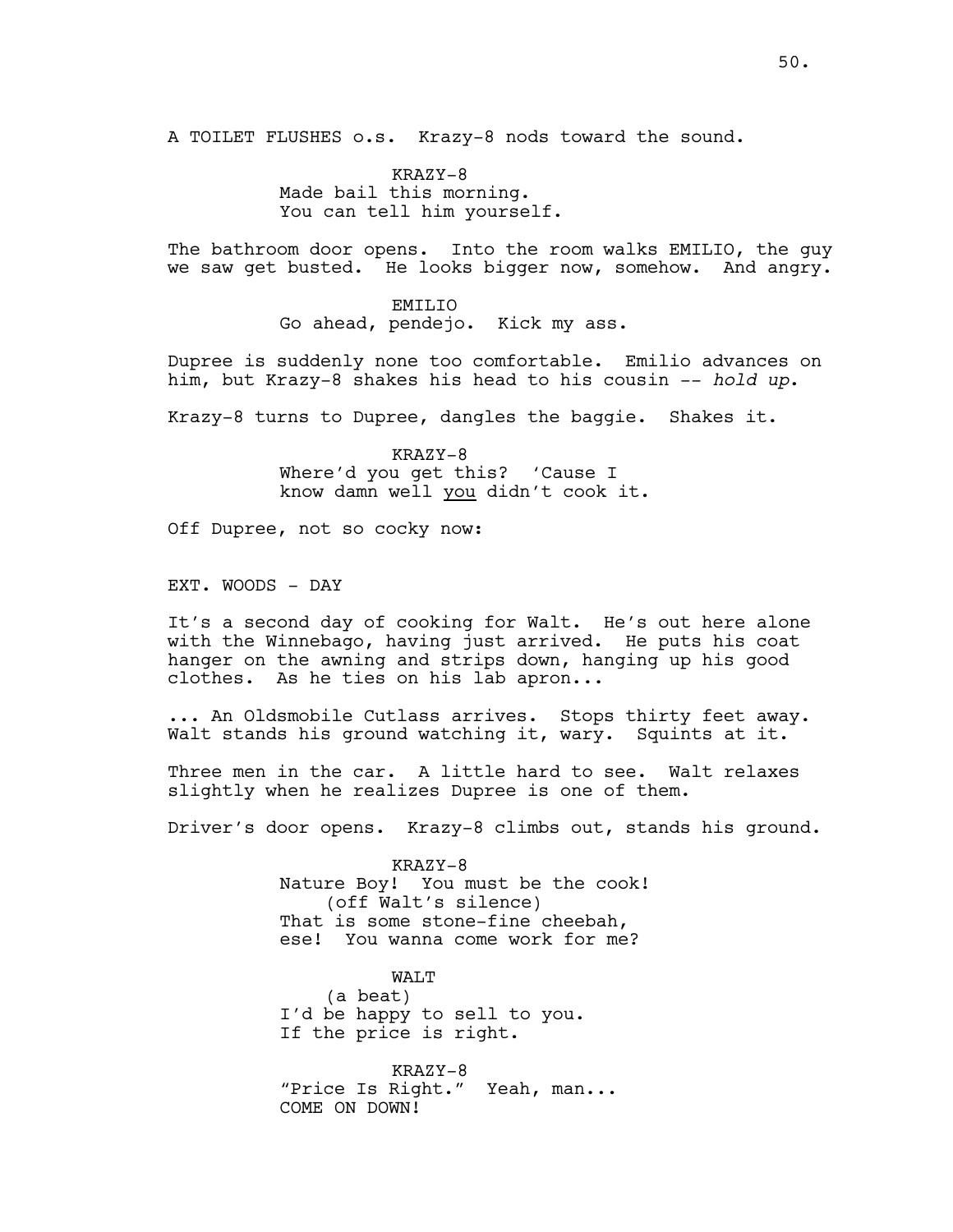He holds up a plastic Von's bag. This is the CASH we saw blowing around in the Teaser. Krazy glances around, casual.

> KRAZY-8 So. You're out here all by yourself, huh?

Walt doesn't like the question. Doesn't answer. He's watching the Cutlass now -- wondering why Dupree, sitting in the back seat with the third man, hasn't moved.

The third man, EMILIO, climbs out now. He's got a look on his face that tells us he's just realized who Walt is.

> EMILIO Shit. You're that guy. (to Krazy-8) The D.E.A... he was there with the goddamned D.E.A!

OFF Walt -- *uh-oh*. Confusion all around. Rising anxiety. Emilio turns on Dupree, still seated in the car.

> EMILIO Goddamned *rata* snitch!

Emilio's reaching for his gun. That's enough for Dupree - he throws open the far door, takes off into the woods.

> DUPREE RUN, MR. WHITE! RUN!

As he yells this over his shoulder -- BAM! Dupree plows headlong into a TREE. He collapses, knocked cold.

Walt doesn't go anywhere. Krazy-8 pulls his gun immediately, points it at him. Pistols drawn, the two cousins look back and forth between unconscious Dupree and Walt, who's got his hands up. Motionless silence. The cousins expect feds to come swarming out of the trees at any second.

None do. The cousins relax a touch. Dupree softly MOANS.

EMILIO Asshole. (to Krazy-8) Cap 'em both. That's what I say.

Krazy-8 lights a cigarette, thinks about it. Walt stands nervous, but stoic. He's already come to grips with dying, and he's not going to plead for his life.

Krazy blows smoke, studies Walt closely.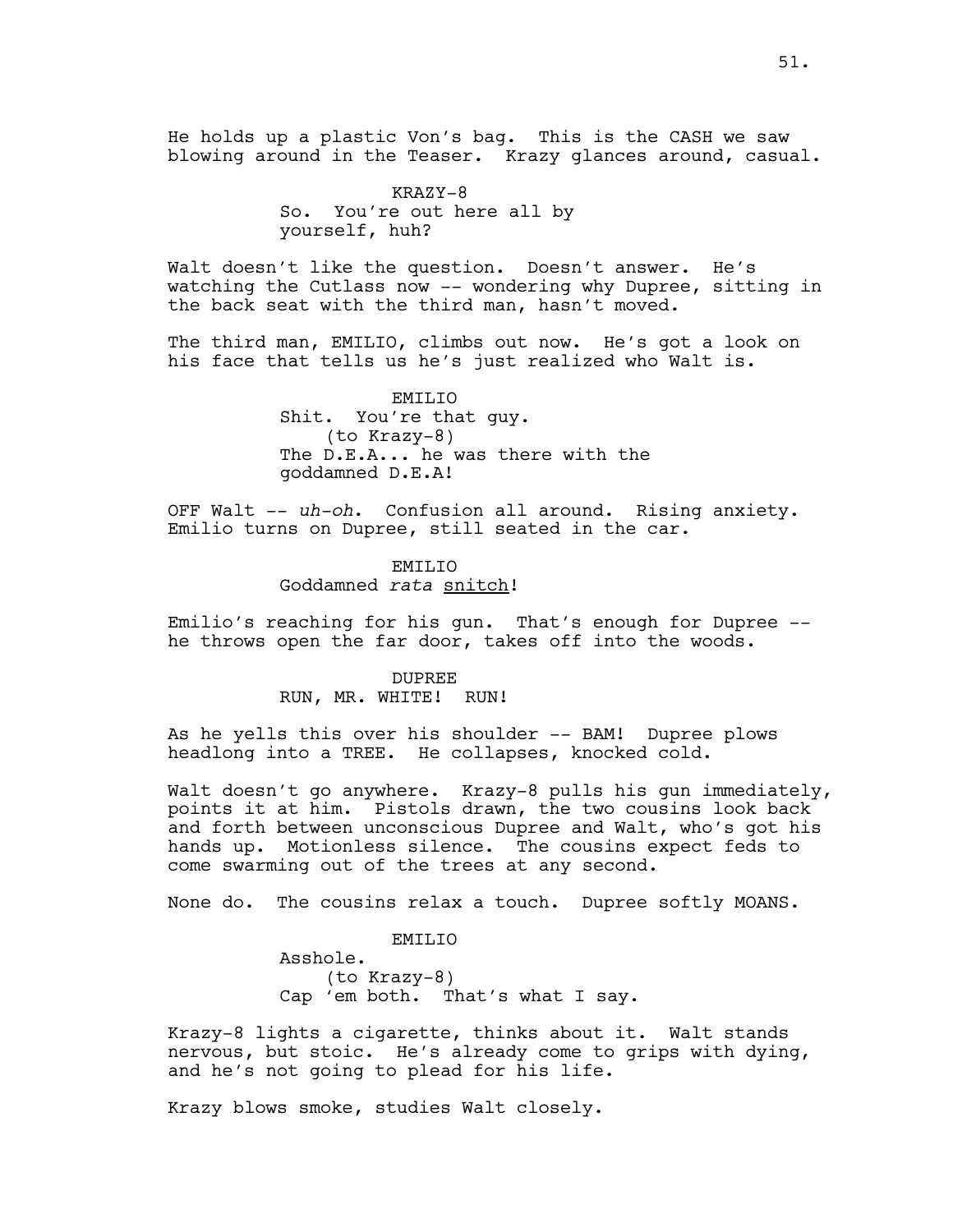KRAZY-8 Yo. You really cook that batch?

Walt nods, his hands still raised.

KRAZY-8 You an artist. It's a damn shame.

He raises his pistol, about to fire -- Emilio, too.

WALT W-What if I showed you my secret? Every cook's got his recipe -- what if I taught you mine? (off their silence) Let us both live, I'll teach you.

Emilio looks to Krazy-8, who's weighing it. It's attractive. Off Krazy, blowing smoke:

EXT. WINNEBAGO - MINUTES LATER

CLOSE ON Dupree, face-down and blotto. Emilio finishes hog-tying his wrists, then gives him a KICK in the head for good measure. Emilio walks to the RV in b.g.

## INT. WINNEBAGO - CONTINUOUS

Walt prepares his tools and materials. Krazy-8 stands behind him, arms crossed, gun in hand, watching his every move. Emilio climbs aboard, joins his cousin.

> WALT Put out the cigarette.

Krazy-8 considers, then pokes his cig through the louvered slats of a window and flicks it outside.

## EXT. WINNEBAGO - CONTINUOUS

CLOSE -- it lands behind the RV, a few red sparks flying. We CREEP IN on the butt as it lies smoldering in the WEEDS.

## INT. WINNEBAGO - CONTINUOUS

CLOSE -- POOF! A hot plate flames to life as Walt ignites the gas. Walt runs a finger across his neatly arranged jars of ingredients. He stops on one -- RED PHOSPHORUS.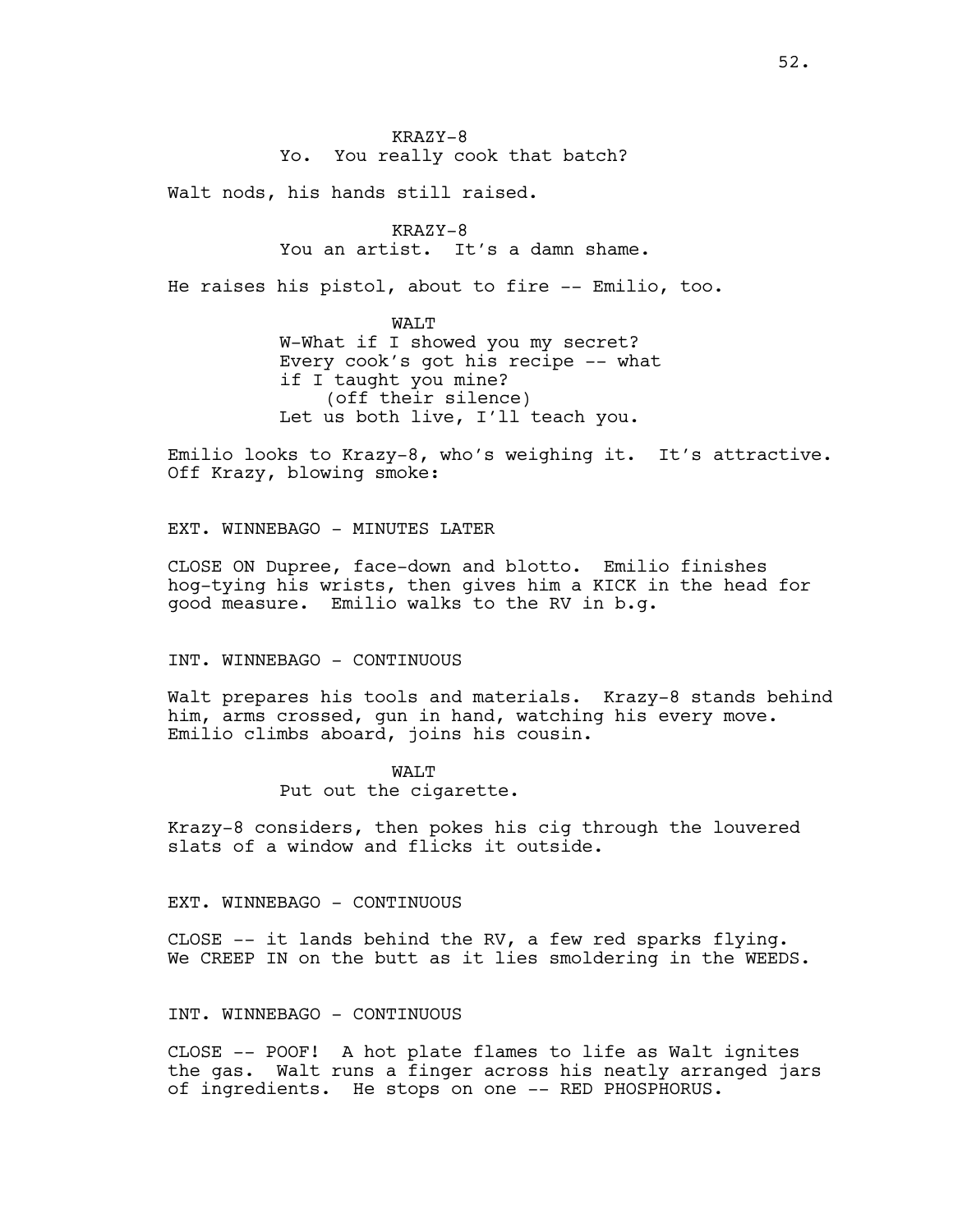Emilio reaches over, wig-wags Walt's earlobe with the muzzle of his shiny 9mm. Cold and menacing as hell.

# EMILIO

## Step to it, snitch.

Walt makes up his mind -- *it's now or never*. He unscrews the top off the red phosphorus bottle. He takes a long, deep, quiet breath... and HOLDS it.

He dumps the bottle onto the hot plate. It hits the flame with a sizzling WHOOF and smokes up. Walt ducks and RUNS.

## EXT. WINNEBAGO - CONTINUOUS

Walt makes it outside just ahead of the cousins. He slams the door in their faces, leans his back against it hard.

BOOM! BOOM! They're kicking the shit out of it from the inside, trying desperately to get out. We hear them COUGHING now. GASPING. The flimsy RV door won't hold up long.

Suddenly -- BLAM!-BLAM!-BLAM! BULLET HOLES puncture the door, zinging just above Walt's head. Still Walt stands fast, flinching and ducking lower. BLAM!-BLAM!-BLAM!-BLAM!

The firing stops. The CHOKING SOUNDS get louder, more<br>tortured. Horrifying. Tiny thin curls of RED SMOKE w Tiny thin curls of RED SMOKE waft out through the bullet holes.

We hear a heavy THUMP. Then ANOTHER. Two bodies hitting the floor. Silence now. Walt shuts his eyes, breathing hard.

Walt recovers, stumbles over and checks on Dupree, who's still breathing. Walt unties him. Thank God, they're both alive. Just as Walt gets Dupree loose...

... He smells SMOKE. He turns, sees it rising thick and dark from behind the Winnebago. He runs to see.

NEW ANGLE - BEHIND THE RV

Krazy-8's CIGARETTE has started a BRUSH FIRE. It's ten feet across. Walt tries to stomp it out, but that ain't working.

He yanks off his heavy lab apron, desperately tries to beat out the flames with that. No dice. In a panic, Walt stares up into the sky -- watches the SMOKE trail high overhead. Everyone within five miles can see it.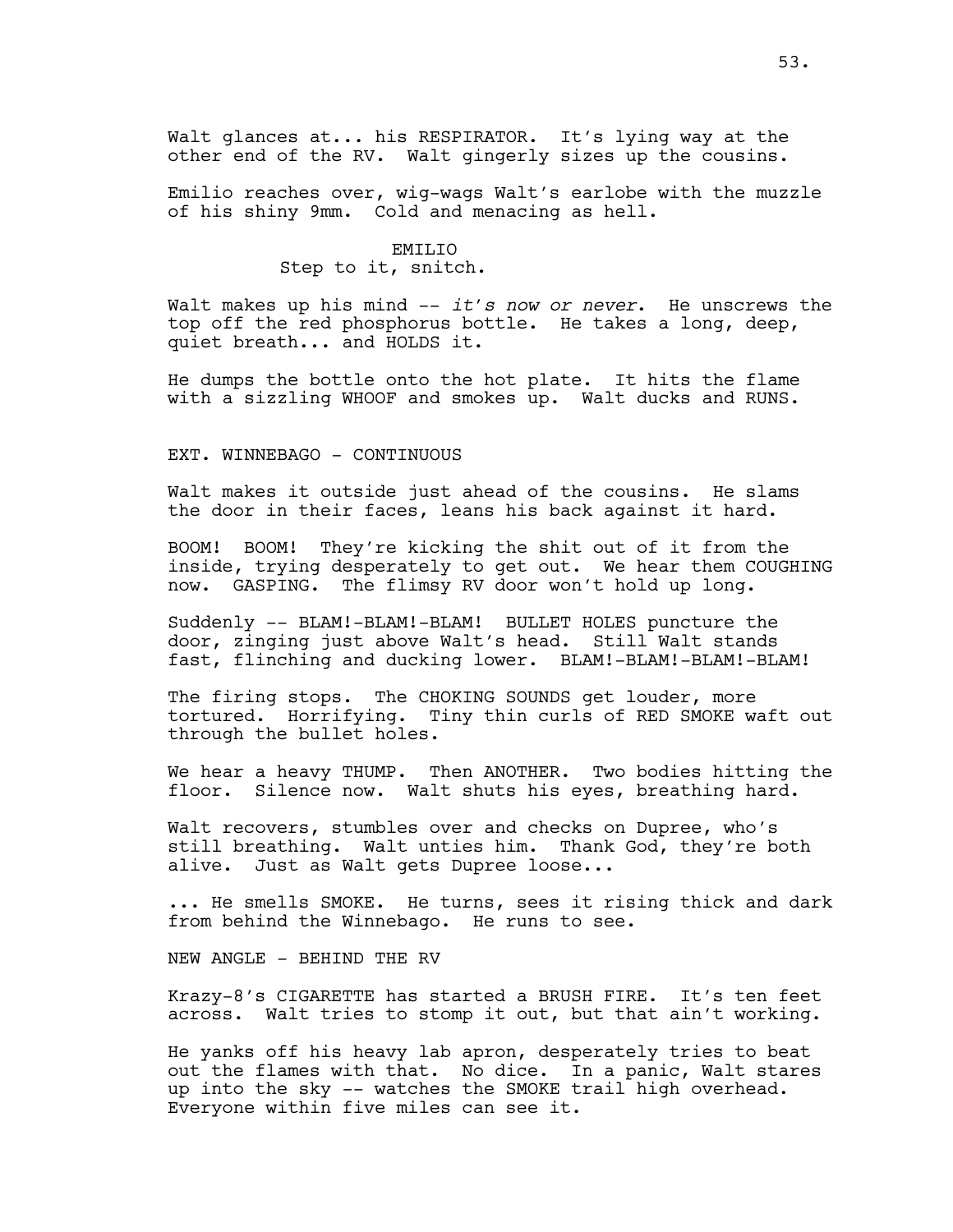## LOW ANGLE - DUPREE

Lies drifting in and out of consciousness. Walt -- in his underpants, black shoes and socks -- runs to him. Walt yanks a RESPIRATOR onto Dupree's face, then drags him out of frame.

ANGLE - THE RV

The flames of the brush fire are licking the back bumper. The engine ROARS alive, the exhaust pipe belching blue smoke.

The fire is blocking the dirt road now. The Winnebago lurches forward and takes off overland. Walt's clothes swing from the awning -- a tree branch knocks loose his TROUSERS.

EXT. COW PASTURE - DAY (REPEATED FOOTAGE)

Pastoral. Quiet. COW SHIT bakes in the sun, then gets RUN OVER with a SPLAT. We're full-circle back to the Teaser.

The Winnebago galumphs across the landscape, scattering cows.

INT. WINNEBAGO - DAY (REPEATED FOOTAGE)

Walt drives in his underpants and his gas mask, his knuckles white on the wheel. Unconscious Dupree slumps beside him. Behind, the dead cousins slide to and fro amidst the sloshing ruins of the meth lab. Their CASH flutters in the breeze.

Walt hyperventilates. His mask FOGS UP. BAM! He crashes, violently JERKING FORWARD into lens. The frame goes BLACK.

CUT TO:

EXT. COW PASTURE - DAY - MINUTES LATER

We start on BLACK, then PULL OUT of the barrel of Walt's gun. We find ourselves where the Teaser left off -- Walt is aiming past us, standing in his shirt and tie and underpants.

SIRENS are wailing. We see RED LIGHTS flashing just over top of the weeds. They're racing our way.

Walt has second thoughts. What the hell is he doing? He's not going to shoot anybody. The ferocity leaks out of him. Despair settles in in its place.

Sirens -- BLARING. Fuck it. He sticks the muzzle in his mouth, winces hard. He YANKS THE TRIGGER.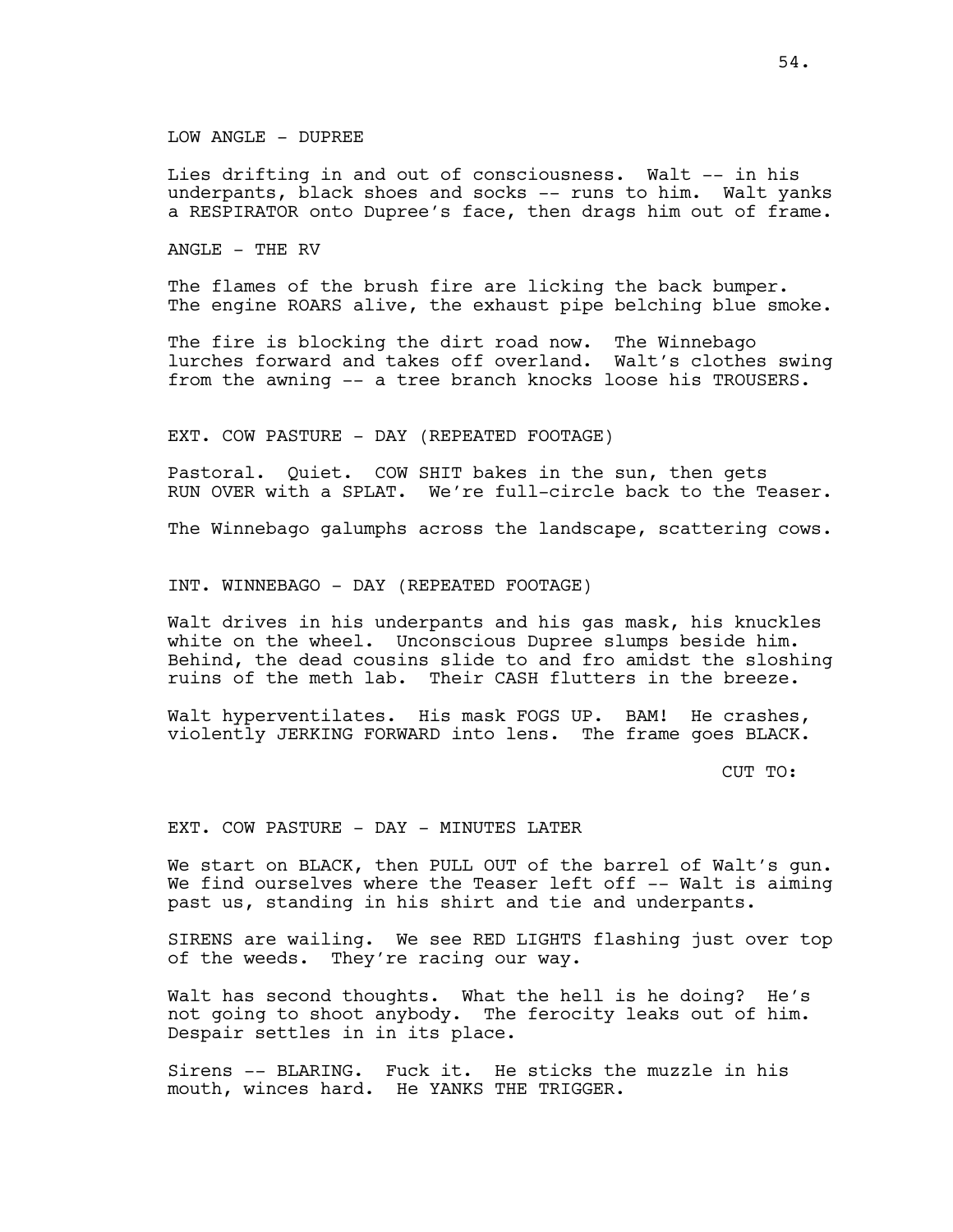Nothing. The safety's on. Walt fumbles with it, trying to figure it out. This takes him just long enough that...

... The sirens are revealed to be FIRE ENGINES. Not the cops. Two big pumper trucks curve past us, following a dirt road through the pasture we didn't see until now.

They roar on by, none of the firemen taking the slightest notice of Walt. They're heading for Krazy-8's brush fire a mile away. We can see the crooked column of SMOKE from here.

The SIRENS and the ROAR fade away. Gradually, the pasture grows silent again. Walt stares stupidly, the pistol dangling at his side. He lets it drop to the dirt.

He stands blinking, trying to figure out what the hell just happened. Pure, dumb luck. Beginner's luck.

As he stands here, the door to the RV opens behind him. Dupree stumbles out, pulls off his gas mask. Half his face is swollen like a balloon, but he'll recover.

Dupree wanders over, stands next to Walt. Dazed silence.

DUPREE What happened..? (nods toward the RV) W-What'd you do?

Walt is weirdly matter-of-fact.

WALT Red phosphorus, when heat is applied... oxidizes and yields carbonyl chloride. Phosgene gas. One good whiff of it...

He shrugs, trails off. Folds at the waist and THROWS UP.

Dupree stands staring at nothing in particular. Walt rises, wipes his mouth. He picks up his WALLET and CAMCORDER.

> WAT.T Gotta. Gotta clean this up. Gotta... bury...

He slowly wanders back to the Winnebago. Dupree follows him. Off our two new partners, who have only barely survived their first week together...

DISSOLVE TO: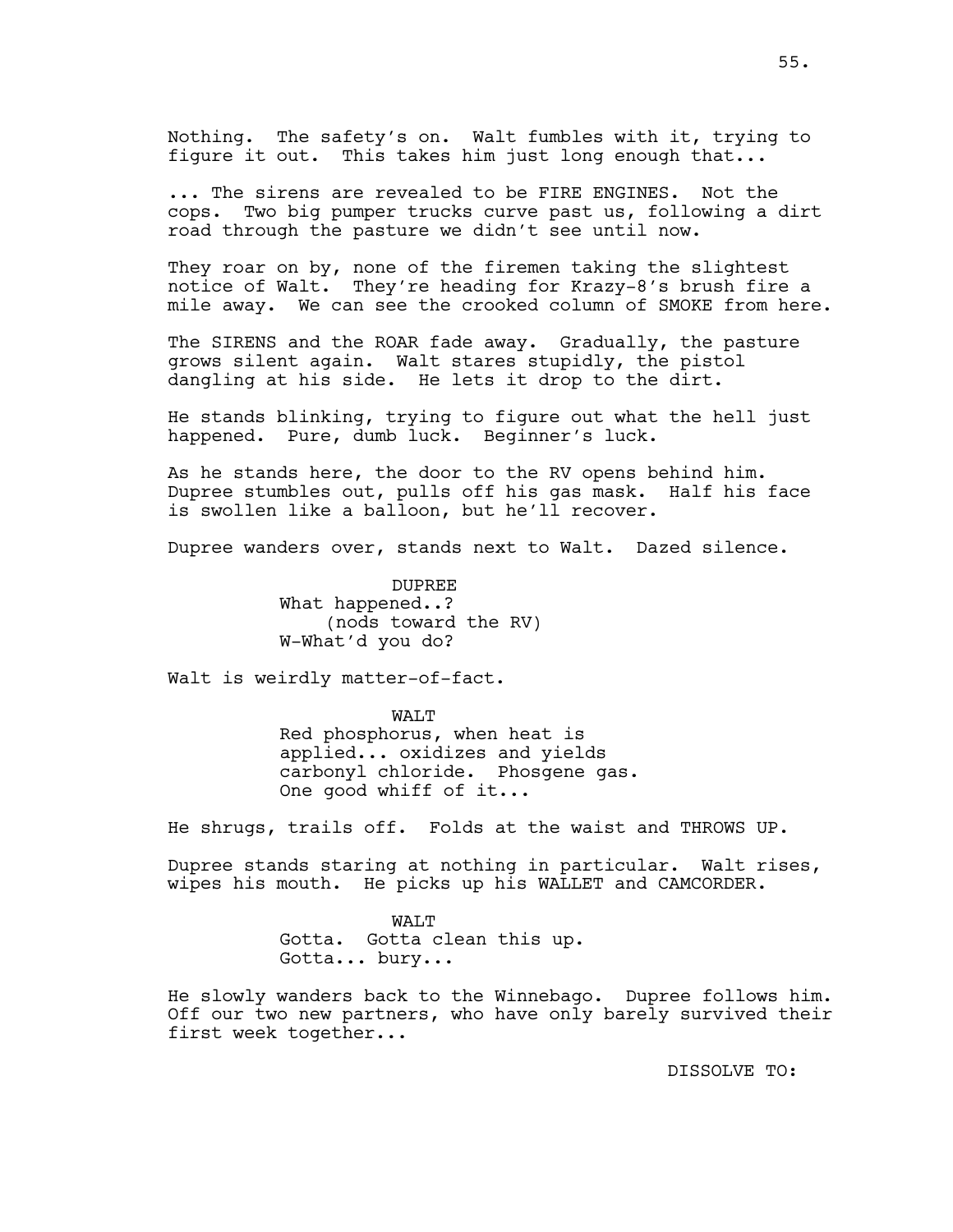INT. WHITE HOUSE - KITCHEN - NIGHT

Late. Lights are off. Skyler and Walter, Jr. have gone to bed. Walt stands at the kitchen sink, washing Krazy-8's cash in Dawn dishwashing liquid. Washing off the toxic chemicals.

He gives an involuntary shudder. He squeezes shut his eyes, which are tearing up. Tonight's a night he's never going to forget -- whether he lives two years or two hundred.

INT. WHITE HOUSE - GARAGE - NIGHT

BLACK FRAME. A DING, then a door opens -- revealing we're inside the clothes dryer, looking out. Dry twenty dollar bills flutter around. Weary Walt reaches in and grabs them by the fistful.

Walt quickly counts the money. Eight thousand and change. Walt jams it in a shoebox, snaps a rubber band around it. Remembering something, he reaches in his pocket...

... And pulls out the tiny camcorder TAPE. On it, we'll remember, is the confession to his family. He doesn't destroy the tape. He thinks about it, then drops it into the shoebox full of cash.

Walt stands tiptoes on a chair, tucks the box way up in the garage rafters. Looking haunted, like hell warmed over, he climbs down and exits, turns off the light. DARKNESS.

INT. WHITE HOUSE - MASTER BEDROOM - NIGHT

Skyler lies in bed, alone and awake. We're on her as we hear the door open. Quiet footsteps. Clothes come off.

Walt gingerly climbs into bed, not wanting to wake his wife. He lies motionless, staring up at the ceiling. A torrent of thoughts rush through his head. Finally:

> SKYLER Where were you?

Walt doesn't answer. Skyler turns his way, stares at him.

SKYLER Walt, I don't know what is going on with you lately --

WALT Nothing. I'm fine.